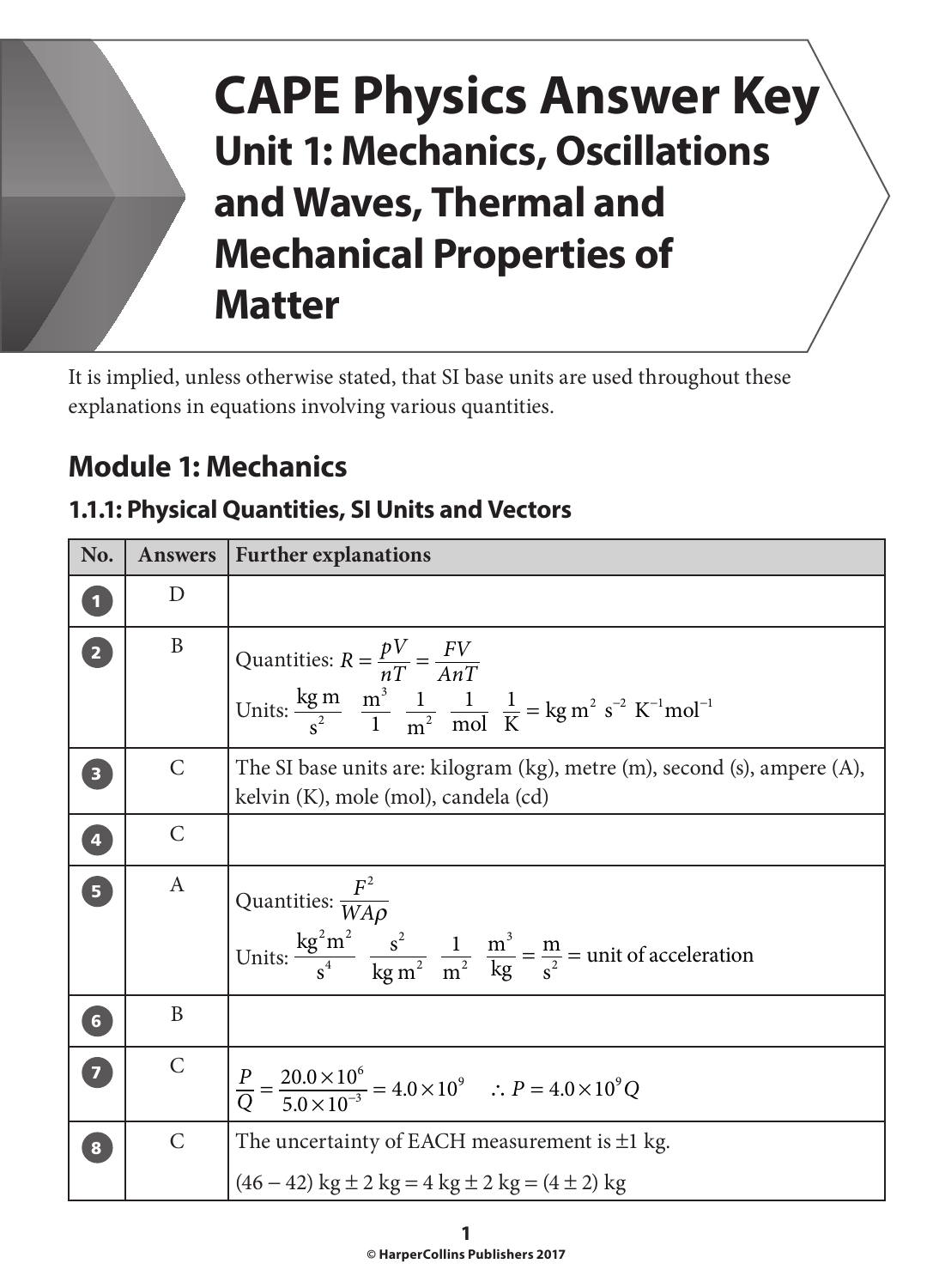| No.                      | <b>Answers</b> | <b>Further explanations</b>                                                                                                                                                                                                                                                                                                                                                     |
|--------------------------|----------------|---------------------------------------------------------------------------------------------------------------------------------------------------------------------------------------------------------------------------------------------------------------------------------------------------------------------------------------------------------------------------------|
| $\mathbf{9}$             | A              | $\frac{\pm 2}{4}$ = ±0.5 or ±50%                                                                                                                                                                                                                                                                                                                                                |
| $\boxed{10}$             | B              | Fractional error: $\frac{\Delta A}{A} = \frac{2\Delta d}{d} = \frac{2(\pm 0.1)}{5.0} = \pm 0.04$ Percentage error = $\pm 4\%$                                                                                                                                                                                                                                                   |
| <b>11</b>                | B              | Systematic errors cannot be reduced by finding the mean of<br>several values.                                                                                                                                                                                                                                                                                                   |
| 12                       | $\mathbf{A}$   | The buoyancy force on the floating object is equal to its weight, and<br>is equal to the weight of the water displaced. This gives the extra<br>(displaced) volume as 8.0 $cm3$ and the total volume reading as<br>$210 \text{ cm}^3 + 8 \text{ cm}^3 = 218 \text{ cm}^3$ .<br>weight of object $=$ weight of water displaced                                                   |
|                          |                | mass of object = mass of water displaced<br>$8.0$ = density of water $\times$ volume of water                                                                                                                                                                                                                                                                                   |
|                          |                | $8.0 = 1.0 \times V$ therefore $V = 8.0 \text{ cm}^3$                                                                                                                                                                                                                                                                                                                           |
| $\overline{\mathbf{1}}$  | B              | $n = \frac{\text{mass}}{\text{molar mass}} = \frac{47 \text{ g}}{235 \text{ g mol}^{-1}} = 0.20 \text{ mol}$                                                                                                                                                                                                                                                                    |
| 14                       | D              | $m = \rho V = 3.5$ g cm <sup>-3</sup> × 2.0 cm <sup>3</sup> = 7.0 g<br>(Note: 3500 kg m <sup>-3</sup> = 3.5 g cm <sup>-3</sup> )<br>$\frac{\text{mass}}{\text{molar mass}} = \frac{7.0 \text{ g}}{12 \text{ g mol}^{-1}} = \frac{7.0 \text{ m}}{12 \text{ m}}$<br>no. of particles = $\frac{7.0}{12}$ mol $(6.02 \times 10^{23}$ mol <sup>-1</sup> $)$ = 3.5 × 10 <sup>23</sup> |
| $\overline{\mathbf{15}}$ | A              | The largest resultant is $30 N + 50 N = 80 N$ .<br>The smallest resultant is $50 N - 30 N = 20 N$                                                                                                                                                                                                                                                                               |
| $\left(16\right)$        | $\mathcal{C}$  | The resultant of any two of the three forces must be equal in magnitude<br>but opposite in direction to the third.<br>$F = \sqrt{5.0^2 + 4.0^2} = 6.4$ N                                                                                                                                                                                                                        |
| $\overline{17}$          | $\mathsf{C}$   | The vectors to be added are joined head to tail but the resultant is<br>directed from the start to the end of the chain of arrows.                                                                                                                                                                                                                                              |
| $\overline{18}$          | $\mathcal{C}$  | $K = MN$ $M = k\frac{1}{N}$ therefore $M \propto \frac{1}{N}$                                                                                                                                                                                                                                                                                                                   |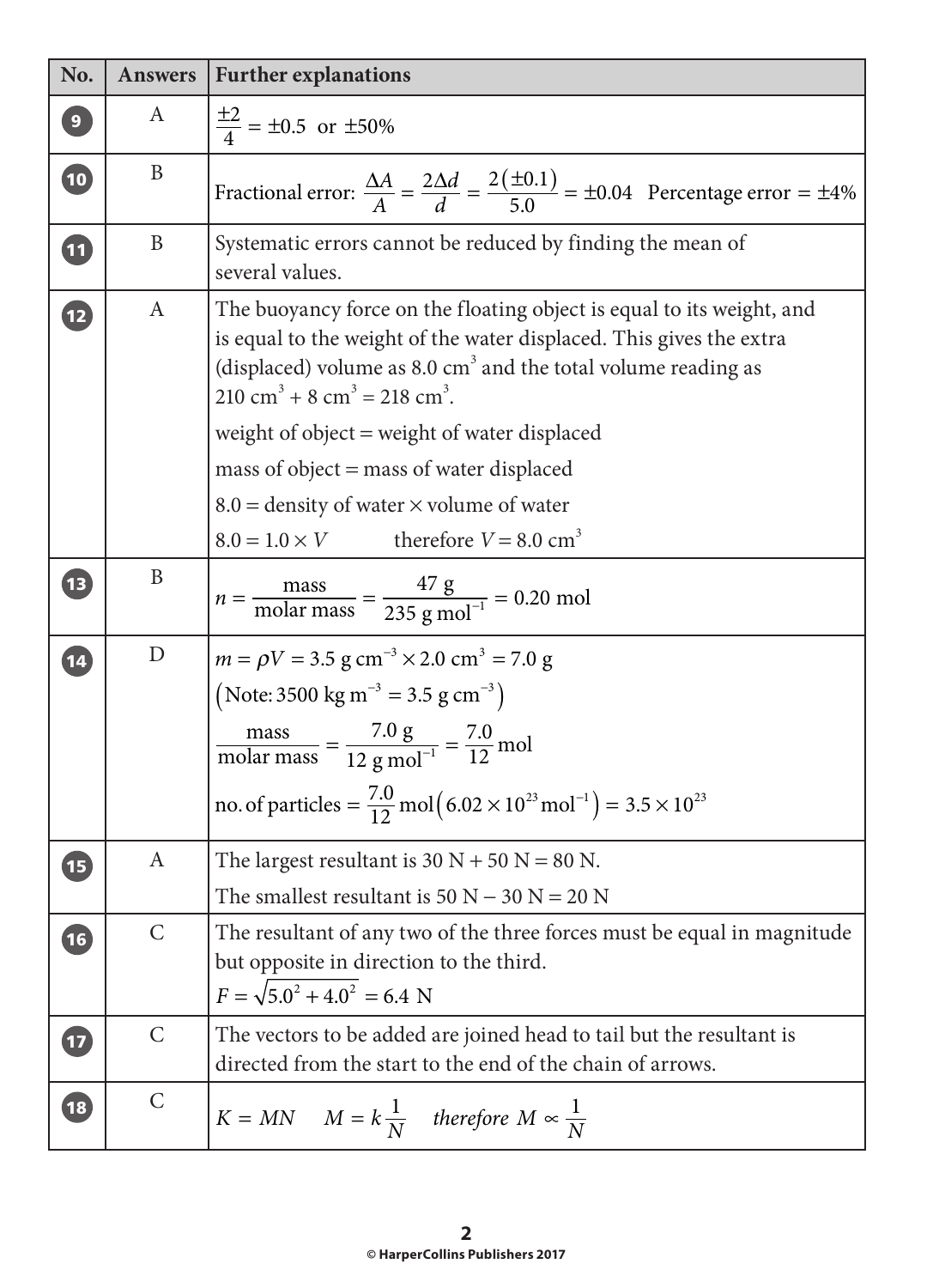| No.  | Answers | <b>Further explanations</b>                                                                                                                                                           |
|------|---------|---------------------------------------------------------------------------------------------------------------------------------------------------------------------------------------|
| (19) | B       | Poor precision implies that the range of values obtained for the<br>measurement is large. High accuracy implies that the mean value of the<br>measurement is close to the true value. |
| 20   | B       | Diameter of 2 spheres = $(3.0 \pm 0.2)$ cm $- (1.0 \pm 0.2)$ cm = $(2.0 \pm 0.4)$ cm<br>Diameter of 1 sphere = $\frac{2.0 \pm 0.4}{2}$ cm = (1.0 ± 0.2) cm                            |

# **1.1.2: Forces, Statics and Linear Motion**

| No.                     | <b>Answers</b> | <b>Further explanations</b>                                                                                                                                                                                          |
|-------------------------|----------------|----------------------------------------------------------------------------------------------------------------------------------------------------------------------------------------------------------------------|
|                         | B              | For any immersed object:<br>weight of fluid displaced = upthrust                                                                                                                                                     |
|                         |                | For a <b>floating</b> object:<br>weight of fluid displaced = $upthrust$ = weight of object.                                                                                                                          |
| $\overline{2}$          | B              | Since the balloon is not yet in motion there is no friction and the<br>only two forces on it are its weight (300 N) acting downward and the<br>buoyancy force acting upward. The resultant upward force is therefore |
|                         |                | weight of air displaced - weight of balloon                                                                                                                                                                          |
|                         |                | $F = \rho Vg - 300$                                                                                                                                                                                                  |
|                         |                | $F = 1.3 \times 25 \times 9.81 - 300$                                                                                                                                                                                |
|                         |                | $F = 19 \text{ N} (2 \text{ sig. fig.})$                                                                                                                                                                             |
|                         | $\mathbf{A}$   | The torque of a couple can be calculated as the product of one of the<br>forces and the perpendicular distance between the forces.                                                                                   |
| $\overline{\mathbf{4}}$ | D              |                                                                                                                                                                                                                      |
| $\overline{\mathbf{5}}$ | $\mathsf{C}$   | Taking clockwise moments about the hinge:                                                                                                                                                                            |
|                         |                | $T = 25\left(\frac{1.0}{2}\sin 30\right) + 10(1.0\sin 30)$                                                                                                                                                           |
|                         |                | $T = 11$ N m (2 sig. fig.)                                                                                                                                                                                           |
|                         | A              | For vertical equilibrium: $W = 20 \cos 40^\circ = 15.3 \text{ N}$                                                                                                                                                    |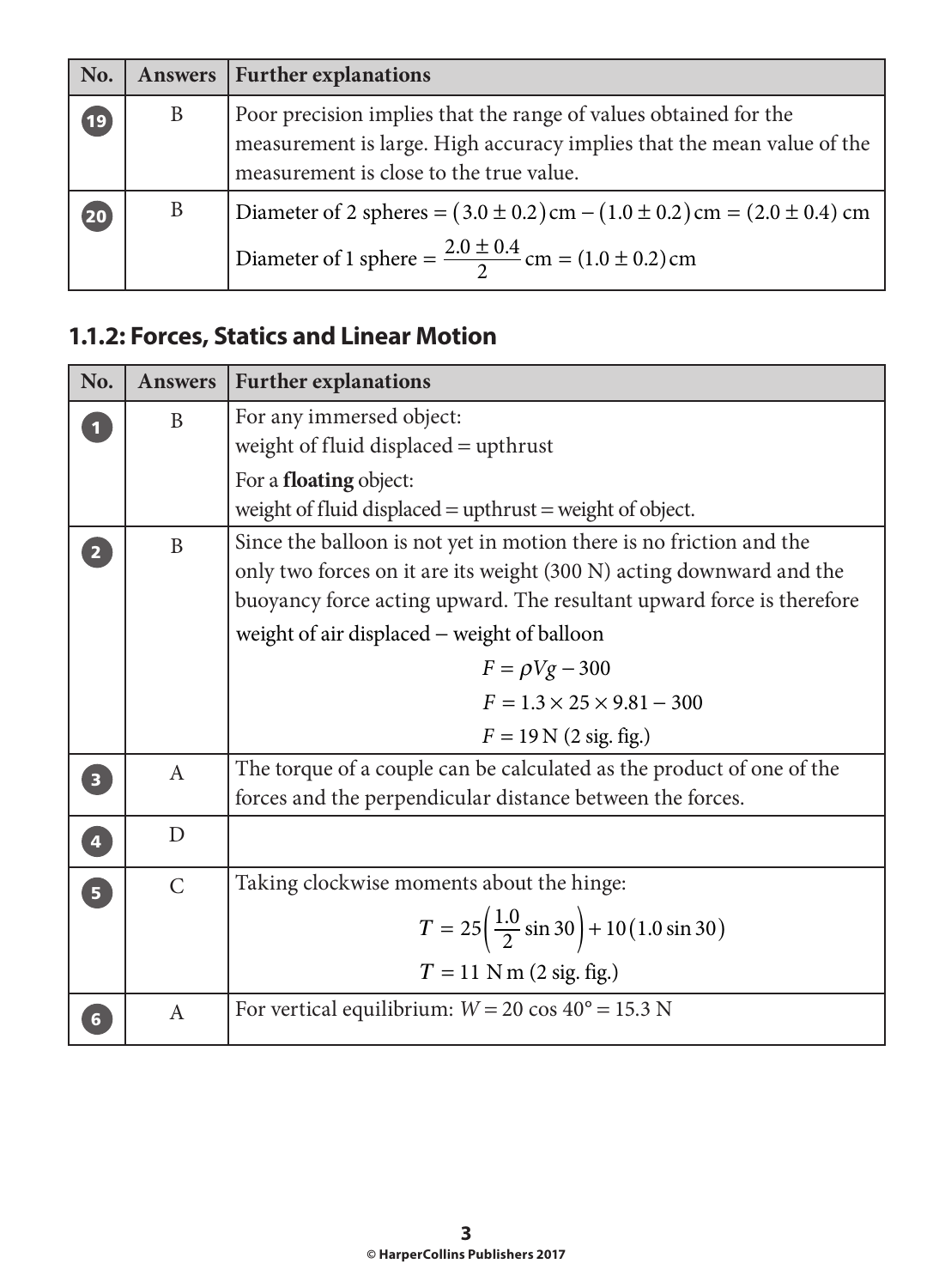| No.                      | <b>Answers</b> | <b>Further explanations</b>                                                                                                                                                                                                                                                                                     |
|--------------------------|----------------|-----------------------------------------------------------------------------------------------------------------------------------------------------------------------------------------------------------------------------------------------------------------------------------------------------------------|
|                          | B              | Perpendicular to the incline: the normal reaction cancels the effective<br>force of the weight $mg \cos \theta$ .                                                                                                                                                                                               |
|                          |                | Along the incline: the net force producing the acceleration is<br>$mg \sin \theta - f$ .                                                                                                                                                                                                                        |
|                          |                | Since $F = ma$ , the acceleration down the incline is therefore<br>$\frac{mg \sin \theta}{m} - \frac{f}{m} = g \sin \theta - \frac{f}{m}$                                                                                                                                                                       |
| $\bf{8}$                 | $\mathbf{A}$   | Since the velocity is constant, the kinetic energy is not changing. The<br>gravitational potential energy is only converting to thermal energy.                                                                                                                                                                 |
| $\overline{9}$           | A              | Fd $=\frac{1}{2}mv^2$<br>$\frac{2Fd}{m} = v^2$<br>$\sqrt{\frac{2Fd}{m}} = v$<br>Since 2 <i>Fd</i> is constant, $v \propto \frac{1}{\sqrt{m}}$                                                                                                                                                                   |
| $\boxed{10}$             | $\mathsf{C}$   |                                                                                                                                                                                                                                                                                                                 |
| $\boxed{11}$             | $\mathbf D$    | Constant velocity implies zero resultant force.                                                                                                                                                                                                                                                                 |
| $\overline{12}$          | D              | $mg - R = ma$ : $R = mg - ma = 45(9.81 - 4.0) = 260$ N (2 sig. fig.)                                                                                                                                                                                                                                            |
| $\sqrt{13}$              | $\mathbf B$    | The forces must be equal in magnitude but oppositely directed.<br>$1.4a = m \times 3.5a$<br>Therefore $m = 0.40 \text{ kg} = 400 \text{ g}$                                                                                                                                                                     |
| 14                       | $\mathcal{C}$  | Exhaust: $F = \frac{m}{t} (v - 0) = \frac{200}{1} (7.5 \times 10^3 - 0) = 1.5 \times 10^6 \text{ N}$<br>From Newton's third law, the force on the burnt fuel of the exhaust must<br>be equal in magnitude to the force on the rocket.<br>Rocket: $F = ma$ $m = \frac{1.5 \times 10^6}{15} = 1.0 \times 10^5$ kg |
| <b>15</b>                | D              | Resultant force = mass $\times$ acceleration $F-6 = 4 \times 2$ $F = 14$ N                                                                                                                                                                                                                                      |
| $\overline{\mathbf{16}}$ | B              |                                                                                                                                                                                                                                                                                                                 |
| 17                       | D              |                                                                                                                                                                                                                                                                                                                 |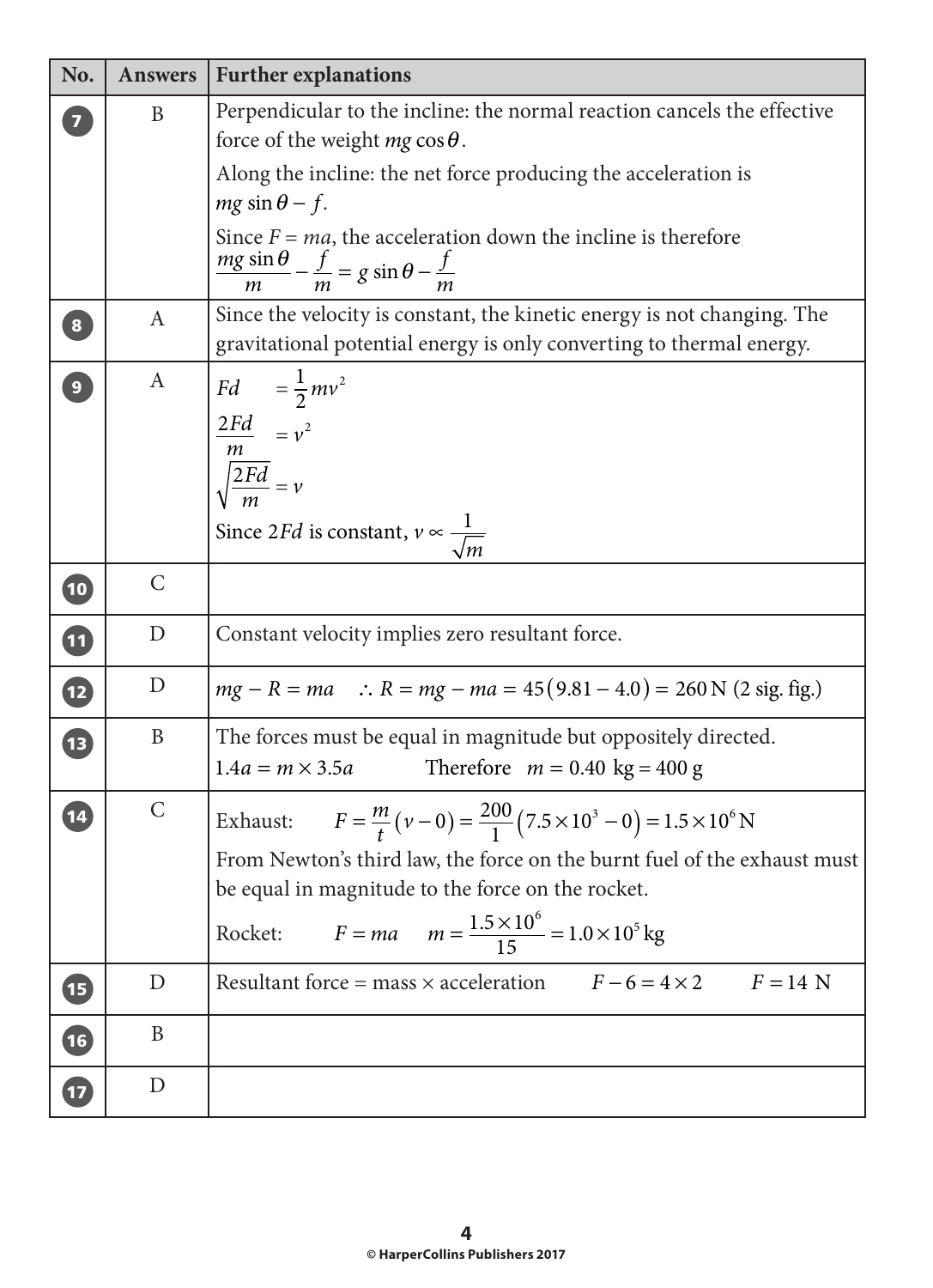| No.             | <b>Answers</b> | <b>Further explanations</b>                                                                                                                                                                                                                                                                                                                                                                                                                                                                                                                                                                                                         |
|-----------------|----------------|-------------------------------------------------------------------------------------------------------------------------------------------------------------------------------------------------------------------------------------------------------------------------------------------------------------------------------------------------------------------------------------------------------------------------------------------------------------------------------------------------------------------------------------------------------------------------------------------------------------------------------------|
| $\overline{18}$ | $\mathsf{C}$   | Along the rough surface the resultant force is zero since the acceleration<br>is zero. No forces act on the block in the direction of its motion as it<br>slides across the smooth surface; friction is zero and the weight has<br>no component in the direction of motion. After it leaves the edge the<br>resultant force on it is its weight, which is constant. Downward has been<br>taken as negative.                                                                                                                                                                                                                         |
| (19)            | B              | As it falls, its velocity increases from rest and therefore the gradient of<br>the displacement-time graph increases. The rate of change of velocity,<br>however, gradually decreases to zero and therefore the gradient becomes<br>constant when the velocity is constant.                                                                                                                                                                                                                                                                                                                                                         |
| (20)            | D              | As it falls, its velocity increases, but its acceleration decreases to zero<br>and therefore the gradient of the velocity-time graph decreases to zero.                                                                                                                                                                                                                                                                                                                                                                                                                                                                             |
| 21              | $\mathbf D$    | As it falls, the acceleration decreases to zero.                                                                                                                                                                                                                                                                                                                                                                                                                                                                                                                                                                                    |
| 22              | $\mathsf{C}$   | As the object rises and falls, the acceleration is always constant and<br>directed downward. The gradient is therefore always constant. At the<br>highest point, the velocity is zero. This point is therefore at $t = 1.6$ s. The<br>height to this point can be calculated from the area under the graph to<br>this point: $\frac{16 \times 1.6}{2}$ = 12.8 = 13 m (2 sig. fig.)                                                                                                                                                                                                                                                  |
| $\overline{23}$ | B              | The object strikes the ground at $t = 4.0$ s. The distance travelled can be<br>calculated from the area under the graph to this point: $\frac{40 \times 4}{2} = 80 \text{ m}$ .                                                                                                                                                                                                                                                                                                                                                                                                                                                     |
| 24              | $\mathsf{C}$   | The density of the air is much less than that of the material from which<br>the toy soldier is made and therefore the upthrust (bouyancy force) is<br>negligible. For the first 12 m of the drop it cannot acquire enough speed<br>for the frictional force to be significant. Its acceleration to this point is<br>therefore that due to gravity. On engaging the chute, the upward force<br>of the air quickly reduces the acceleration. This force is large enough<br>to have an upward resultant. As the velocity reduces significantly,<br>the upward resultant force diminishes to zero and the acceleration<br>becomes zero. |
| 25              | B              | No vector can have an effect perpendicular to itself. The horizontal<br>velocity of the dart cannot affect its vertical motion. Applying the<br>equation of motion<br>$s = ut + \frac{1}{2}at^2$ $s = 0 + \frac{1}{2}at^2$ $t = \sqrt{\frac{2s}{a}}$ $t = \sqrt{\frac{2(1.0)}{9.81}}$ $t = 0.45$ s                                                                                                                                                                                                                                                                                                                                  |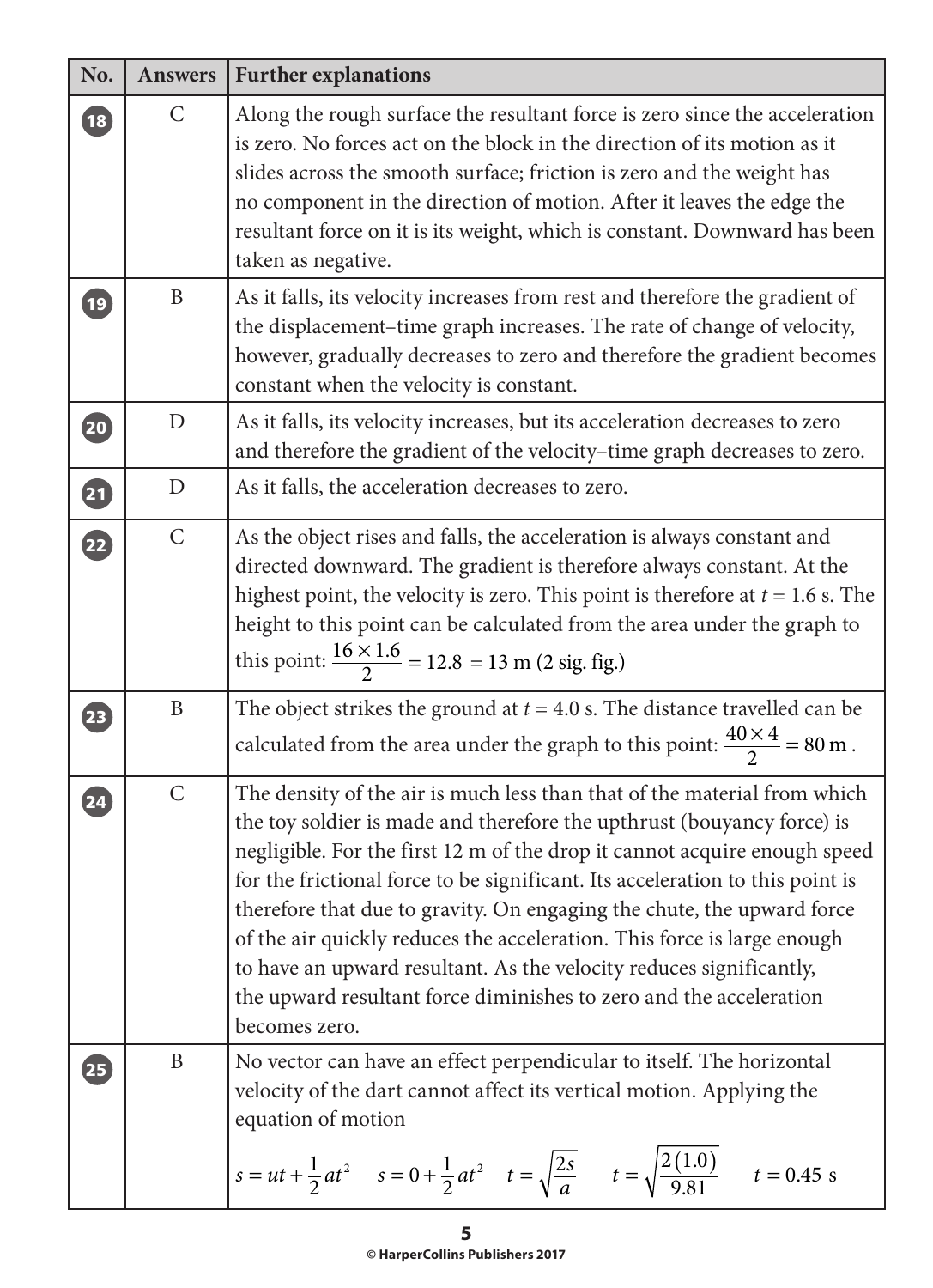| No.                | <b>Answers</b> | <b>Further explanations</b>                                                                                                                                                                                                                                                                                                                                                                                                                                                                                                |
|--------------------|----------------|----------------------------------------------------------------------------------------------------------------------------------------------------------------------------------------------------------------------------------------------------------------------------------------------------------------------------------------------------------------------------------------------------------------------------------------------------------------------------------------------------------------------------|
| 26                 | B              | If the object remains at rest, its acceleration must be zero. However,<br>consider an object at its maximum height when shot vertically into the<br>air. The force of gravity still acts on the object and therefore it still has<br>an acceleration ( $F = ma$ ). Although the instantaneous velocity is zero,<br>the motion of the object is in the process of changing from upwardly<br>directed to downwardly directed.                                                                                                |
| 27                 | $\mathbf{B}$   | $\lambda$ a<br>mg,<br>Resultant force on man is $F = ma$<br>$R - mg = ma$ $R = ma + mg$ $R = m(a + g)$<br>Force of man on floor = force $R$ of floor on man                                                                                                                                                                                                                                                                                                                                                                |
| 28                 | $\mathbf{A}$   | $\overrightarrow{15 N}$ P $\leftarrow$ $\overrightarrow{F}$ Q<br>Block Q: $F = ma$ Block P: $15 - F = (4m)a$<br>$\therefore 15 - F = 4F$ $15 = 5F$ $F = 3$ N                                                                                                                                                                                                                                                                                                                                                               |
| $\left( 29\right)$ | $\mathsf{C}$   | For the entire flight the only acceleration of the ball is the constant<br>acceleration due to gravity. The initial vertical component of the<br>velocity is maximum in one direction, diminishes uniformly to zero,<br>and then increases to a maximum in the opposite direction.                                                                                                                                                                                                                                         |
| 30                 | $\mathbf{A}$   | The gradient of the displacement-time graph gives the velocity. Note<br>that the initial gradient is steepest and therefore the initial velocity is<br>greatest in magnitude.                                                                                                                                                                                                                                                                                                                                              |
| 31                 | $\overline{C}$ | The ball strikes the ground at W, leaves the ground at X, and reaches its<br>rebound height at Y.                                                                                                                                                                                                                                                                                                                                                                                                                          |
| 32                 | $\mathsf{C}$   | Each horizontal section of the graph represents the ball rising and<br>then falling with the acceleration due to gravity. Since this acceleration<br>is always constant, these sections are on the same level on the graph.<br>The 'V' sections of the graph indicate the rebound process. The<br>horizontal sections become smaller since the time of flight reduces after<br>rebounding. This indicates that the ball is losing energy and is not rising<br>as high as previously. The collision is therefore inelastic. |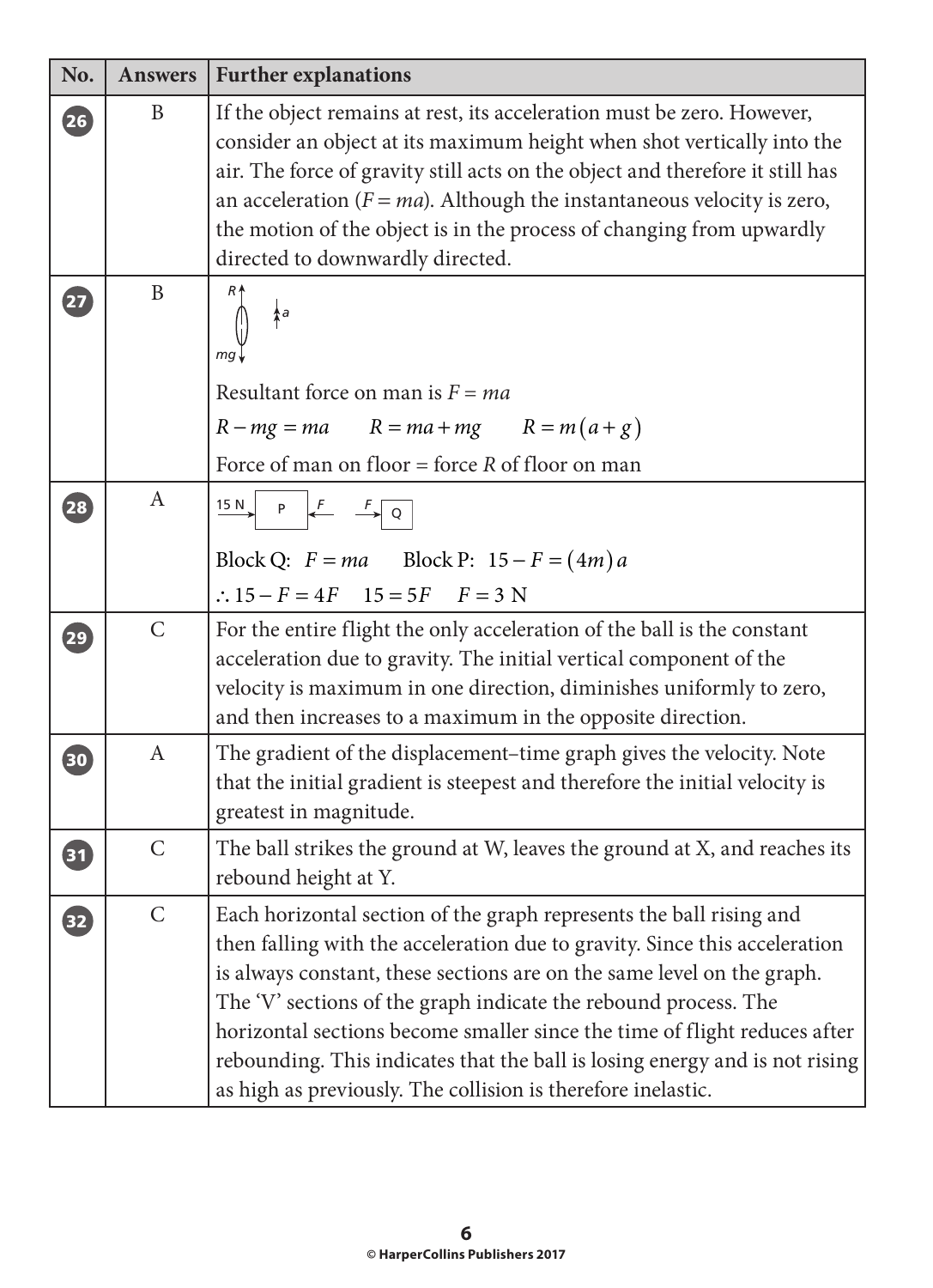| No. |   | Answers   Further explanations                                                                                                                                                                                                                                                                                                                        |
|-----|---|-------------------------------------------------------------------------------------------------------------------------------------------------------------------------------------------------------------------------------------------------------------------------------------------------------------------------------------------------------|
| 33  | D | As the velocity increases, the gradient of the $x$ -t graph increases. When<br>the velocity is constant, the gradient of the $x$ -t graph is constant, and<br>when the velocity decreases, the gradient of the $x$ - $t$ graph decreases.<br>Note that the gradient of the $x$ -t graph is at no time zero, since the<br>velocity is at no time zero. |

### **1.1.3: Forces and Non-linear Motion**

| No.                     | <b>Answers</b> | <b>Further explanations</b>                                                                                                                                                                                                                                                                                                                                                                                                                          |
|-------------------------|----------------|------------------------------------------------------------------------------------------------------------------------------------------------------------------------------------------------------------------------------------------------------------------------------------------------------------------------------------------------------------------------------------------------------------------------------------------------------|
|                         | $\mathsf{C}$   | Since the acceleration is downward, only the vertical velocity can<br>change; there is no change in velocity horizontally. The acceleration is<br>that due to gravity and is constant at every point in the motion.                                                                                                                                                                                                                                  |
| $\overline{2}$          | B              | $\frac{mv^2}{r} = \frac{GMm}{r^2}$ Therefore $v^2 = \frac{GM}{r}$ and v is independent of m.<br>Since it changes direction, its velocity changes and it therefore<br>accelerates.<br>To stay above the same point on the Earth, it must have the same<br>angular speed as the Earth.<br>$\frac{GMm}{r^2} = mr\omega^2 \qquad \frac{GM}{r^3} = \omega^2 \quad \text{Since } G \text{ and } M \text{ are constant, } \omega^2 \propto \frac{1}{r^3}$   |
| $\overline{\mathbf{3}}$ | B              | $\omega = \frac{\Delta\theta}{\Delta t} = \frac{2\pi}{60 \text{ s}} = 0.105 \text{ rad s}^{-1}$ The 2.00 cm is irrelevant.                                                                                                                                                                                                                                                                                                                           |
| $\overline{4}$          | D              | $mg = \frac{GMm}{r^2}$ $g \propto \frac{M}{r^2}$ (Since G is constant) $\frac{g_p}{g_r} = \frac{M_p}{M_r} \frac{r_f^2}{r^2}$<br>$\therefore g_p = \frac{2M}{M} \frac{r^2}{(4r)^2} 9.8 = \frac{9.8}{8} = 1.2 \text{ m s}^{-2}$                                                                                                                                                                                                                        |
| Б                       | B              | $mg = \frac{GMm}{r^2}$ $g \propto \frac{M}{r^2}$ (Since G is constant) $\frac{g_y}{g_x} = \frac{M_y}{M_x} \frac{r_x^2}{r^2}$<br>$\frac{g_{y}}{g_{x}} = \frac{\frac{4}{3}\pi r_{y}^{2} \rho_{y}}{\frac{4}{3}\pi r_{y}^{3} \rho_{y}} \frac{r_{x}^{2}}{r_{y}^{2}} \quad \frac{g_{y}}{g_{x}} = \frac{\rho_{y}}{\rho_{x}} \frac{r_{y}}{r_{x}} \quad r_{x} = \frac{\rho_{y} r_{y}}{\rho_{x}} \frac{g_{x}}{g_{y}} = \frac{2r}{1} \frac{1}{4} = \frac{r}{2}$ |
|                         | B              |                                                                                                                                                                                                                                                                                                                                                                                                                                                      |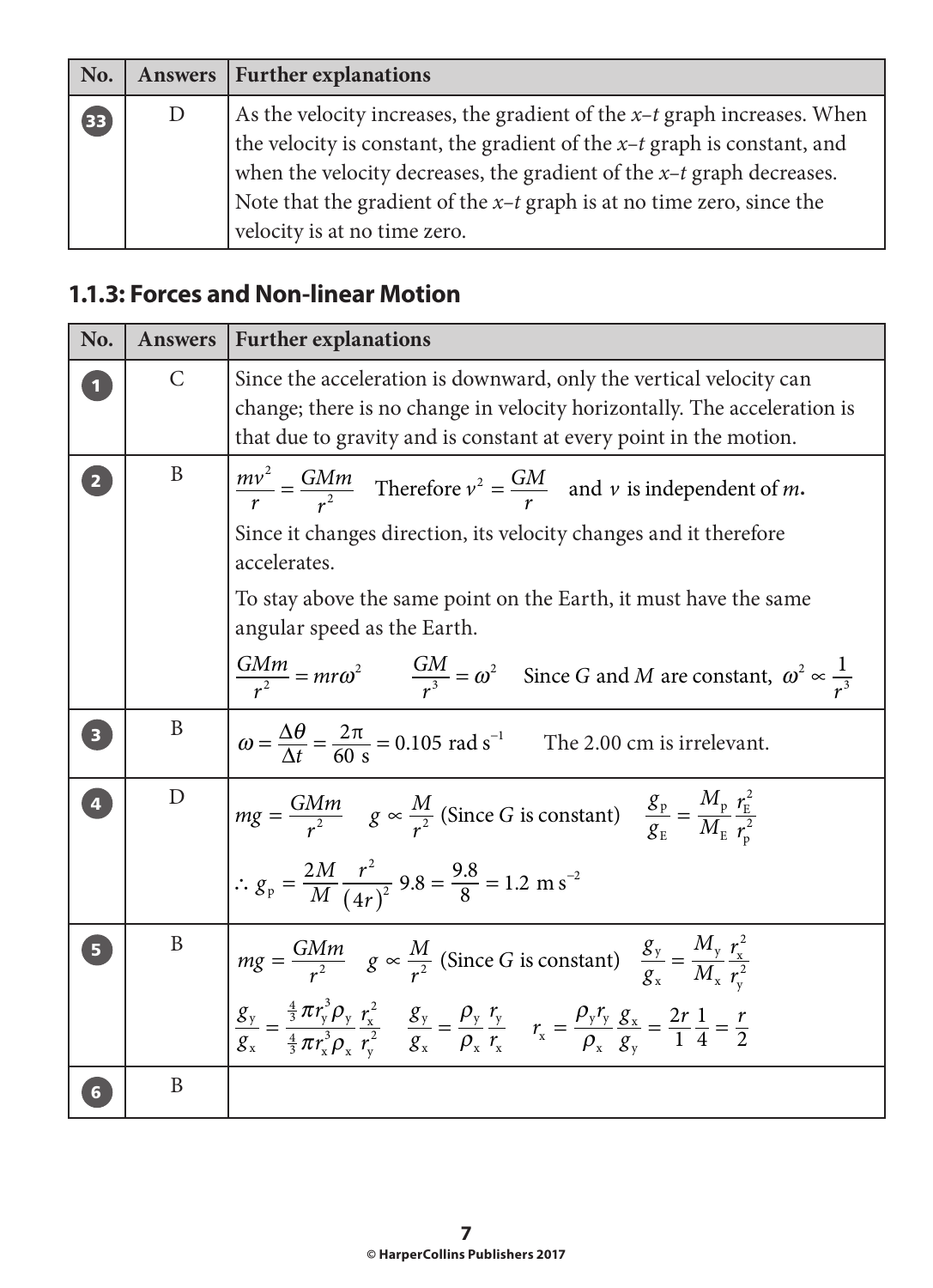| No.            | <b>Answers</b> | <b>Further explanations</b>                                                                                                                                                                                                                                                                                                                                                       |
|----------------|----------------|-----------------------------------------------------------------------------------------------------------------------------------------------------------------------------------------------------------------------------------------------------------------------------------------------------------------------------------------------------------------------------------|
|                | B              | At the top of the circle the resultant force is 200 N downward and is<br>providing the centripetal force. When the force of 200 N suddenly acts<br>upward, the resultant force becomes zero and at this point the body<br>will continue its motion in a straight line (i.e. a tangent to the circle) in<br>accordance with Newton's 1 <sup>st</sup> law of motion.                |
| 8              | B              | Frictional force<br>$F = \frac{mv^2}{r}$ $Fr = mv^2$ But Fr is constant : $mv^2$ is constant<br>$\therefore \frac{1}{2}mv^2 = E_k$ is constant                                                                                                                                                                                                                                    |
| $\overline{9}$ | $\mathsf{C}$   | $v = r\omega = r\frac{\Delta\theta}{\Delta t} = 2.0 \times \frac{1.57}{0.40} = 7.9 \text{ m s}^{-1}$                                                                                                                                                                                                                                                                              |
| $\boxed{10}$   | $\mathbf D$    | A centripetal force is needed for circular motion in order to change the<br>direction of the velocity.<br>Note: acceleration = $r\omega^2 = r \frac{4\pi^2}{T^2}$ NOT $\frac{4\pi r^2}{T^2}$ .<br>Since the force is perpendicular to the motion<br>along the arc, work = $F(\cos 90)x = F(0)x = 0$                                                                               |
| <b>11</b>      | D              | $a = r\omega^2 = r\frac{4\pi^2}{T^2}$ $\therefore T = \sqrt{\frac{r4\pi^2}{a}} = \sqrt{\frac{1.2 \times 4\pi^2}{4.0}} = 3.4$ s                                                                                                                                                                                                                                                    |
| 12             | $\mathbf{B}$   | Weightlessness occurs at the highest point, when the reaction<br>force is zero.<br>Centripetal force at top $=$ centripetal force at bottom.<br>$mg = R - mg$ : $R = 2mg = 2 \times 50 \times 9.81 = 981$ N (980 N to 2 sig. fig.)<br>Using the equation for the top:<br>$\frac{mv^2}{r}$ = mg : $v = \sqrt{rg} = \sqrt{10 \times 9.81} = 9.9$ m s <sup>-1</sup><br>mg<br>R<br>mg |
| $\boxed{13}$   | $\mathcal{C}$  | At the brim of the hill: $mg - R = \frac{mv^2}{r}$ : $R = mg - \frac{mv^2}{r}$                                                                                                                                                                                                                                                                                                    |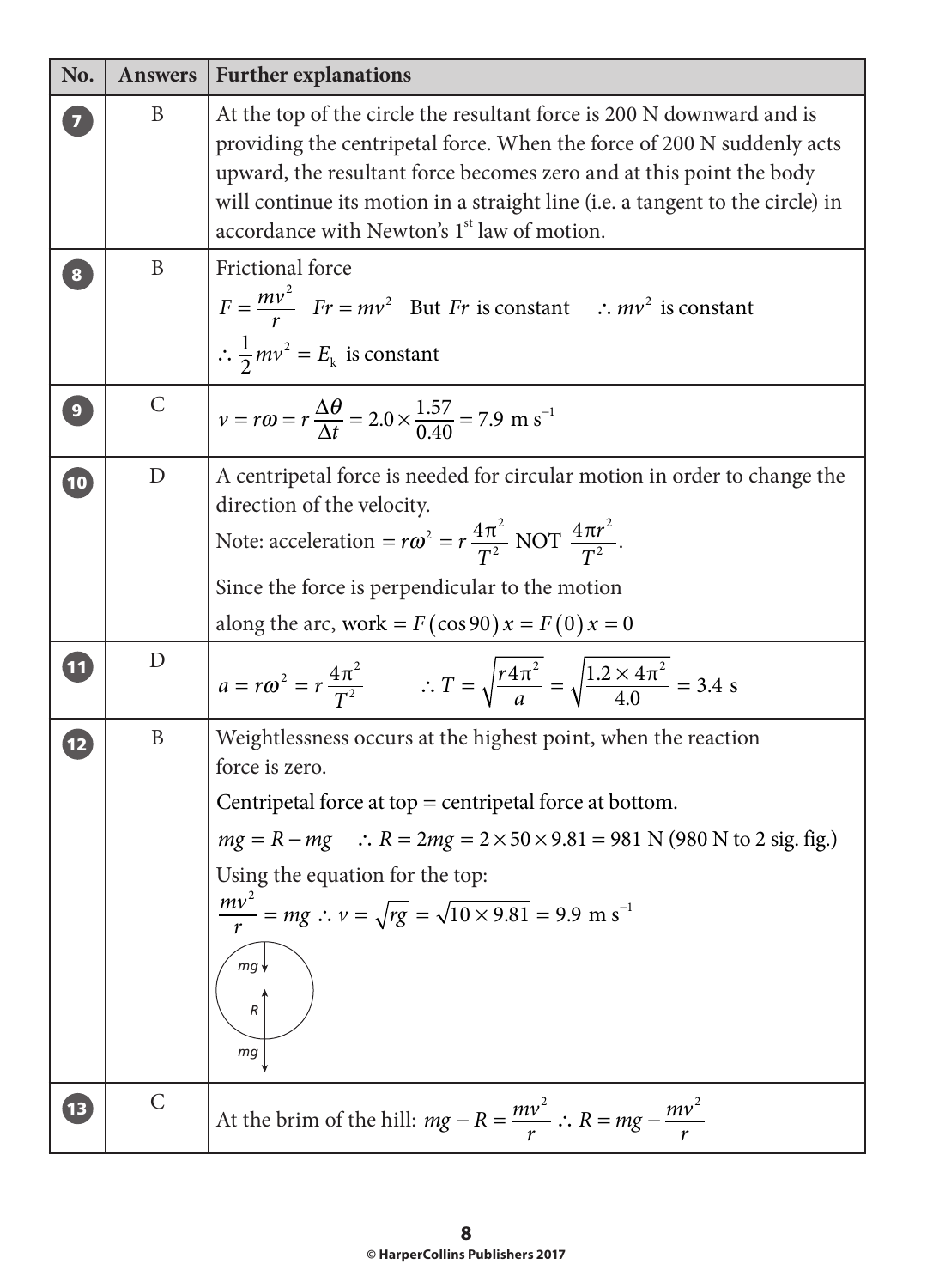| No. | <b>Answers</b> | <b>Further explanations</b>                                                                                                                                                                                                                                                                                                                                             |
|-----|----------------|-------------------------------------------------------------------------------------------------------------------------------------------------------------------------------------------------------------------------------------------------------------------------------------------------------------------------------------------------------------------------|
| 14  | A              | Reduced by 80% implies reduced to 20%.<br>$\frac{mv_2^2}{r} = 0.20 \frac{mv_1^2}{r}$ $v_2^2 = 0.20 v_1^2$ $v_2 = v_1 \sqrt{0.20} = 25 \times \sqrt{0.20} = 5 \sqrt{5} \text{ m s}^{-1}$                                                                                                                                                                                 |
| 15  | D              | At the lowest point<br>$T - mg = \frac{mv^2}{r}$ 9.0 - 0.5 × 9.81 = $\frac{0.5v^2}{2.0}$<br>$4.1 = 0.25v^2$ $v = \sqrt{\frac{4.1}{0.25}} = 4.0$ m s <sup>-1</sup>                                                                                                                                                                                                       |
| 16  | $\mathsf{C}$   | Note: 1.5 times the diameter above the surface implies 3 times the<br>radius above the surface. i.e. radius of orbit = $3 + 1 = 4$ times radius of<br>Earth.<br>$g \propto \frac{1}{r^2}$ $\frac{g_2}{g_1} = \frac{r_1^2}{r_2^2}$ $\frac{g_2}{g_1} = \frac{r_1^2}{(4r_1)^2}$ $g_2 = \frac{1}{16} \times 9.81$<br>$\therefore mg_2 = 500 \times \frac{9.81}{16} = 307$ N |
|     | A              | $\frac{mv^2}{r} = \frac{GMm}{r^2}$ Since GM is constant : $v^2 \propto \frac{1}{r}$ $\frac{R_y}{R_x} = \frac{v_x^2}{v^2}$<br>$R_{y} = \frac{4^{2}}{1^{2}} R_{x} = 16 R_{x}$                                                                                                                                                                                             |
| 18  | $\mathsf{C}$   | $g = \frac{GM}{R^2}$ $g \propto \frac{1}{R^2}$ (Since <i>GM</i> is constant)<br>$\left \therefore \frac{g_s}{g} = \frac{R^2}{(R+r)^2}$ $g_s = \frac{R^2}{(R+r)^2}(g)$ $mg_s = (mg)\frac{R^2}{(R+r)^2}$                                                                                                                                                                  |

## **1.1.4: Forces, Momentum and Energy**

| No. | Answers | <b>Further explanations</b>                                                                     |
|-----|---------|-------------------------------------------------------------------------------------------------|
|     | D       | The velocity is not constant since it changes direction.                                        |
|     |         | Uniform circular motion implies that the speed $\nu$ is constant. Since                         |
|     |         | the mass <i>m</i> and radius <i>r</i> are also constant, the centripetal force $\frac{mv^2}{m}$ |
|     |         | (resultant force) and the kinetic energy $\frac{1}{2}mv^2$ must be constant.                    |
|     |         | Since the resultant forces at the top and bottom are the same, $T_t + mg =$                     |
|     |         | $T_b$ – <i>mg</i> and therefore $T_t \neq T_b$ (where <i>T</i> is the tension).                 |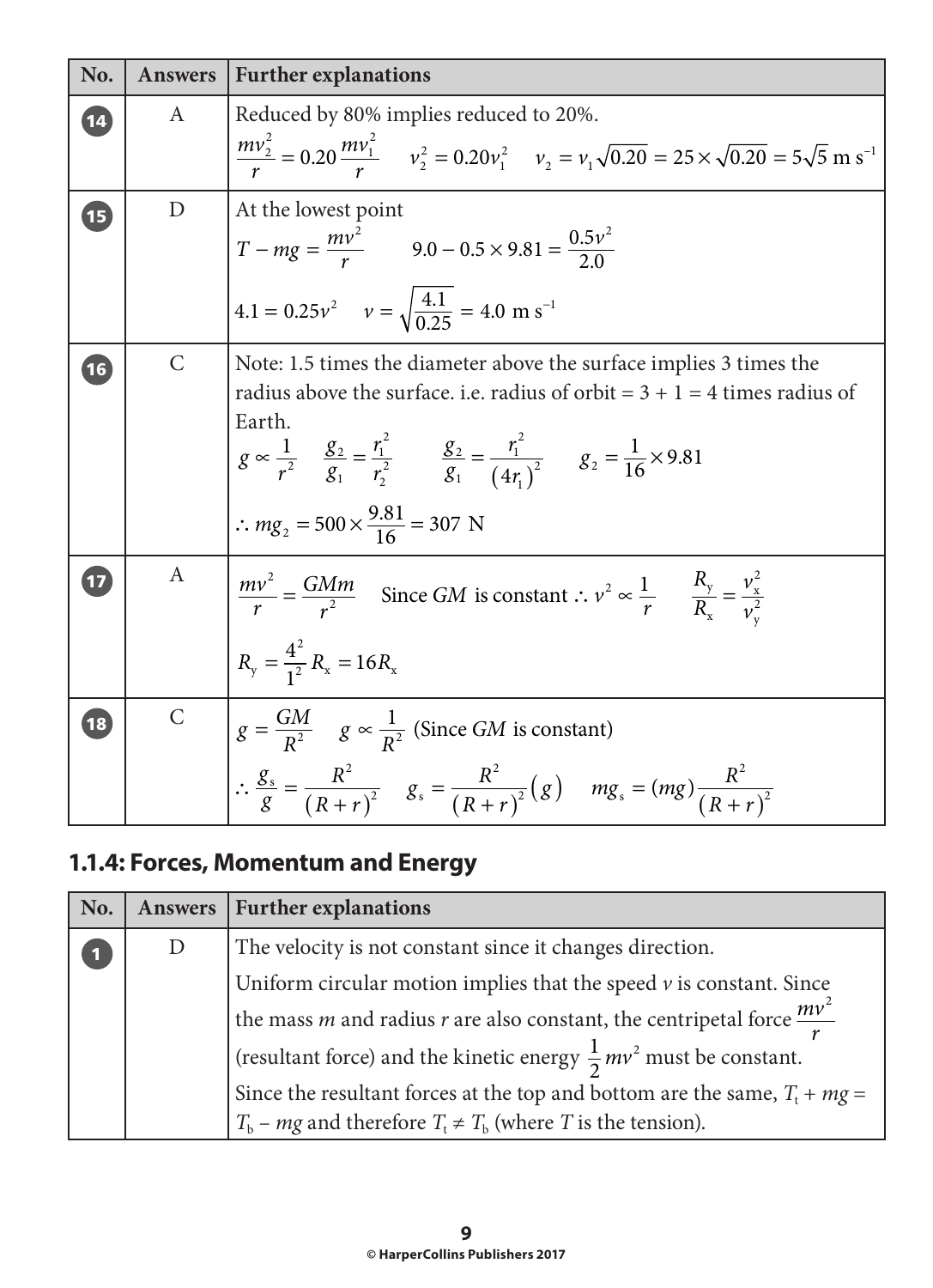| No.                     | <b>Answers</b> | <b>Further explanations</b>                                                                                                                                                                                                                                                                                                                                                                                                                                                                                                                                                                    |
|-------------------------|----------------|------------------------------------------------------------------------------------------------------------------------------------------------------------------------------------------------------------------------------------------------------------------------------------------------------------------------------------------------------------------------------------------------------------------------------------------------------------------------------------------------------------------------------------------------------------------------------------------------|
| $\overline{2}$          | A              | The velocity <b>increases</b> each second but not by as much as in the<br>previous second. This continues until the velocity no longer increases<br>and hence the kinetic energy no longer increases.                                                                                                                                                                                                                                                                                                                                                                                          |
| $\overline{\mathbf{3}}$ | $\mathcal{C}$  | Any change in gravitational potential energy has a corresponding negative<br>change in kinetic energy. Since the vertical distance is directly proportional<br>to change in potential energy ( $mg\Delta h$ ), the relation is linear. Distance is a<br>scalar quantity and therefore as the ball rises, and as it falls, the vertical<br>distance travelled increases. As it rises, the potential energy increases<br>(kinetic energy decreases). The opposite occurs as it falls. The horizontal<br>component of the velocity is constant and therefore the kinetic energy is<br>never zero. |
| $\overline{4}$          | D              | $rac{1}{2}mv^2 = FD$ $D = \left(\frac{1}{2}\frac{m}{F}\right)v^2$ But $\left(\frac{1}{2}\frac{m}{F}\right)$ is constant<br>$\therefore v^2 \propto D \quad v \propto \sqrt{D} \quad p = mv \propto \sqrt{D}$                                                                                                                                                                                                                                                                                                                                                                                   |
| $\boxed{5}$             | B              |                                                                                                                                                                                                                                                                                                                                                                                                                                                                                                                                                                                                |
| 6                       | B              | Impulse = $Ft = 20 \times 0.50 = 10$ N s = 10 kg m s <sup>-1</sup>                                                                                                                                                                                                                                                                                                                                                                                                                                                                                                                             |
| $\overline{\mathbf{z}}$ | $\mathsf{C}$   | $Ft = mv - mu$ $10 = 4.0v - 4.0 \times 2.0$ $10 + 8.0 = 4.0v$ $v = 4.5$ m s <sup>-1</sup>                                                                                                                                                                                                                                                                                                                                                                                                                                                                                                      |
| $\boxed{8}$             | $\mathbf{B}$   | $Ft = mv - mu$<br>area of trapezium = $mv - 0$ 6.0 × 8.0 = $m \times 4.0$ $m = 12$ kg                                                                                                                                                                                                                                                                                                                                                                                                                                                                                                          |
| $\overline{9}$          | B              |                                                                                                                                                                                                                                                                                                                                                                                                                                                                                                                                                                                                |
| 10                      | B              | Taking direction north as + results in<br>total momentum before = total momentum after<br>$mu - (4m \times 2u) = 5mv$ $u - 8u = 5v$ $-7u = 5v$ $v = -\frac{7}{5}u$<br>The negative sign indicates that the direction of motion is south.                                                                                                                                                                                                                                                                                                                                                       |
| $\boxed{11}$            | $\mathcal{C}$  | $F = \frac{m(v-u)}{t}$ $t = \frac{m(v-u)}{F} = \frac{4.0(2.0-0)}{50} = 0.16$ s                                                                                                                                                                                                                                                                                                                                                                                                                                                                                                                 |
| $\overline{12}$         | $\mathsf{C}$   | Force is the rate of change of momentum $= 50$ N                                                                                                                                                                                                                                                                                                                                                                                                                                                                                                                                               |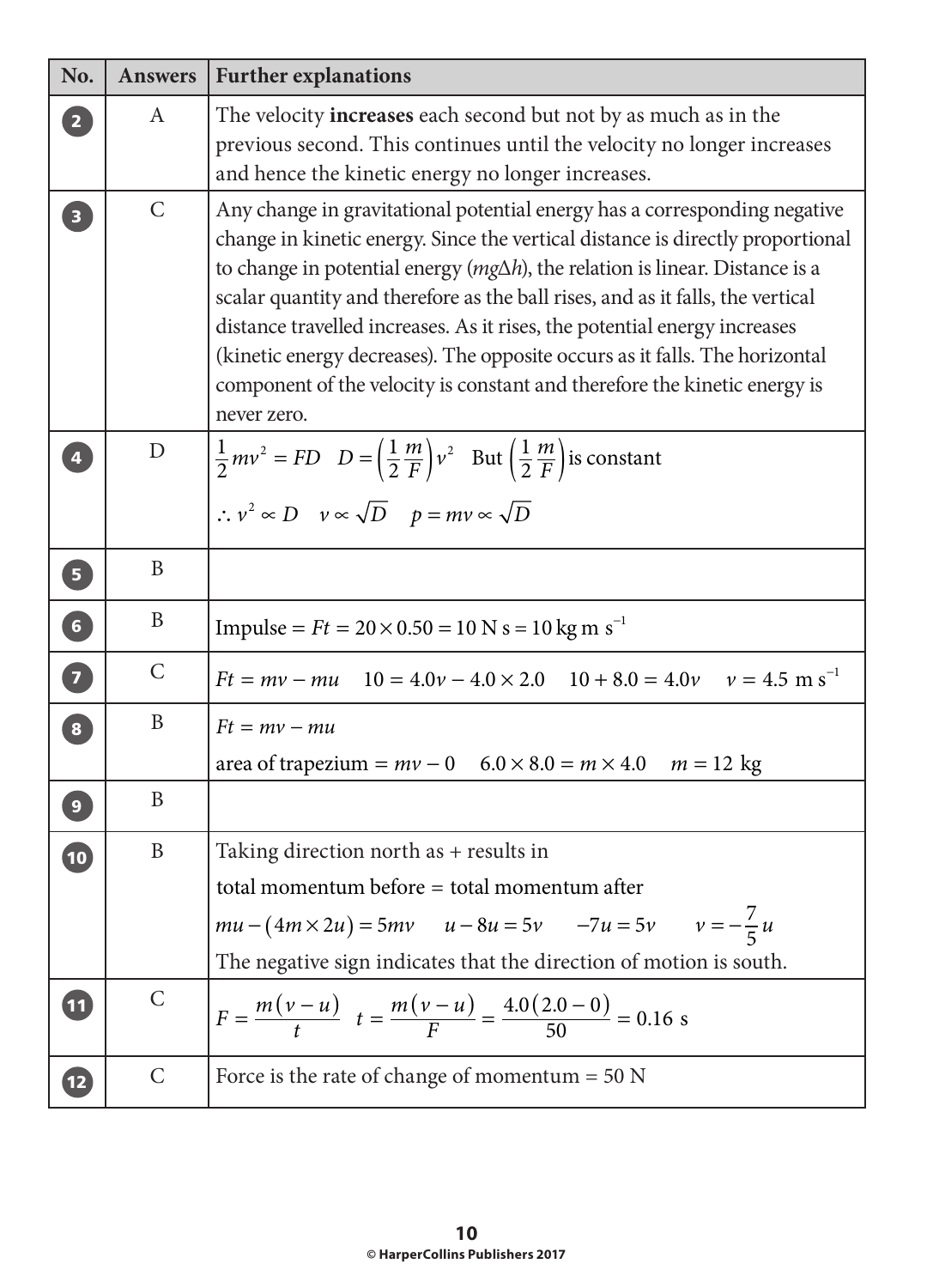| No.          | <b>Answers</b> | <b>Further explanations</b>                                                                                                                                                                                                                                                                                                                                                                                      |
|--------------|----------------|------------------------------------------------------------------------------------------------------------------------------------------------------------------------------------------------------------------------------------------------------------------------------------------------------------------------------------------------------------------------------------------------------------------|
| $\boxed{13}$ | B              | No vector can have an effect perpendicular to itself and therefore the<br>vertical force has no effect on the horizontal motion. The reaction force<br>of the driver's ejection on the car has no effect on the motion of the car,<br>because this is perpendicular to the car's motion. So the car's velocity<br>remains the same. Although ejected vertically, the driver will retain his<br>forward momentum. |
| 14           | D              | 4m<br>The adjacent sides of the figure represent the initial momentums. The<br>diagonal represents the final momentum.<br>$\sum$ initial momentum = $\sum$ final momentum<br>y axis: $4m = (2m) v \sin \theta$<br>x axis: $2m = (2m) v \cos \theta$<br>Dividing the equations yields<br>$2 = \tan \theta$<br>$\theta = 63^\circ$                                                                                 |
| 15           | D              | $E_{\text{kY}} = \frac{1}{2}mv^2$ $E_{\text{kX}} = \frac{1}{2}(\frac{1}{2}m)(4v)^2 = 4mv^2$ $\therefore E_{\text{kX}} = 8E_{\text{kY}}$                                                                                                                                                                                                                                                                          |
| 16           | B              | $P = Fv$ $F = \frac{P}{v} = \frac{500}{20} = 250$ N                                                                                                                                                                                                                                                                                                                                                              |
|              | A              | Efficiency = $\frac{\text{useful energy output}}{\text{energy input}} = \frac{2.0 \times 10^3 - (40 \times 30)}{2.0 \times 10^3}$<br>$=\frac{800}{2000}$ = 0.40 or 40%                                                                                                                                                                                                                                           |
| 18           | D              | $P = \frac{E_{k}}{t} = \frac{1}{2} \frac{mv^{2}}{t}$ $v = \sqrt{\frac{2Pt}{m}}$                                                                                                                                                                                                                                                                                                                                  |
| $\boxed{19}$ | A              | As the spring stretches, the force changes from 0 to the tension T. The<br>average force is T/2.<br>$\frac{T}{2} \times 0.10 = \frac{1}{2}mv^2$ $T \times 0.050 = \frac{1}{2}(0.0050)6.0^2$ $T = 1.8$ N                                                                                                                                                                                                          |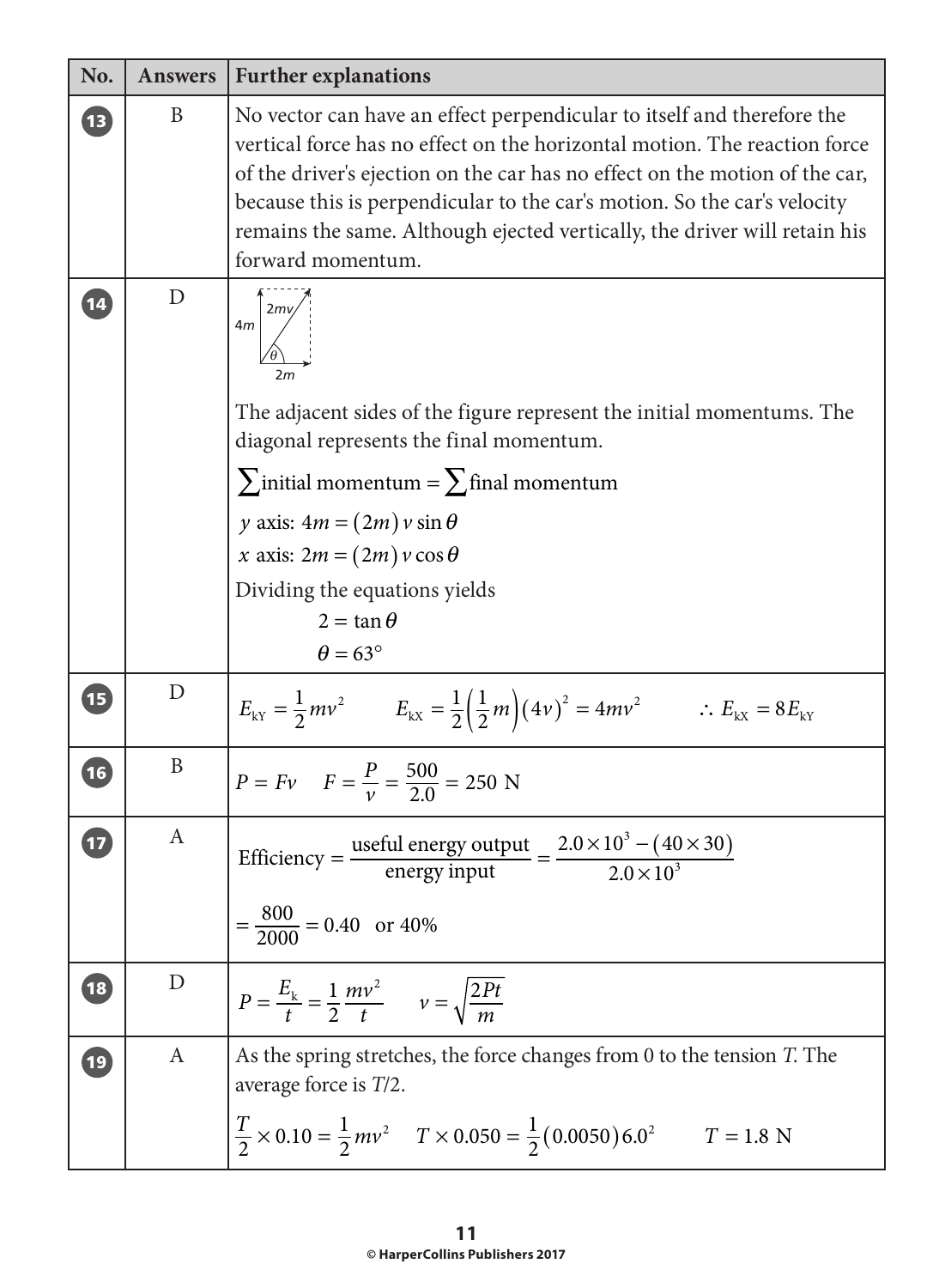# **Module 2: Oscillations and Waves**

#### **1.2.1: Harmonic Motion**

| No.                               | <b>Answers</b> | <b>Further explanations</b>                                                                                                                                                                      |
|-----------------------------------|----------------|--------------------------------------------------------------------------------------------------------------------------------------------------------------------------------------------------|
| $\mathbf{1}$                      | D              | $2\pi f = 0.50\pi$ $f = 0.25$ Hz                                                                                                                                                                 |
| 2                                 | $\mathcal{C}$  |                                                                                                                                                                                                  |
| $\begin{bmatrix} 3 \end{bmatrix}$ | A              | $T_x = 2\pi \sqrt{\frac{m}{k}}$ $T_y = 2\pi \sqrt{\frac{4m}{k}}$ $T_y = 2 \times 2\pi \sqrt{\frac{m}{k}}$ $T_y = 2T_x$ $\therefore$ $\frac{T_x}{T_y} = \frac{1}{2}$                              |
| $\overline{4}$                    | $\mathsf{C}$   | $\omega = \frac{2\pi}{T} = \frac{2\pi}{2\pi\sqrt{\frac{m}{L}}} = \sqrt{\frac{k}{m}}$ $v_{\text{max}} = A\omega = A\sqrt{\frac{k}{m}}$ $a_{\text{max}} = A\omega^2 = A\frac{k}{m}$                |
| 5 <sup>1</sup>                    | $\mathcal{C}$  | $v_{\text{max}} = A\omega = 0.020(4.0\pi) = 0.080\pi \text{ m s}^{-1}$                                                                                                                           |
|                                   |                | $a_{\text{max}} = A\omega^2 = 0.020 (4.0\pi)^2 = 0.32\pi^2 \text{ m s}^{-2}$                                                                                                                     |
| $\begin{bmatrix} 6 \end{bmatrix}$ | A              | $v_{\text{max}} = A\omega = A\frac{2\pi}{T} = 1.2\frac{2\pi}{2.0} = 1.2\pi$ m s <sup>-1</sup>                                                                                                    |
| $\bullet$                         | $\mathcal{C}$  |                                                                                                                                                                                                  |
| $\bullet$                         | B              | For SHM, $a = -\omega^2 x$ Comparing with $a = -\left(\frac{2k}{m}\right)e$ we see that $\omega^2 = \frac{2k}{m}$                                                                                |
|                                   |                | $E_{\text{kmax}} = \frac{1}{2}mv^2 = \frac{1}{2}mA^2\omega^2 = \frac{1}{2}mA^2\left(\frac{2k}{m}\right) = kA^2$                                                                                  |
|                                   |                | When the kinetic energy is at a maximum, the potential energy is zero,<br>and therefore this maximum kinetic energy is equal to the total energy.                                                |
|                                   | D              | $T = 2\pi \sqrt{\frac{l}{g}}$ $T^2 = 4\pi^2 \frac{l}{g}$ $\therefore T^2 \propto \frac{1}{g}$ $\therefore \frac{g_y}{g_x} = \frac{T_x^2}{T_y^2}$ $g_y = \frac{T_x^2}{T_y^2} g_x$                 |
| 10                                | B              | $T_{\rm E} = \frac{4.0}{20} = 0.20$ s $T_{\rm X} = \frac{4.0}{40} = 0.10$ s $T^2 = 4\pi^2 \frac{l}{g}$ $\therefore T^2 \propto \frac{1}{g}$                                                      |
|                                   |                | $\therefore \frac{g_{\text{X}}}{g_{\text{t}}} = \frac{T_{\text{E}}^2}{T_{\text{t}}^2}$ $\therefore g_{\text{X}} = \frac{0.20^2}{0.10^2} \times 9.81 = 39 \text{ m s}^{-2} (2 \text{ sig. fig.})$ |
| 11                                | D              | The period of the mass-spring system is not affected by gravity.<br>$T = 2\pi \sqrt{\frac{m}{k}} = 0.20$ s                                                                                       |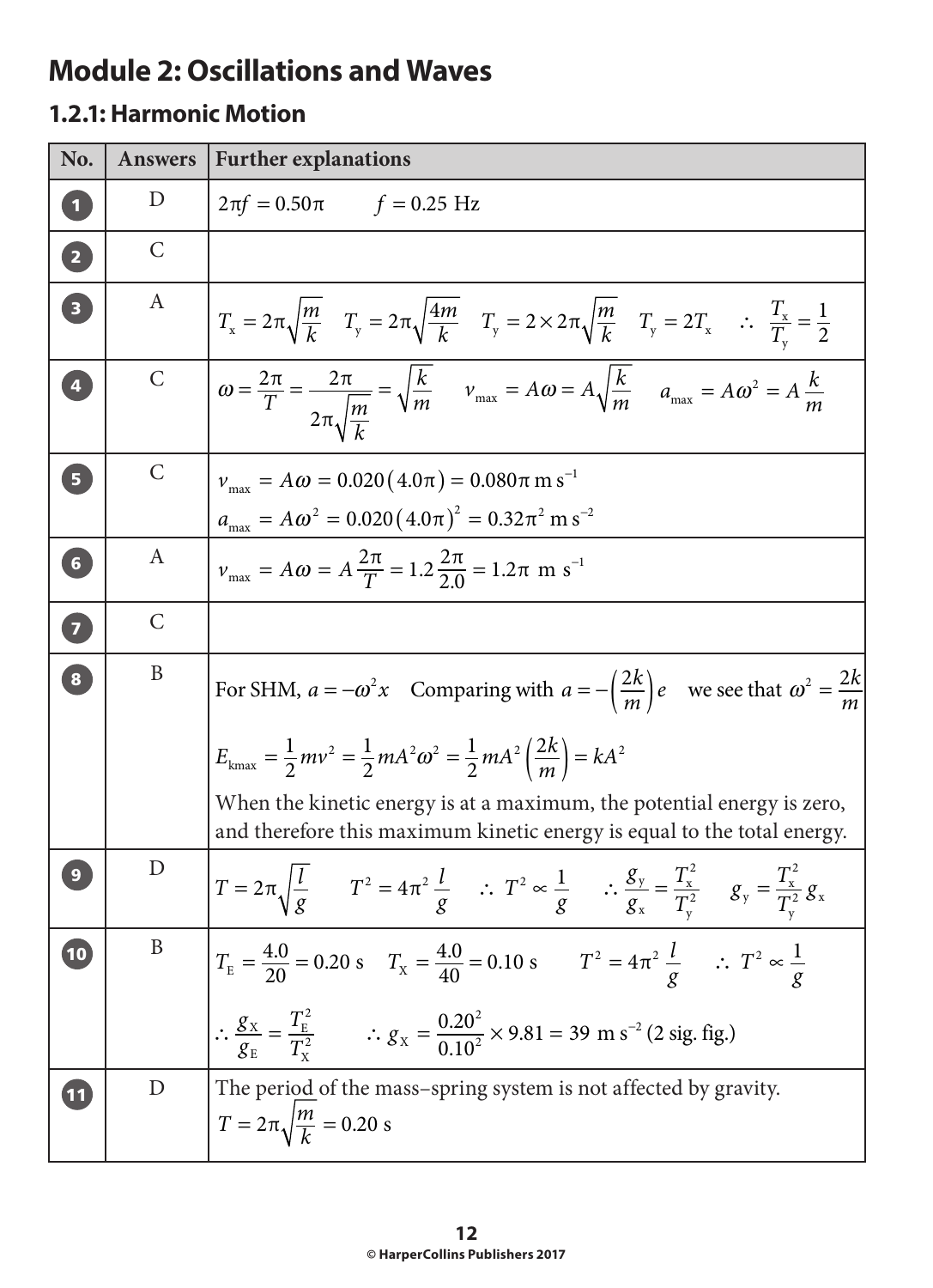| No.                      | <b>Answers</b> | <b>Further explanations</b>                                                                                                                                                                                                                                                                                                                                      |
|--------------------------|----------------|------------------------------------------------------------------------------------------------------------------------------------------------------------------------------------------------------------------------------------------------------------------------------------------------------------------------------------------------------------------|
| $\overline{12}$          | A              | The velocity varies as a sinusoid. In this case, the graph is that of a<br>cosine curve, since timing is started at the centre of the oscillation<br>where the velocity is at a maximum.                                                                                                                                                                         |
| $\sqrt{13}$              | D              | The kinetic and potential energy curves should be swapped.                                                                                                                                                                                                                                                                                                       |
| $\overline{14}$          | B              | Less damping implies less energy loss and therefore greater amplitude of<br>vibration. The resonant frequency is not affected.                                                                                                                                                                                                                                   |
| <b>IE</b>                | $\mathcal{C}$  |                                                                                                                                                                                                                                                                                                                                                                  |
| $\overline{16}$          | B              |                                                                                                                                                                                                                                                                                                                                                                  |
| $\overline{\mathbf{12}}$ | D              |                                                                                                                                                                                                                                                                                                                                                                  |
| $\overline{\textbf{18}}$ | B              |                                                                                                                                                                                                                                                                                                                                                                  |
| $\overline{19}$          | $\mathsf{C}$   | Since $T = 2\pi \sqrt{\frac{l}{\sigma}}$ , the pendulum with a length equal to that of the<br>large driving pendulum will oscillate with the same frequency and<br>hence is the one to resonate.                                                                                                                                                                 |
| 20                       | D              |                                                                                                                                                                                                                                                                                                                                                                  |
| $\overline{\mathbf{21}}$ | B              |                                                                                                                                                                                                                                                                                                                                                                  |
| 22                       | $\mathcal{C}$  | When $t = 0$ at end of oscillation, $y = A \cos \omega t$<br>$y = 0.040 \cos(10 \pi \times 0.015) = 0.036$ m                                                                                                                                                                                                                                                     |
| 23                       | $\mathsf{C}$   | When $t = 0$ at end of oscillation, $v = -A \omega \sin \omega t$<br>$= -0.040 \times 10 \pi \sin(10 \pi \times 0.015) = -0.57$ m s <sup>-1</sup><br>For questions 22 and 23 switch your calculator to radian measure.<br>Note also, that if instead, $t = 0$ at the centre of the oscillation, then<br>$y = A \sin \omega t$ and $v = A \omega \cos \omega t$ . |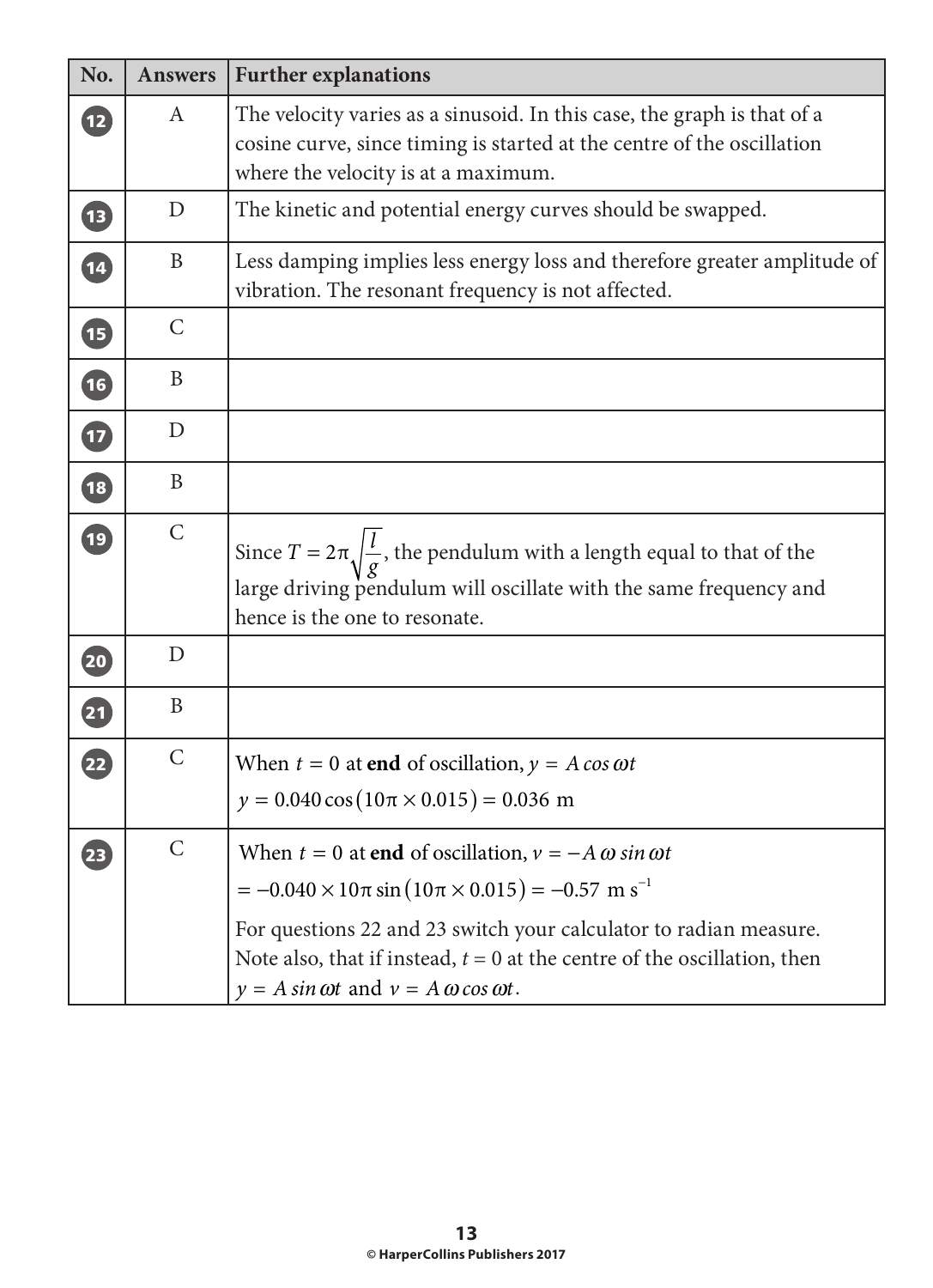# **1.2.2: Properties of Waves 1**

| No.                     | <b>Answers</b>   | <b>Further explanations</b>                                                                                                                                                                                         |
|-------------------------|------------------|---------------------------------------------------------------------------------------------------------------------------------------------------------------------------------------------------------------------|
|                         | B                | One complete oscillation represents a phase angle of $2\pi$ radians.                                                                                                                                                |
|                         |                  | The waves are $\frac{1}{4}$ of an oscillation apart and therefore the phase                                                                                                                                         |
|                         |                  | difference is $\frac{1}{4}(2\pi) = \frac{\pi}{2}$ radians.                                                                                                                                                          |
| $\overline{\mathbf{2}}$ | A                | $\lambda = \frac{v}{f} = \frac{16.0}{2.0} = 8.0$ m. Since the points are 3.0 m apart, the phase                                                                                                                     |
|                         |                  | difference is $\frac{3}{8} 2\pi = \frac{3}{4} \pi$ radians.                                                                                                                                                         |
|                         | $\mathbf{B}$     | Direction of                                                                                                                                                                                                        |
|                         |                  | The broken line represents the position of the vibrations at a small<br>interval of time earlier. Since the motion of the particles is only vertical,<br>P and R are moving upward and Q and S are moving downward. |
| $\left( 4 \right)$      | B                |                                                                                                                                                                                                                     |
| 6                       | D                |                                                                                                                                                                                                                     |
| 6 <sup>1</sup>          | $\mathsf{C}$     | Each segment represents a half wavelength.<br>$12 = 8\left(\frac{\lambda}{2}\right) = 4\lambda$ : $\lambda = \frac{12}{4} = 3$ m<br>$v = \lambda f = 3 \times 10 = 30$ m s <sup>-1</sup>                            |
| 7                       | $\boldsymbol{A}$ | $8\left(\frac{\lambda}{2}\right) = 1.2$ $4\lambda = 1.2$ $\lambda = \frac{1.2}{4} = 0.30$ m<br>$v = \lambda f$ 360 = 0.30 f $f = \frac{360}{0.30} = 1200$ Hz                                                        |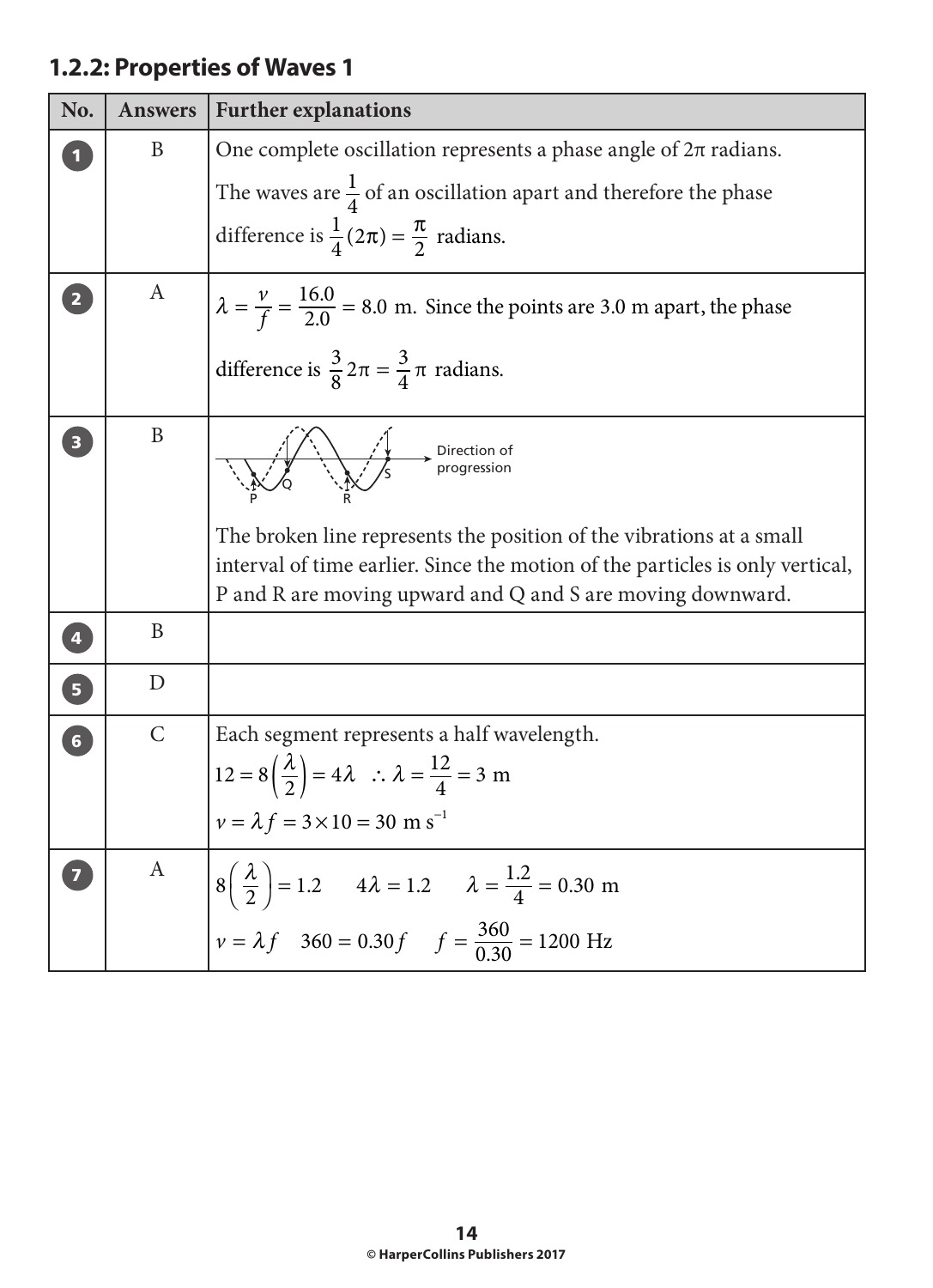| No.             | <b>Answers</b>   | <b>Further explanations</b>                                                                                                                                                                                                                                                                                                                                                                                 |
|-----------------|------------------|-------------------------------------------------------------------------------------------------------------------------------------------------------------------------------------------------------------------------------------------------------------------------------------------------------------------------------------------------------------------------------------------------------------|
| $\bf{8}$        | D                | From the diagram, the fundamental resonant frequency occurs<br>when $L = \frac{\lambda}{4}$ .<br>$\lambda = \frac{v}{f} = \frac{340}{170} = 2.0 \text{ m}$ $L = \frac{\lambda}{4} = \frac{2.0}{4} = 0.50 \text{ m}$<br>$L = \frac{\lambda}{4}$                                                                                                                                                              |
| $\mathbf{9}$    | $\mathcal{C}$    | The ratio of wavelengths is inversely proportional to the ratio of<br>frequencies, since the speed is the same for all.<br>$\mathbf X$<br>Y<br>Z<br>$\lambda$ ratio<br>$\overline{2}$<br>4/3<br>$\overline{4}$<br>1/2<br>fratio<br>1/4<br>3/4<br>$fratio$ ( $\times 4$ )<br>$\overline{3}$<br>$\overline{2}$<br>$\mathbf{1}$                                                                                |
| 10              | D                |                                                                                                                                                                                                                                                                                                                                                                                                             |
| 11              | $\boldsymbol{A}$ | Note that this is a STATIONARY wave (not a progressive wave).<br>Within a particular segment each particle vibrates in phase.<br>Within adjacent segments particles vibrate in anti-phase relative to the<br>particles in the neighbouring segments.<br>X is at the mean position and therefore has zero acceleration.<br>Y is at the maximum displacement and is therefore at a displacement<br>anti-node. |
|                 | B                | $\frac{\lambda}{4} = D + e$ $\lambda = 4D + 4e$ $v = (4D + 4e) f$ $\therefore \frac{1}{f} = \frac{4}{v} D + \frac{4e}{v}$<br>$\therefore \text{ gradient} = \frac{4}{v}$                                                                                                                                                                                                                                    |
| $\sqrt{13}$     | $\mathbf D$      | Note: A displacement antinode always exists at the open end. W is a<br>displacement node since the particles there are stationary. It is also a<br>pressure antinode since repeated compressions and rarefactions occur at<br>this point.                                                                                                                                                                   |
| $\overline{14}$ | $\mathbf{B}$     | $\frac{y_{\text{max2}}}{y_{\text{max1}}} = \frac{r_1}{r_2}$ $y_{\text{max2}} = \left(\frac{r_1}{r_2}\right) y_{\text{max1}} = \left(\frac{5.0 \text{ m}}{20 \text{ m}}\right) 0.20 \text{ mm} = 0.050 \text{ mm}$                                                                                                                                                                                           |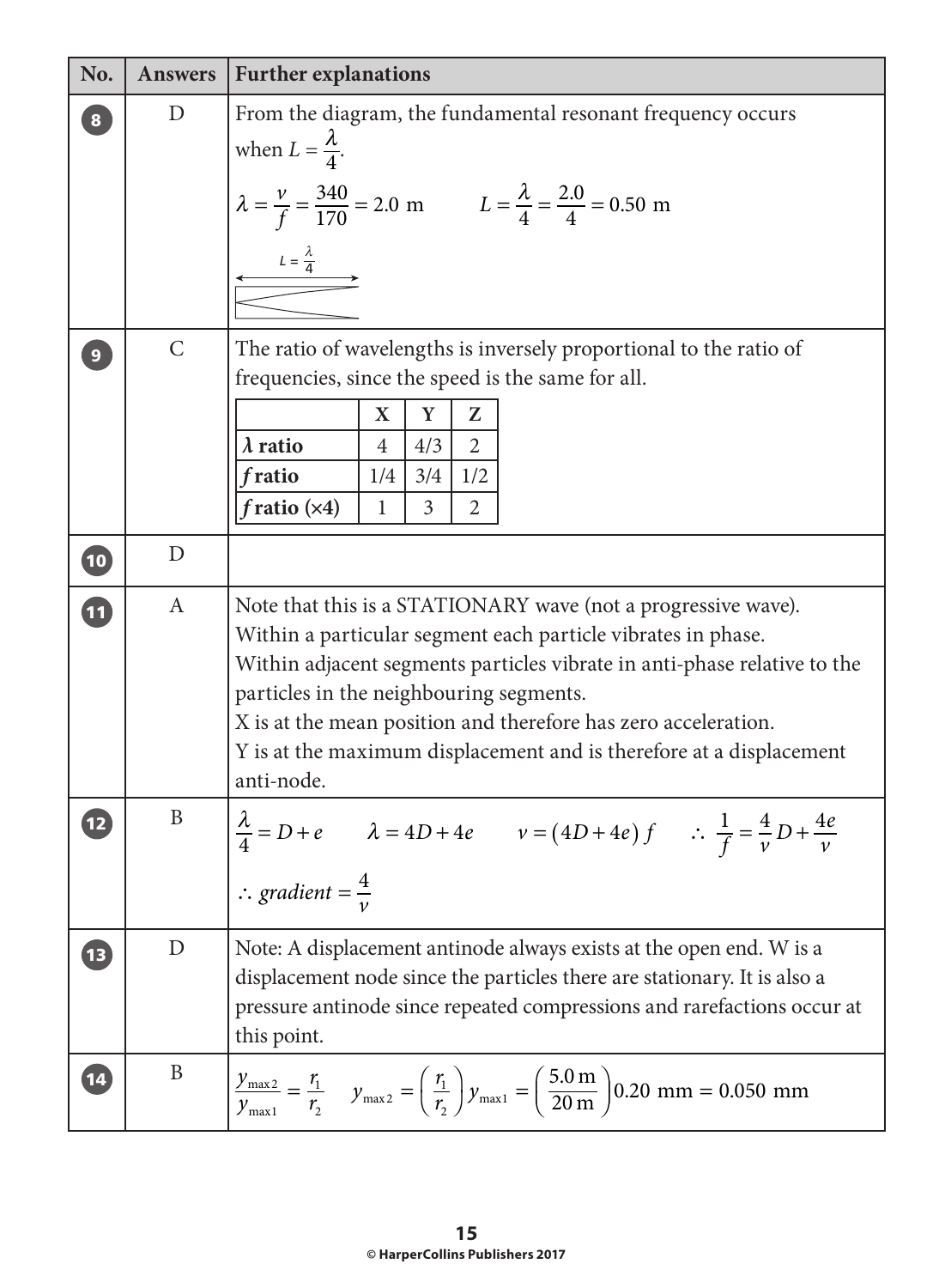| No.                      | <b>Answers</b> | <b>Further explanations</b>                                                                                                                                                     |
|--------------------------|----------------|---------------------------------------------------------------------------------------------------------------------------------------------------------------------------------|
| <b>15</b>                | $\mathsf{C}$   | $\left(\frac{y_{\text{max2}}}{y_{\text{max1}}^2}\right)^2 = \frac{I_2}{I_1} \left(y_{\text{max2}}\right)^2 = \frac{I_2}{I_1} \left(y_{\text{max1}}\right)^2$                    |
|                          |                | $y_{\text{max2}} = \sqrt{\frac{I_2}{I_1} (y_{\text{max1}})^2} = \sqrt{\frac{22.5 \text{ W m}^{-2}}{5.0 \text{ W m}^{-2}}} (2.0 \text{ mm})^2 = 4.2 \text{ mm}$                  |
| (16)                     | D              | $I = \frac{P}{A} = \frac{P}{4\pi r^2} = \frac{5.0}{4\pi (2.0)^2} = 0.10 \text{ W m}^{-2}$                                                                                       |
| $\overline{17}$          | D              | $\frac{I_2}{I_1} = \frac{(r_1)^2}{(r_2)^2}$ $I_2 = \frac{(r_1)^2}{(r_2)^2} (I_1)$ $I_2 = \frac{(5.0^2)}{3.0^2} 20 = 56 \text{ W m}^{-2}$                                        |
| 18                       | D              |                                                                                                                                                                                 |
| (19)                     | A              | $v = \lambda f$ $v = \frac{\lambda}{T} = \frac{0.080}{0.040} = 2.0$ m s <sup>-1</sup>                                                                                           |
| 20                       | D              | Length of pulse: $D = vt = 3.00 \times 10^8 \times 21 \times 10^{-3} = 6.3 \times 10^6$ m                                                                                       |
|                          |                | $N\lambda = 6.3 \times 10^6$ $N = \frac{6.3 \times 10^6}{7.0 \times 10^{-7}} = 9.0 \times 10^{12}$                                                                              |
| $\overline{\mathbf{21}}$ | $\mathbf{A}$   |                                                                                                                                                                                 |
| 22                       | A              | $\frac{v_{\rm Q}}{v_{\rm p}} = \frac{\eta_{\rm p}}{\eta_{\rm Q}}$ $v_{\rm Q} = \frac{2.0}{1.6} (1.5 \times 10^8) = 1.9 \times 10^8 \,\rm m\ s^{-1}$                             |
| 23                       | B              | $\frac{\lambda_{\rm Q}}{\lambda_{\rm A}} = \frac{v_{\rm Q}}{v_{\rm A}}$ $\lambda_{\rm Q} = \frac{1.8 \times 10^8}{3.0 \times 10^8} (5.0 \times 10^{-7}) = 3.0 \times 10^{-7}$ m |
| 24                       | $\mathsf{C}$   | In the period between the blasts heard by B, sound travels from B to the<br>cliff and back to B.                                                                                |
|                          |                | $v = \frac{D}{t}$ $t = \frac{D}{v} = \frac{2 \times 350}{350} = 2.0$ s                                                                                                          |
| 25                       | A              | If the speed decreases, so does the wavelength and the angle of                                                                                                                 |
|                          |                | refraction according to the relation: $\frac{v_1}{v_2} = \frac{\lambda_1}{\lambda_2} = \frac{\sin \theta_1}{\sin \theta_2}$                                                     |
|                          |                | Light waves decrease in speed when travelling from air to a denser                                                                                                              |
|                          |                | medium such as water. Sound waves, on the other hand, increase in<br>speed when travelling from air to the denser medium water.                                                 |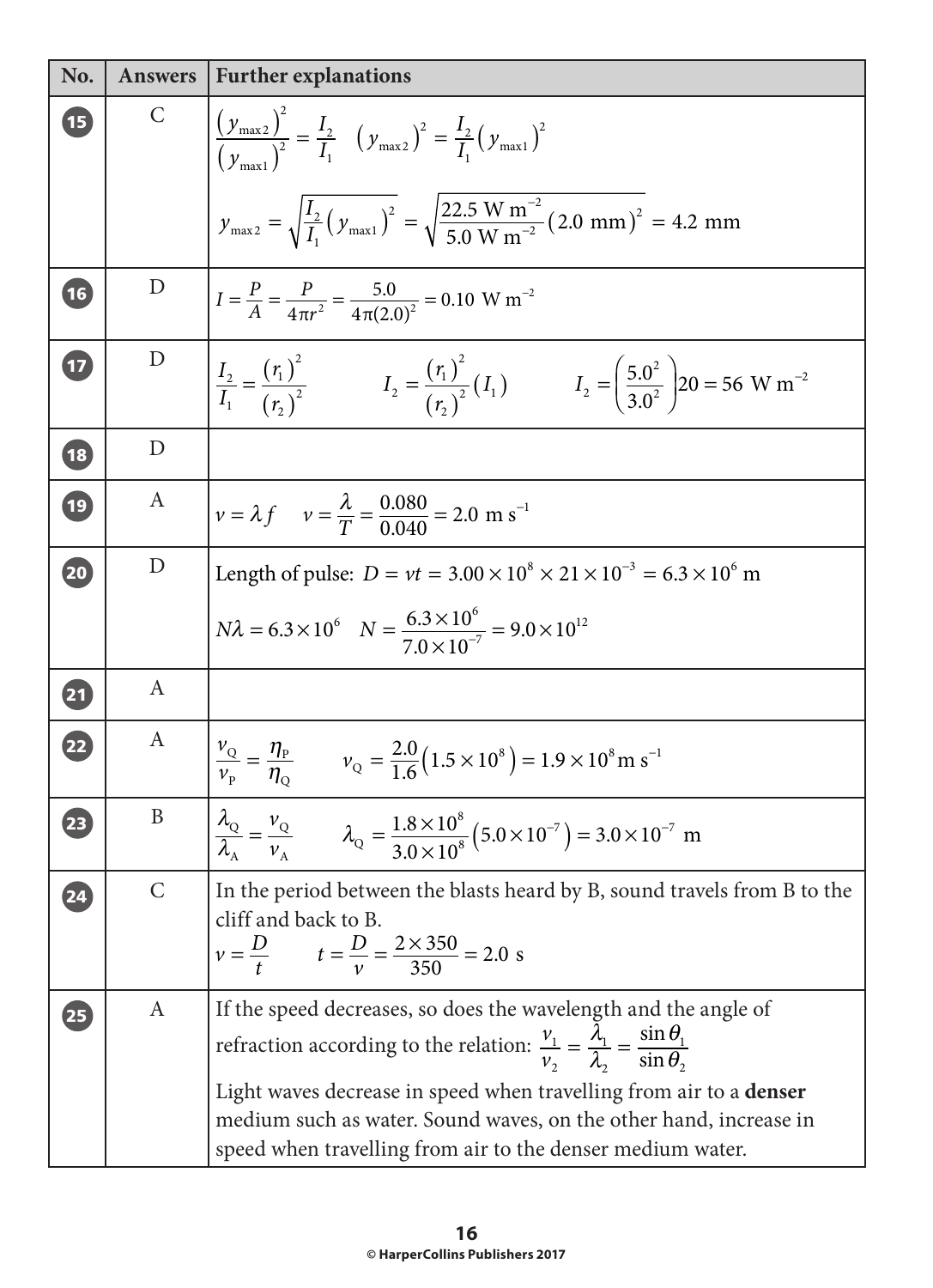| No. | <b>Answers</b> | <b>Further explanations</b>                                                                                                                                                                                                                                                                                                                                                                             |
|-----|----------------|---------------------------------------------------------------------------------------------------------------------------------------------------------------------------------------------------------------------------------------------------------------------------------------------------------------------------------------------------------------------------------------------------------|
| 26  | B              | Note: light travels faster in air than in water and therefore total internal<br>reflection of light at an air-water interface occurs in the water – the<br>denser medium. However, since sound travels faster in water than in air,<br>total internal reflection occurs in the air – the less dense medium.<br>Total internal reflection always occurs in the medium in which the<br>wave moves slower. |
| 27  | $\mathbf{A}$   | $\frac{\sin \theta_x}{\sin \theta_y} = \frac{\eta_y}{\eta_x}$ $\frac{\sin c}{\sin 90^\circ} = \frac{1.4}{1.5}$ $c = 69^\circ$                                                                                                                                                                                                                                                                           |
| 28  | B              | $\frac{\lambda_x}{\lambda_x} = \frac{\sin \theta_x}{\sin \theta_x}$ $\frac{\lambda_x}{4.0 \times 10^{-7}} = \frac{\sin c}{\sin 90^\circ}$<br>$\lambda_x = \frac{\sin 41.8^{\circ}}{1} (4.0 \times 10^{-7}) = 2.7 \times 10^{-7}$ m                                                                                                                                                                      |
| 29  | D              | The core must have the greater refractive index for total internal<br>reflection to occur within it.                                                                                                                                                                                                                                                                                                    |

# **1.2.3: Properties of Waves 2**

| No. | Answers | <b>Further explanations</b>                                                            |
|-----|---------|----------------------------------------------------------------------------------------|
|     | C       | $\lambda = \frac{v}{f} = \frac{200 \text{ mm s}^{-1}}{5.0 \text{ Hz}} = 40 \text{ mm}$ |
|     |         | Path difference: 260 mm – 240 mm = 20 mm = $\frac{\lambda}{2}$                         |
|     |         | For waves emitted in phase, this path difference will create a phase                   |
|     |         | difference of $\pi$ radians.                                                           |
|     |         | For waves emitted out of phase by $\pi$ radians, the path difference will              |
|     |         | have a cancelling effect and bring them back in phase.                                 |
|     | D       | $\vert$ PX = $\frac{30}{60}$ = 5.0 $\lambda$ QX = $\frac{39}{60}$ = 6.5 $\lambda$      |
|     |         | : path difference = $6.5\lambda - 5.0\lambda = 1.5\lambda$                             |
|     |         | The path difference gives a phase difference of $\pi$ radians. For waves               |
|     |         | emitted out of phase by $\pi$ radians, the path difference will have                   |
|     |         | a cancelling effect and bring them back in phase at X, producing                       |
|     |         | constructive interference. The amplitude at the point is therefore                     |
|     |         | 2.0 cm.                                                                                |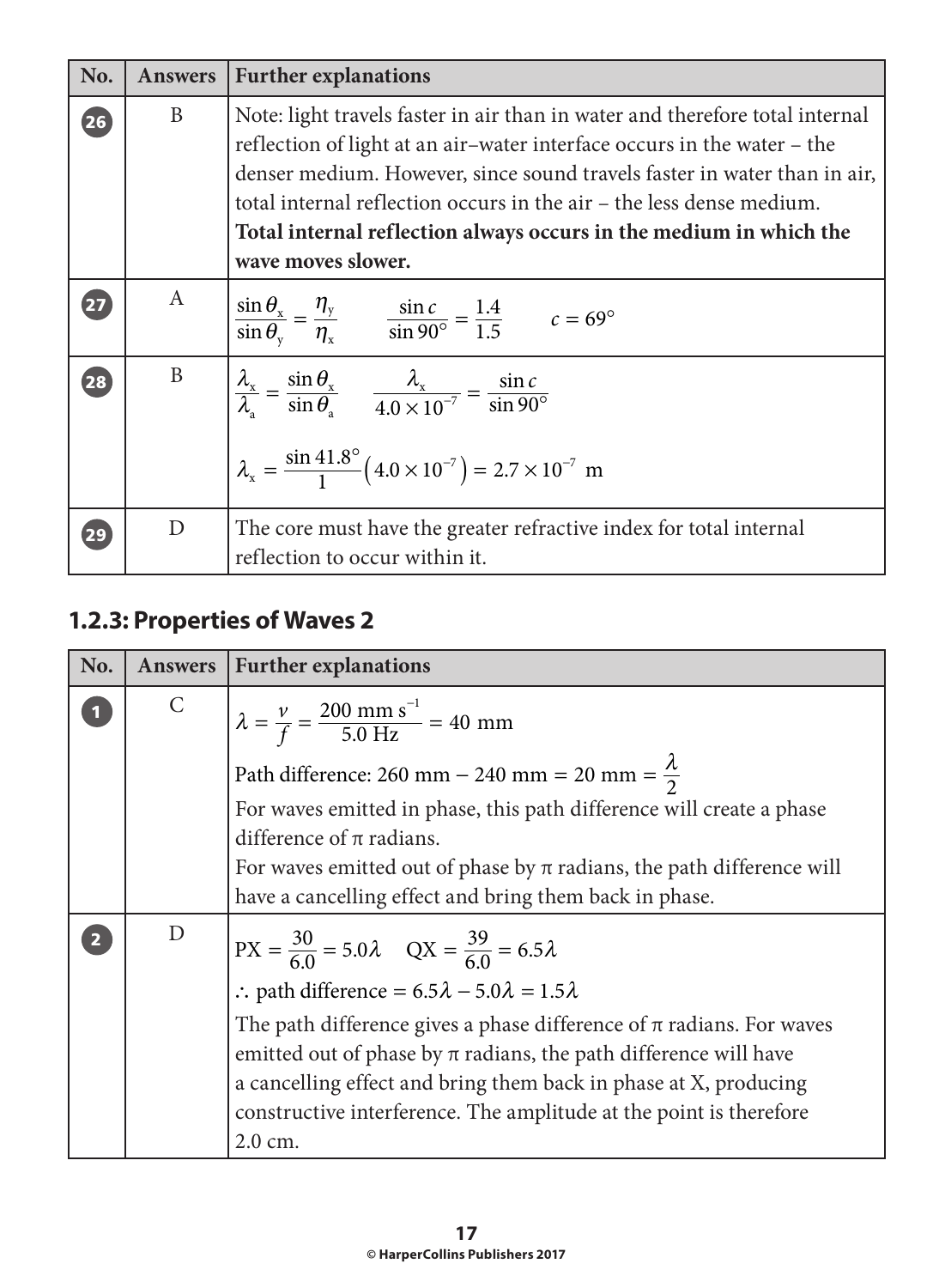| No.                     | <b>Answers</b> | <b>Further explanations</b>                                                                                                                                                                                                                                                                                                                      |
|-------------------------|----------------|--------------------------------------------------------------------------------------------------------------------------------------------------------------------------------------------------------------------------------------------------------------------------------------------------------------------------------------------------|
|                         | A              | Since the path difference is $0\lambda$ but the waves are emitted with a phase<br>difference of $\pi$ radians, they will always have a phase difference of $\pi$<br>radians at X. The maximum displacements of the combined waveform<br>are $(7 \text{ cm} - 2 \text{ cm}) = 5 \text{ cm}$ and $(2 \text{ cm} - 7 \text{ cm}) = -5 \text{ cm}$ . |
| $\overline{\mathbf{4}}$ | $\mathsf{C}$   |                                                                                                                                                                                                                                                                                                                                                  |
| $\overline{\mathbf{5}}$ | A              |                                                                                                                                                                                                                                                                                                                                                  |
| $\overline{\mathbf{6}}$ | D              | $\frac{y_{\text{max A}}^2}{y_{\text{max B}}^2} = \frac{I_A}{I_B}$ $\frac{y_{\text{max A}}^2}{y_{\text{max B}}^2} = \frac{25}{9}$ $\frac{y_{\text{max A}}}{y_{\text{max B}}^2} = \frac{5}{3}$                                                                                                                                                     |
| $\overline{\mathbf{z}}$ | $\mathbf{B}$   | The distance <i>x</i> between fringes is given by $\frac{x}{D} = \frac{\lambda}{d}$ . $x = \frac{\lambda D}{d}$ , where<br>$D$ is the distance between the slits and the screen and $d$ is the distance<br>between the slits. Note that blue light has a shorter wavelength than<br>yellow light.                                                |
| 8                       | $\mathbf{B}$   | $x = \frac{\lambda D}{d}$ : $x_1 = \frac{4.0 \times 10^{-7} D}{d}$ $x_2 = \frac{7.0 \times 10^{-7} \frac{D}{2}}{24}$<br>$\frac{x_2}{x_1} = \frac{7.0 \times 10^{-7}}{2 \times 2 \times 4.0 \times 10^{-7}}$<br>$x_2 = \frac{7.0 \times 10^{-7}}{2 \times 2 \times 4.0 \times 10^{-7}} (3.0 \times 10^{-3}) = 1.3 \times 10^{-3}$ m               |
|                         | D              |                                                                                                                                                                                                                                                                                                                                                  |
| $\sqrt{10}$             |                | From the central fringe to the $2nd$ order image, the angle subtended<br>is $\frac{70}{2} = 35^{\circ}$ .<br>$\sin \theta = m\lambda P$ $P = \frac{\sin 35^{\circ}}{2(450 \times 10^{-9})} = 6.4 \times 10^{5} \text{ m}^{-1} = 6.4 \times 10^{3} \text{ cm}^{-1}$                                                                               |
| $\overline{11}$         | $\mathbf D$    | Maximum angle $= 90^{\circ}$ , therefore<br>$\sin 90^\circ = m\lambda P$ $m = \frac{\sin 90^\circ}{\lambda P} = \frac{1}{500 \times 10^{-9} \times 6.4 \times 10^5} = 3.1$<br>The order must be a whole number, therefore the highest order seen is 3.                                                                                           |
| $\boxed{12}$            | D              | $\sin \theta = m_x \lambda_x P = m_y \lambda_y P$ $m_x \lambda_x = m_y \lambda_y$ $\frac{m_x}{m_y} = \frac{\lambda_y}{\lambda_x} = \frac{6.0 \times 10^{-7}}{4.0 \times 10^{-7}} = \frac{3}{2}$                                                                                                                                                  |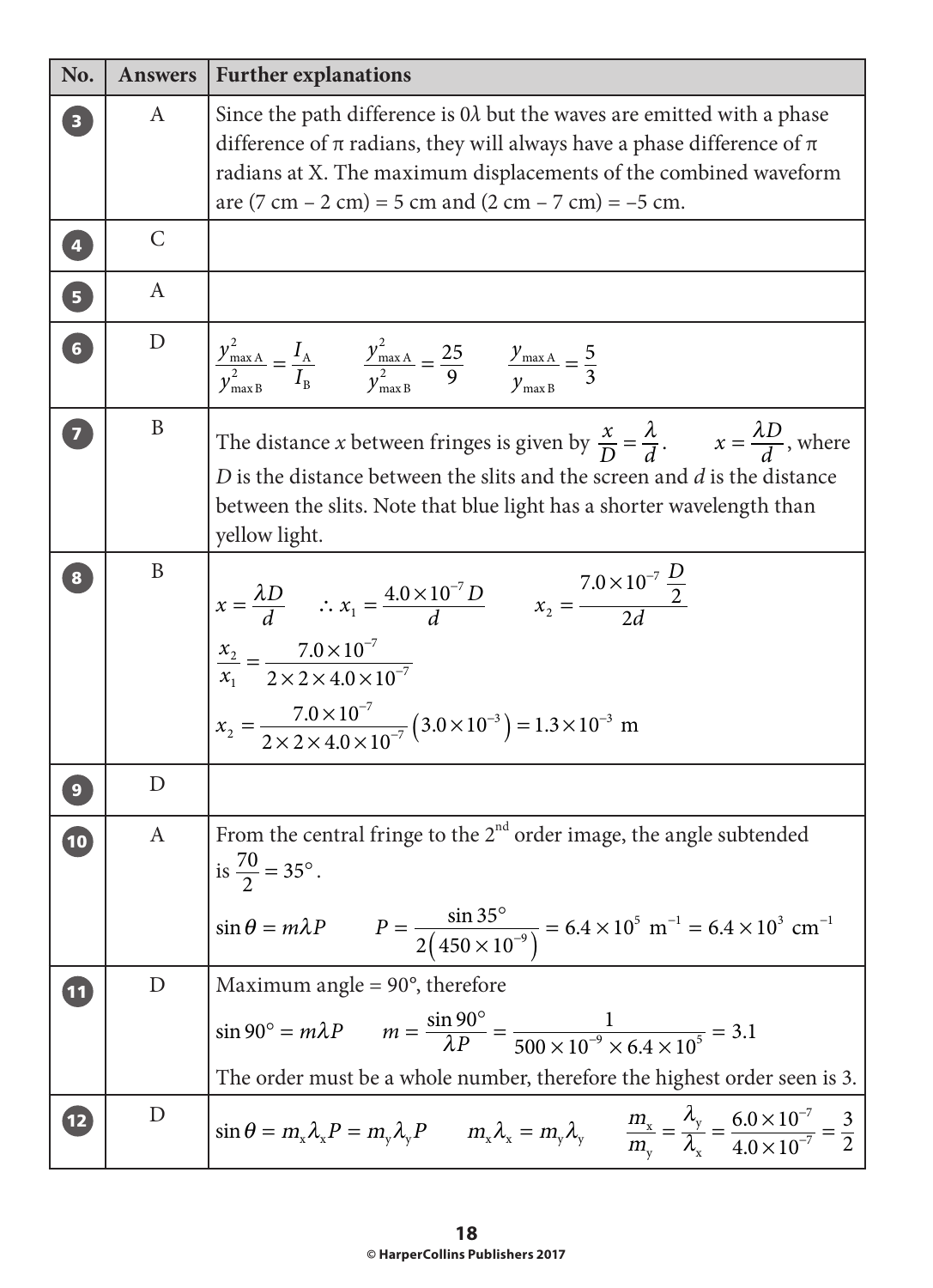| No.             | Answers      | <b>Further explanations</b>                                                                                                                                                                                                                                                                                                                                      |
|-----------------|--------------|------------------------------------------------------------------------------------------------------------------------------------------------------------------------------------------------------------------------------------------------------------------------------------------------------------------------------------------------------------------|
| $\overline{13}$ | B            | $\sin \theta = m\lambda P = 3 \times 4.0 \times 10^{-7} \times 500 \times 10^{3}$ $\theta = 37^{\circ}$ (Note: 500 lines<br>per mm = $500 \times 10^3$ lines per m)                                                                                                                                                                                              |
| 14              | $\mathsf{C}$ | $\sin \theta = m\lambda P$ $P = \frac{\sin 40^{\circ}}{3 \times 500 \times 10^{-9}} = 4.3 \times 10^{5} \text{ m}^{-1} = 4.3 \times 10^{2} \text{ mm}^{-1}$                                                                                                                                                                                                      |
| 15              | A            | From the 1 <sup>st</sup> bright fringe to the $3^{rd}$ dark fringe represents a spacing of<br>$1\frac{1}{2}$ fringes. The distance between fringes is therefore $\frac{6.0 \text{ mm}}{1.5}$ = 4.0 mm<br>$\frac{x}{D} = \frac{\lambda}{d}$ $d = \frac{\lambda D}{x} = \frac{500 \times 10^{-9} \times 1.2}{4.0 \times 10^{-3}} = 1.5 \times 10^{-4}$ m = 0.15 mm |

# **1.2.4: Physics of the Ear and Eye**

| No.                     | <b>Answers</b> | <b>Further explanations</b>                                                                                                                                                                                                               |
|-------------------------|----------------|-------------------------------------------------------------------------------------------------------------------------------------------------------------------------------------------------------------------------------------------|
| $\overline{\mathbf{1}}$ | D              |                                                                                                                                                                                                                                           |
| $\overline{\mathbf{2}}$ | B              | $\lambda = \frac{v}{f} = \frac{350}{50} = 7.0 \text{ m}$ $\lambda = \frac{v}{f} = \frac{350}{14000} = 0.025 \text{ m}$                                                                                                                    |
|                         |                | Range: $0.025 \text{ m} \rightarrow 7.0 \text{ m}$                                                                                                                                                                                        |
|                         |                | 0.030 m and 4.2 m are wavelengths that are both within this range.                                                                                                                                                                        |
|                         | $\mathcal{C}$  | $\left[\Delta I_{\rm L} = 10\log_{10}\left(\frac{I_{1}}{I_{0}}\right) - 10\log_{10}\left(\frac{I_{2}}{I_{0}}\right) = 10\log_{10}\left(\frac{I_{1}}{I_{2}}\right) = 10\log_{10}\left(\frac{1\times10^{-2}}{1\times10^{-5}}\right)\right]$ |
|                         |                | $\Delta I_L = 10 \log_{10} (1 \times 10^3) = 30$ dB                                                                                                                                                                                       |
|                         | $\mathbf{A}$   | $I_{\rm L} = 10 \log_{10} \left( \frac{I}{1.0 \times 10^{-12}} \right)$ $120 = 10 \log_{10} \left( \frac{I}{1.0 \times 10^{-12}} \right)$                                                                                                 |
|                         |                | $12 = log_{10}\left(\frac{I}{1.0 \times 10^{-12}}\right)$                                                                                                                                                                                 |
|                         |                | $1.0 \times 10^{12} = \frac{I}{1.0 \times 10^{-12}}$<br>$I = 10^{0} = 1.0 \text{ W m}^{-2}$                                                                                                                                               |
| 5                       | B              | $\Delta I_{\rm L} = 10 \log_{10} \left( \frac{I_1}{1.0 \times 10^{-12}} \right) - 10 \log_{10} \left( \frac{I_2}{1.0 \times 10^{-12}} \right) =$                                                                                          |
|                         |                | $10 \log_{10} \left( \frac{I_1}{I_2} \right) = 10 \log_{10} \left( \frac{5}{3} \right) = 2.2 \text{ dB}$                                                                                                                                  |
|                         | $\mathsf{C}$   |                                                                                                                                                                                                                                           |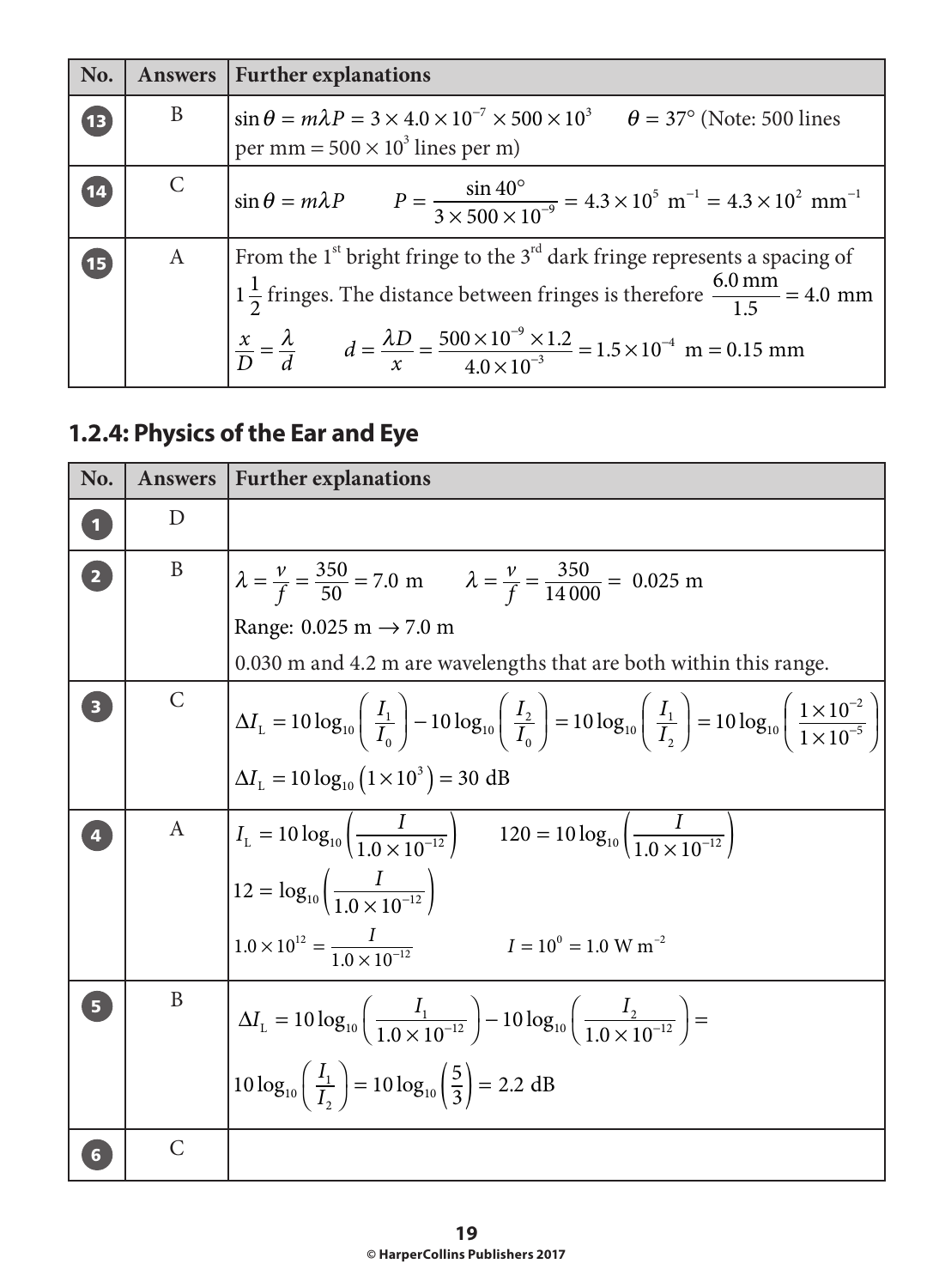| No.                      | <b>Answers</b> | <b>Further explanations</b>                                                                                                                                                                                                                                                                                             |
|--------------------------|----------------|-------------------------------------------------------------------------------------------------------------------------------------------------------------------------------------------------------------------------------------------------------------------------------------------------------------------------|
| $\overline{\mathbf{z}}$  | B              |                                                                                                                                                                                                                                                                                                                         |
| $\boxed{8}$              | D              |                                                                                                                                                                                                                                                                                                                         |
| $\mathbf{g}$             | D              |                                                                                                                                                                                                                                                                                                                         |
| 10                       | B              | Person has a defective 'near point'<br>$P = \frac{1}{u} + \frac{1}{v} = \frac{1}{0.25} + \frac{1}{-0.40} = 1.5 \text{ D}$<br>When $P$ and $f$ refer to the power and focal length of a spectacle lens:<br>$u$ is always positive and is the normal 'near point' or 'far point'.                                         |
|                          |                | $\nu$ is always negative and is the defective 'near point' or 'far point'.                                                                                                                                                                                                                                              |
| $\overline{\mathbf{11}}$ | A              | Person has a defective 'far point'<br>$\frac{1}{f} = \frac{1}{u} + \frac{1}{v} = \frac{1}{\infty} + \frac{1}{-1.5}$ $f = -1.5$ m<br>Negative indicates that the lens is concave.<br>Note: The focal length of the concave spectacle lens for <b>correcting</b>                                                          |
|                          |                | myopia is always the same as the persons defective 'far point'.                                                                                                                                                                                                                                                         |
| $\boxed{12}$             | B              | $\frac{1}{f} = \frac{1}{u} + \frac{1}{v}$ $\frac{1}{20} = \frac{1}{50} + \frac{1}{v}$ $\frac{1}{20} - \frac{1}{50} = \frac{1}{v}$ $v = 33.3 = 33$ cm (2 sig. fig.)<br>Magnification = $\frac{33.3}{50.0}$ = 0.67<br>Since $v$ is positive, the image is inverted and on the opposite side of the<br>lens to the object. |
|                          | B              | 1<br>$-1$<br>$\mathbf{1}$<br>$\mathbf{I}$<br>1, 1<br>$v = -12$ cm<br>$\frac{1}{u}$ + $\frac{1}{v}$<br>$\frac{1}{v} = \frac{1}{-60} - \frac{1}{15}$<br>Since $v$ is negative, the image is erect and on the same side of the lens as<br>the object.                                                                      |
| 14                       | $\, {\bf B}$   |                                                                                                                                                                                                                                                                                                                         |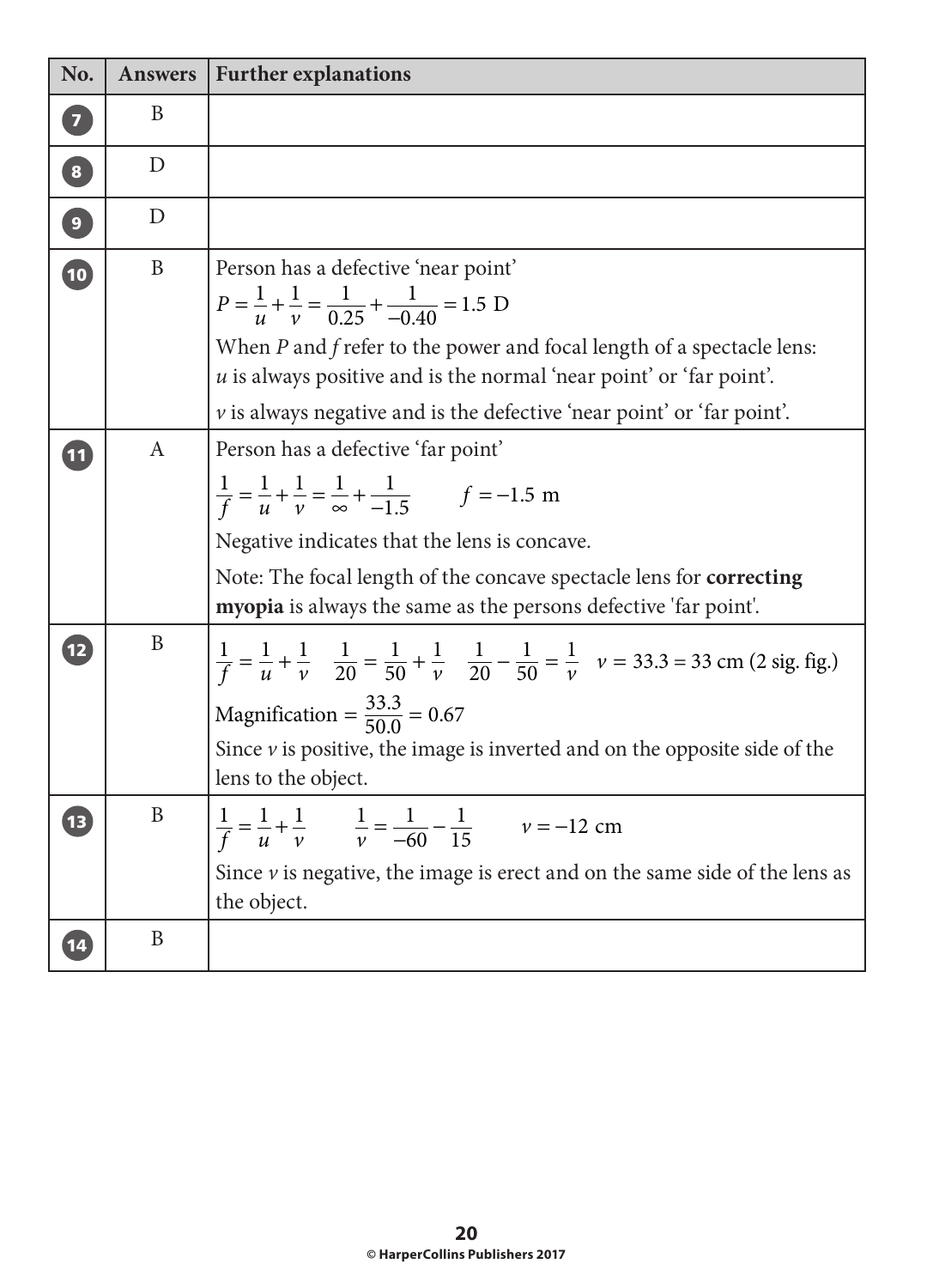# **Module 3: Thermal and Mechanical Properties of Matter**

#### **1.3.1 Design and Use of Thermometers**

| No.                     | <b>Answers</b>              | <b>Further explanations</b>                                                                                                                                                                                                                                                                                                                                                                                                                                               |
|-------------------------|-----------------------------|---------------------------------------------------------------------------------------------------------------------------------------------------------------------------------------------------------------------------------------------------------------------------------------------------------------------------------------------------------------------------------------------------------------------------------------------------------------------------|
|                         | B                           | $\frac{\theta}{100} = \frac{K_{\theta} - K_{0}}{R_{\text{on}} - R_{0}}$ $\theta = \frac{70.2 - 28.2}{75.6 - 28.2} (100) = 88.6 \text{ °C}$                                                                                                                                                                                                                                                                                                                                |
| 2                       | A                           | $525.23 - 273.15 = 252.08 °C$                                                                                                                                                                                                                                                                                                                                                                                                                                             |
| $\overline{\mathbf{B}}$ | D                           | $\frac{\theta}{100} = \frac{L_{\theta} - L_0}{L_{100} - L_0}$ $\frac{75.0}{100} = \frac{L_{\theta} - 25.2}{87.5 - 25.2}$ $L_{\theta} = 71.9$ cm                                                                                                                                                                                                                                                                                                                           |
| 4                       | D                           | A mercury-in-glass thermometer does not respond quickly since glass is<br>a poor conductor of heat.                                                                                                                                                                                                                                                                                                                                                                       |
| 6                       | $\mathcal{C}$               |                                                                                                                                                                                                                                                                                                                                                                                                                                                                           |
| 6                       | $\mathsf{C}$                | $\frac{\theta}{100} = \frac{R_{\theta} - R_{0}}{R_{\infty} - R_{0}}$ $\theta = \frac{53.4 - 24.5}{87.9 - 24.5} \times 100 = 45.6$ °C                                                                                                                                                                                                                                                                                                                                      |
| $\overline{7}$          | $\mathbf{B}$                | $\frac{\theta_{\rm x}}{100} = \frac{p_{\rm T} - p_{\rm 0}}{p_{\rm 100} - p_{\rm 0}}$ $\theta_{\rm x} = \left(\frac{p_{\rm T}}{p_{\rm 100} - p_{\rm 0}} - \frac{p_{\rm 0}}{p_{\rm 100} - p_{\rm 0}}\right)$ 100<br>$\theta_{\rm x} = \frac{100}{p_{\rm max} - p_{\rm o}} (p_{\rm T}) - \frac{100 p_{\rm o}}{p_{\rm min} - p_{\rm o}}$<br>This is a straight line graph with gradient = $\frac{100}{b_{\text{max}} - b_0}$ and<br>intercept = $-\frac{100p_0}{p_{100}-p_0}$ |
| 8                       | A                           | $\frac{T}{T_{tr}} = \frac{R}{R_{tr}}$ $T = \frac{43.52}{29.42} \times 273.16 = 404.1 \text{ K}$                                                                                                                                                                                                                                                                                                                                                                           |
| $\boldsymbol{9}$        | $\mathcal{C}_{\mathcal{L}}$ | The constant volume and constant pressure gas thermometers, as<br>well as the liquid-in-glass thermometer, must be read directly, and<br>are therefore unsuitable for measurements in such remote areas. The<br>resistance thermometer however, is comprised of an electrical circuit<br>which can have its data transmitted to the surface to be recorded. The<br>resistance thermometer is also very accurate when measuring slowly<br>changing temperatures.           |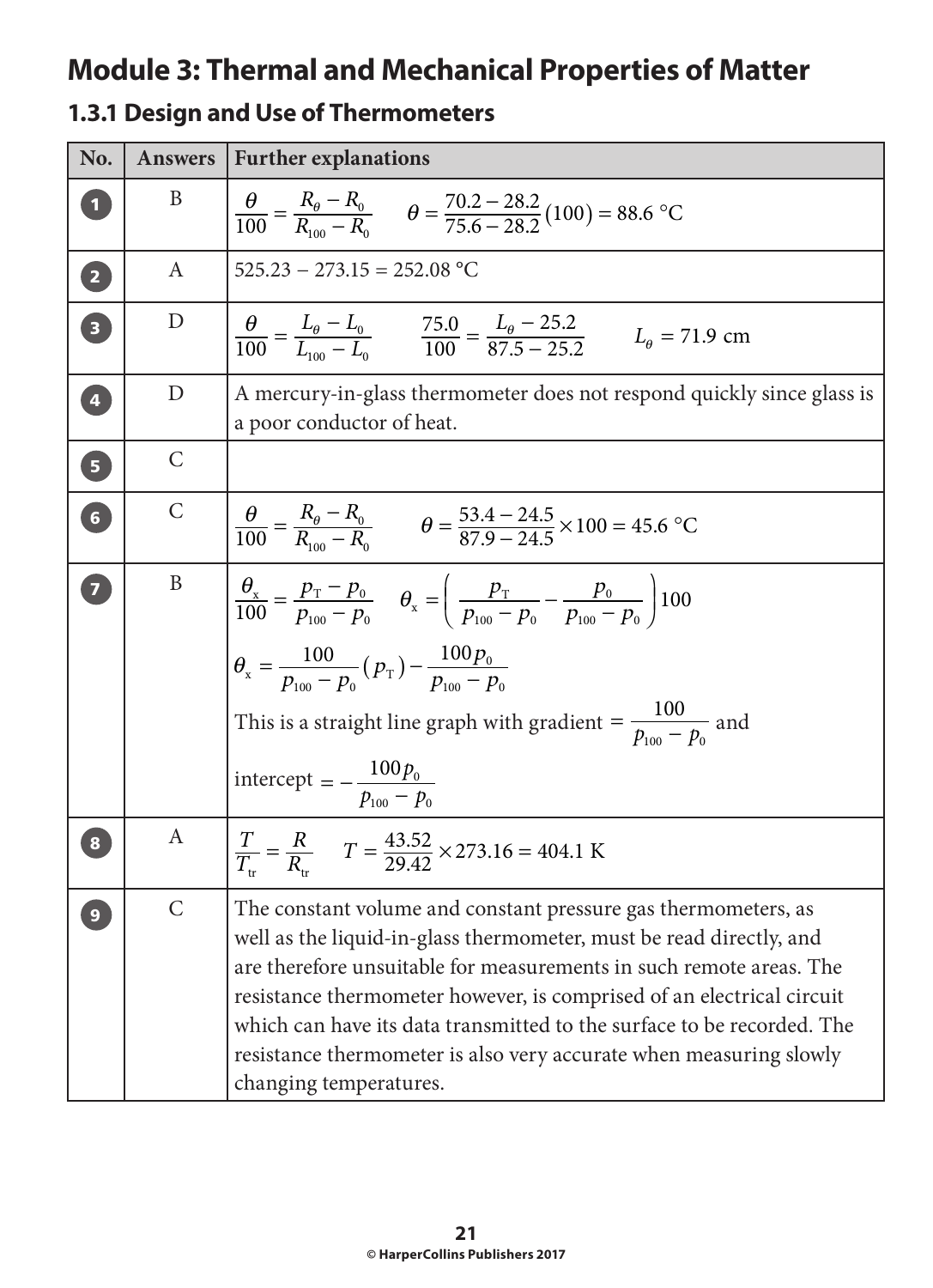## **1.3.2 Thermal Properties**

| No.                     | <b>Answers</b> | <b>Further explanations</b>                                                                                                                                                               |
|-------------------------|----------------|-------------------------------------------------------------------------------------------------------------------------------------------------------------------------------------------|
|                         | A              | $P = \frac{mc\Delta T}{t} = \frac{0.500 \times 2000 \times (80 - 20)}{(5 \times 60)} = 200$ W                                                                                             |
| 2 <sup>1</sup>          | B              | $P = \frac{ml}{t}$ $l = \frac{Pt}{m} = \frac{200(8 \times 60)}{0.500} = 192000 \text{ J kg}^{-1}$                                                                                         |
| $\overline{\mathbf{3}}$ | B              | $P = \frac{mc\Delta T}{t}$ $t = \frac{mc\Delta T}{P} = \frac{30 \times 4200 \times 50}{800 \times 8 \times 0.20} = 4922$ s = $\frac{4922}{60}$ min = 82 min                               |
| $\overline{4}$          | B              | $E = ml + mc\Delta T = (4.0 \times 10^{-6} \times 3.34 \times 10^{5}) +$<br>$(4.0 \times 10^{-6} \times 4200 \times 5.0) = 1.4$ J                                                         |
| 5 <sup>1</sup>          | B              | $(mc)\Delta T = VIt$ $\Delta T = \frac{120 \times 4.0 \times 30}{200} = 72$ °C (The mass of the resistor<br>is not needed because its heat capacity, mc, is given.)                       |
| $6\phantom{1}$          | D              | Option III: Heat flows from regions of higher to regions of lower<br>temperature. However, body X may have a higher temperature than<br>body Y although it possesses less thermal energy. |
| $\overline{\mathbf{z}}$ | D              |                                                                                                                                                                                           |
| $\boxed{8}$             | D              |                                                                                                                                                                                           |
| 9                       | B              | Option III: Air pockets primarily reduce <b>conduction</b> since air is a very<br>poor conductor of thermal energy.                                                                       |

#### **1.3.3 Heat Transfer**

| No. | <b>Answers</b> | <b>Further explanations</b>                                                                                                                                                                            |
|-----|----------------|--------------------------------------------------------------------------------------------------------------------------------------------------------------------------------------------------------|
|     | D              | For a constant rate of heat flow through a uniform cross-sectional area,<br>a greater conductivity reduces the temperature gradient. $\frac{Q}{t} = -kA \frac{\Delta \theta}{\Delta x}$                |
|     |                |                                                                                                                                                                                                        |
|     | B              | For a constant rate of heat flow through a material of uniform<br>conductivity, a greater cross-sectional area reduces the temperature<br>gradient. $\frac{Q}{t} = -kA \frac{\Delta \theta}{\Delta x}$ |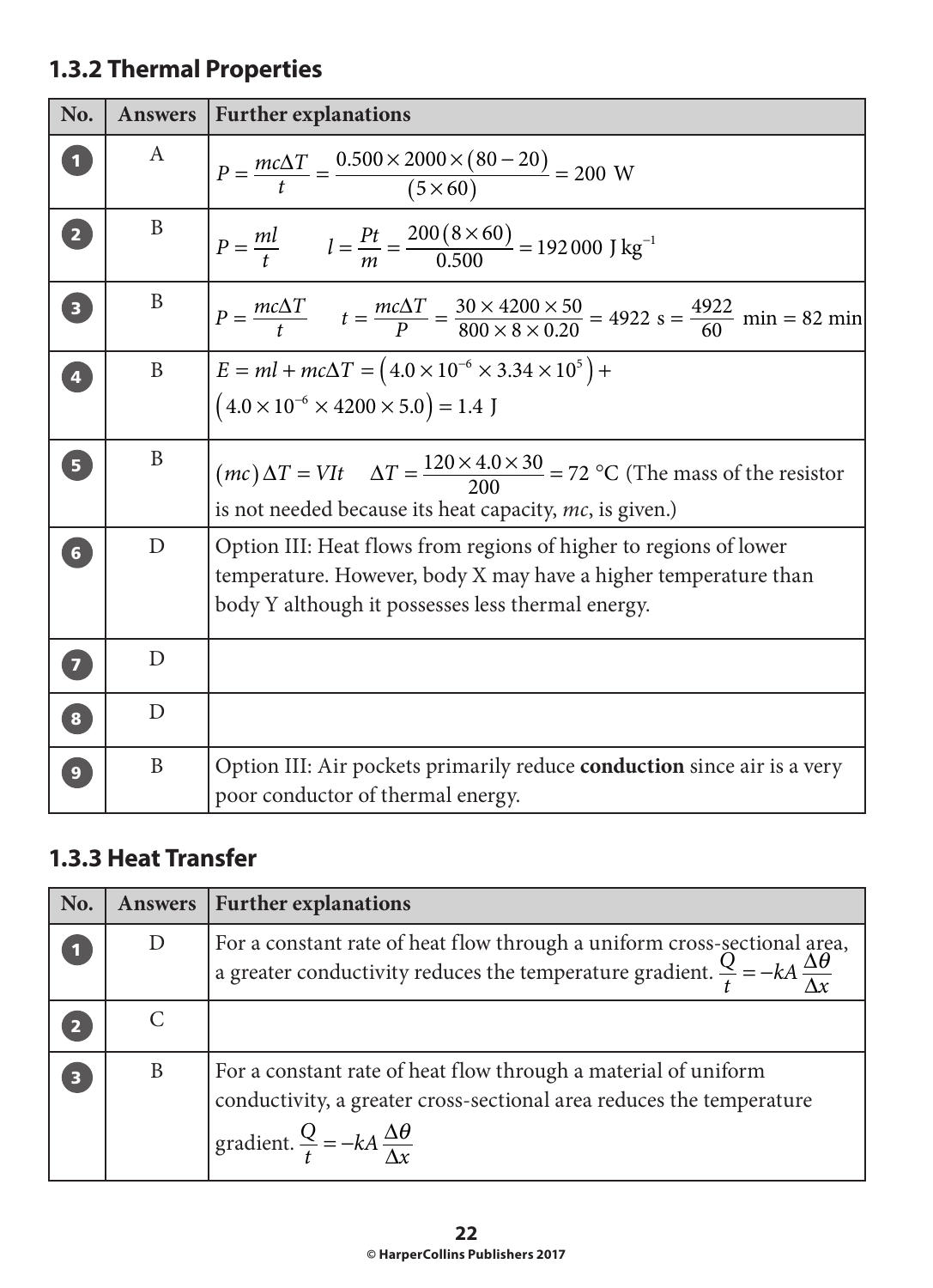| No.                     | <b>Answers</b>   | <b>Further explanations</b>                                                                                                                                                                                                                                                                         |
|-------------------------|------------------|-----------------------------------------------------------------------------------------------------------------------------------------------------------------------------------------------------------------------------------------------------------------------------------------------------|
|                         | A                | First find equivalent resistance: $R = \left(\frac{x}{kA}\right)_x + \left(\frac{x}{kA}\right)_c$<br>$R = \frac{0.500}{400 \times 1.00 \times 10^{-2}} + \frac{0.500}{200 \times 1.00 \times 10^{-2}} = \frac{3}{8}$<br>Then $\frac{Q}{t} = \frac{\Delta\theta}{R} = \frac{40 \times 8}{3} = 107$ W |
| $5\phantom{.}$          | $\boldsymbol{B}$ | $\left  \left( \frac{Q}{t} \right)_x + \left( \frac{Q}{t} \right) \right  = 400 \times 1.00 \times 10^{-2} \left( \frac{40}{0.50} \right) + 200 \times 1.00 \times 10^{-2} \left( \frac{40}{0.50} \right) = 480 \text{ W}$                                                                          |
| $6\phantom{a}$          | A                | $\frac{Q}{t} = -kA \frac{\Delta \theta}{\Delta x}$ 107 = 200 $(1.00 \times 10^{-2}) \frac{40}{l}$<br>$L = \frac{200(1.00 \times 10^{-2}) \times 40}{107} = 0.75$ m                                                                                                                                  |
| $\overline{7}$          | D                |                                                                                                                                                                                                                                                                                                     |
| $\overline{\mathbf{8}}$ | $\mathsf C$      | $\left[ P = \varepsilon \sigma A \left( T_1^4 - T_2^4 \right) = 0.50 \times 5.67 \times 10^{-8} \times 6 \left( 1.0 \times 10^{-4} \right) \left( 453^4 - 293^4 \right) \right]$<br>$= 0.59 W$                                                                                                      |
| $\overline{9}$          | A                | $P = kA \frac{\theta_{\text{H}} - \theta_{\text{C}}}{x}$ $k = \frac{Px}{A(\theta_{\text{H}} - \theta_{\text{C}})} = \frac{120 \times 0.20}{8.0 \times 10^{-4} (120 - 50)} =$<br>$4.3 \times 10^{2}$ W m <sup>-1</sup> K <sup>-1</sup>                                                               |
| 10                      | $\mathsf{C}$     | $P = \frac{mc\Delta T}{t}$ $\frac{m}{t} = \frac{P}{c\Delta T} = \frac{120 \text{ W}}{4.2 \text{ J g}^{-1} \text{ K}^{-1} \times 4.0 \text{ K}} = 7.14 \text{ g s}^{-1} =$<br>$7.14 \times 60$ g min <sup>-1</sup> = 430 g min <sup>-1</sup>                                                         |
| $\boxed{11}$            | $\mathsf{C}$     | The block continues to lose thermal energy at a rate of 500 W.<br>$P = \frac{mc\Delta T}{t}$ $\frac{\Delta T}{t} = \frac{P}{mc} = \frac{500}{2.5 \times 380} = 0.53 \text{ K s}^{-1}$                                                                                                               |
| $\overline{12}$         | $\mathsf{C}$     |                                                                                                                                                                                                                                                                                                     |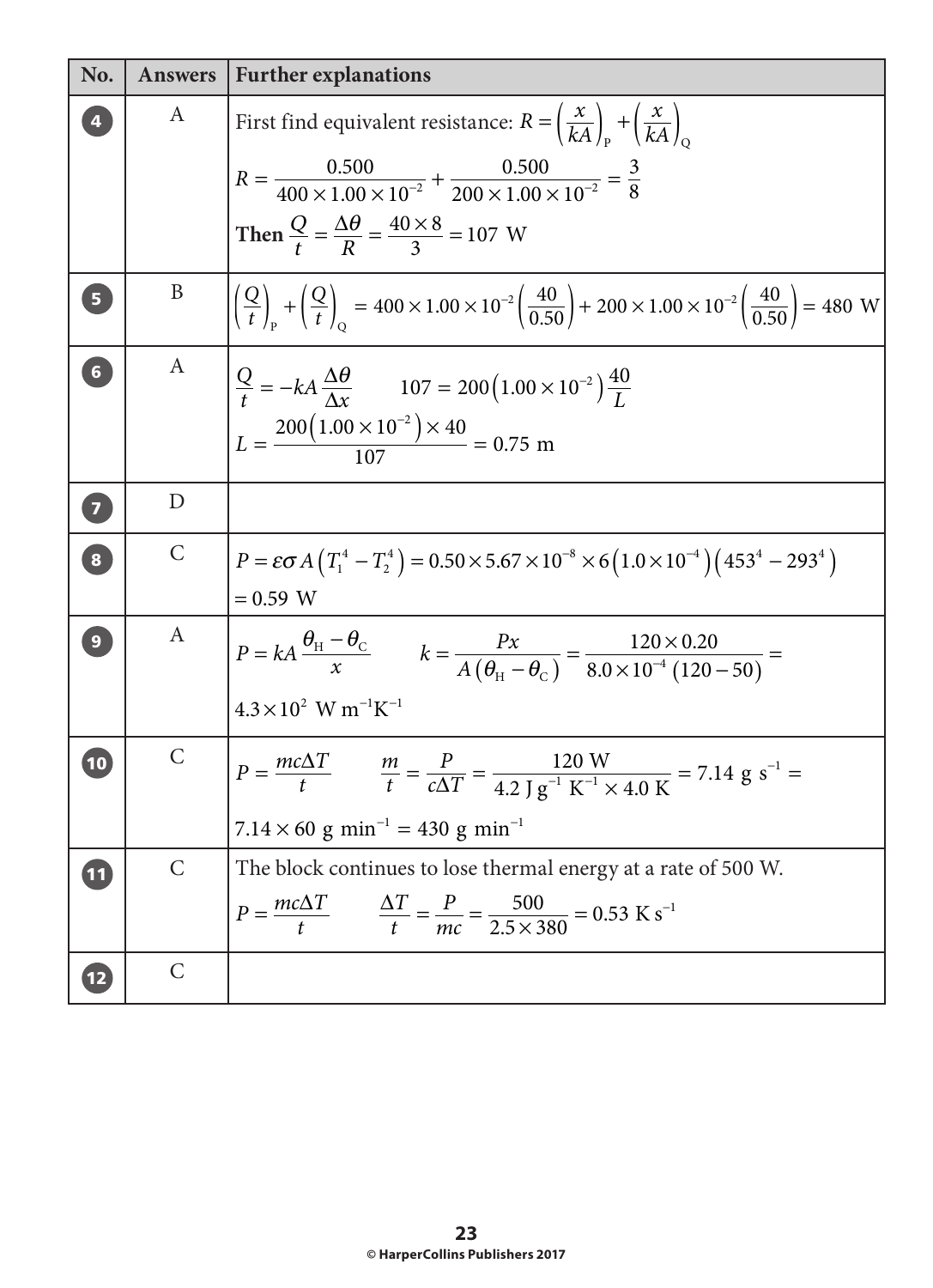# **1.3.4 The Kinetic Theory of Gases**

| No.                               | <b>Answers</b>   | <b>Further explanations</b>                                                                                                                                                                                                          |
|-----------------------------------|------------------|--------------------------------------------------------------------------------------------------------------------------------------------------------------------------------------------------------------------------------------|
|                                   | $\mathcal{C}$    |                                                                                                                                                                                                                                      |
| $\boxed{2}$                       | $\mathcal{C}$    |                                                                                                                                                                                                                                      |
| $\overline{\mathbf{3}}$           | A                | $E_{\rm K} = \frac{3}{2} kT = \frac{3}{2} (1.38 \times 10^{-23}) 473 = 9.79 \times 10^{-21}$ J                                                                                                                                       |
| $\overline{4}$                    | B                |                                                                                                                                                                                                                                      |
| $\overline{5}$                    | $\boldsymbol{A}$ | $v_{\text{rms}} = \sqrt{\frac{(3 \times 5.0^2) + (7 \times 6.0^2) + (8 \times 7.0^2) + (2 \times 8.0^2)}{20}} = 6.5 \text{ m s}^{-1}$                                                                                                |
| 6 <sup>1</sup>                    | B                |                                                                                                                                                                                                                                      |
| $\begin{bmatrix} 7 \end{bmatrix}$ | $\mathcal{C}$    | $pV = nRT$ $p = n\frac{RT}{V} = \frac{m}{M_0}\frac{RT}{V}$                                                                                                                                                                           |
|                                   |                  | $P \approx m$ since $M_0$ , R, T and V are constant. Therefore gradient = $\frac{RT}{M_0V}$                                                                                                                                          |
|                                   | $\mathsf{C}$     | $pV = nRT$ $n = \frac{pV}{RT} = \frac{(3.00 \times 10^6)(1.00 \times 10^{-3})}{8.31 \times 300} = 1.2$ mol                                                                                                                           |
|                                   |                  | $N = nN_A = 1.2 \times 6.02 \times 10^{23} = 7.2 \times 10^{23}$                                                                                                                                                                     |
|                                   | $\mathcal{C}$    | $n = \frac{N}{N}$ $N = nN_A = 4.0 \times 6.02 \times 10^{23} = 2.41 \times 10^{24}$                                                                                                                                                  |
| (10)                              | A                | $p = \frac{1}{3}\rho \langle c^2 \rangle$ $\rho = \frac{3p}{\langle c^2 \rangle} = \frac{3(2.00 \times 10^5)}{800^2} = 0.938 \text{ kg m}^{-3}$                                                                                      |
| 11                                |                  |                                                                                                                                                                                                                                      |
|                                   |                  | $pV = nRT$ $p \propto n$ (since <i>R</i> , <i>T</i> and <i>V</i> are constant)<br>$\frac{p_2}{p_1} = \frac{n_2}{n_1}$ $\frac{p_2}{p_1} = \frac{N+3}{3}$ $\frac{2.0 \times 10^6}{6.0 \times 10^5} = \frac{N+3}{3}$ $\therefore N = 7$ |
| 12                                |                  | A $PV = nRT = \frac{N}{N_A}RT$ $T = \frac{pVN_A}{NR} = \frac{4.0 \times 10^5 \times 2.0 \times 10^{-3} \times 6.02 \times 10^{23}}{1.5 \times 10^{23} \times 8.31}$<br>= 386 K = $(386 – 273)$ °C = 113 °C (110 °C, to 2 sig. fig.)  |
|                                   |                  |                                                                                                                                                                                                                                      |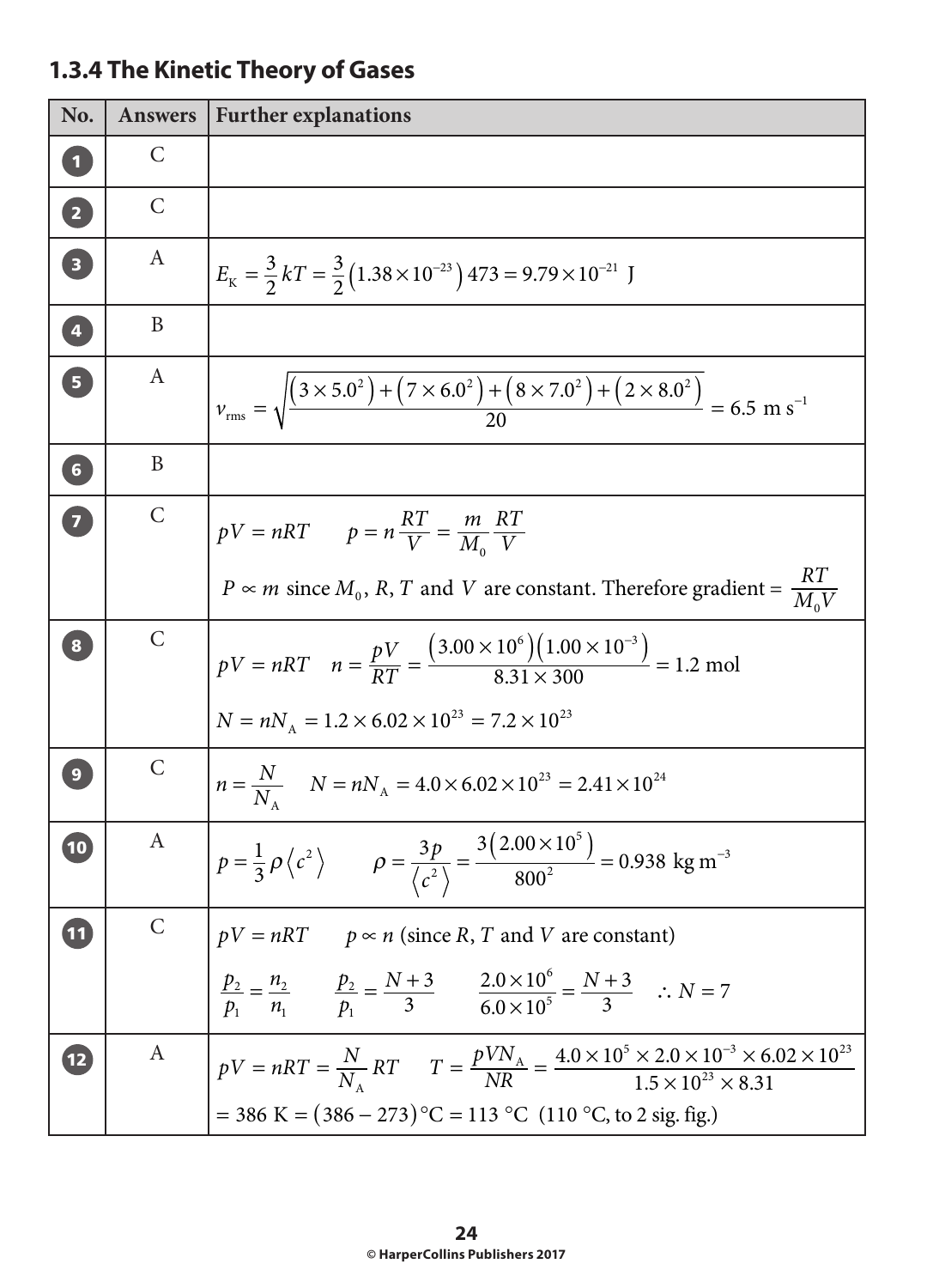| No.  | <b>Answers</b> | <b>Further explanations</b>                                                                                                                                                                                                                                                                                                                          |
|------|----------------|------------------------------------------------------------------------------------------------------------------------------------------------------------------------------------------------------------------------------------------------------------------------------------------------------------------------------------------------------|
| (13) | $\Box$         |                                                                                                                                                                                                                                                                                                                                                      |
| 14   | D              |                                                                                                                                                                                                                                                                                                                                                      |
| 15   | B              | $\langle c^2 \rangle = \frac{3RT}{M_0}$ $\sqrt{\langle c^2 \rangle} = \sqrt{\frac{3RT}{M_0}} = \sqrt{\frac{3 \times 8.31 \times 100}{0.0040}} = 790 \text{ m s}^{-1}$                                                                                                                                                                                |
| (16) |                | $\langle c^2 \rangle = \frac{3RT}{M_0}$ : $\langle c^2 \rangle \propto T$ $\frac{\langle c^2 \rangle}{\langle c^2 \rangle} = \frac{T_2}{T_1}$ $\frac{(3\nu)^2}{(\nu)^2} = \frac{T_2}{(273+50)}$ $\frac{9\nu^2}{\nu^2} = \frac{T_2}{323}$<br>$T_2 = 2907 \text{ K} = (2907 - 273) \text{°C} = 2634 \text{°C} (2630 \text{°C}, \text{to 3 sig. fig.})$ |

# **1.3.5 First Law of Thermodynamics**

| No.                     | <b>Answers</b> | <b>Further explanations</b>                                                                                         |
|-------------------------|----------------|---------------------------------------------------------------------------------------------------------------------|
|                         | C              | $\Delta W$ = work done ON the gas.                                                                                  |
|                         |                | $\Delta U$ can change without heat entering or leaving the system if the gas is<br>compressed or expanded.          |
|                         |                | $\Delta W = -p\Delta V$ for work done ON the gas.                                                                   |
| $\overline{2}$          | D              |                                                                                                                     |
| $\overline{\mathbf{3}}$ | A              | No work is done during XY since there is no change in volume.                                                       |
|                         |                | Work done by gas during YZ: $\Delta W = p\Delta V = 1.0 \times 10^5 \times (1.0 - 5.0) =$                           |
|                         |                | $-4.0 \times 10^5$ J                                                                                                |
|                         | $\mathsf{C}$   | Work done <b>on</b> the gas along WX and YZ:                                                                        |
|                         |                | $\Delta W = -p\Delta V = (-3.0 \times 10^5 \times (5.0 - 1.0)) + (-1.0 \times 10^5 \times (1.0 - 5.0))$             |
|                         |                | $=-8.0\times10^{5}$ J                                                                                               |
|                         | $\mathsf{C}$   | For a cyclic process $p$ , $V$ and $T$ return to their original values. Since $T$ is<br>unchanged, $\Delta U = 0$ . |
|                         |                | Work BY gas = $8.0 \times 10^5$ J : Work ON gas = $-8.0 \times 10^5$ J                                              |
|                         |                | $\Delta U = \Delta Q + \Delta W$ $0 = \Delta Q + (-8.0 \times 10^5)$ $\Delta Q = 8.0 \times 10^5$ J                 |
|                         | A              | $\Delta Q = nC_p \Delta T = 8.0 \times 29 \times 100 = 2.3 \times 10^4$ J                                           |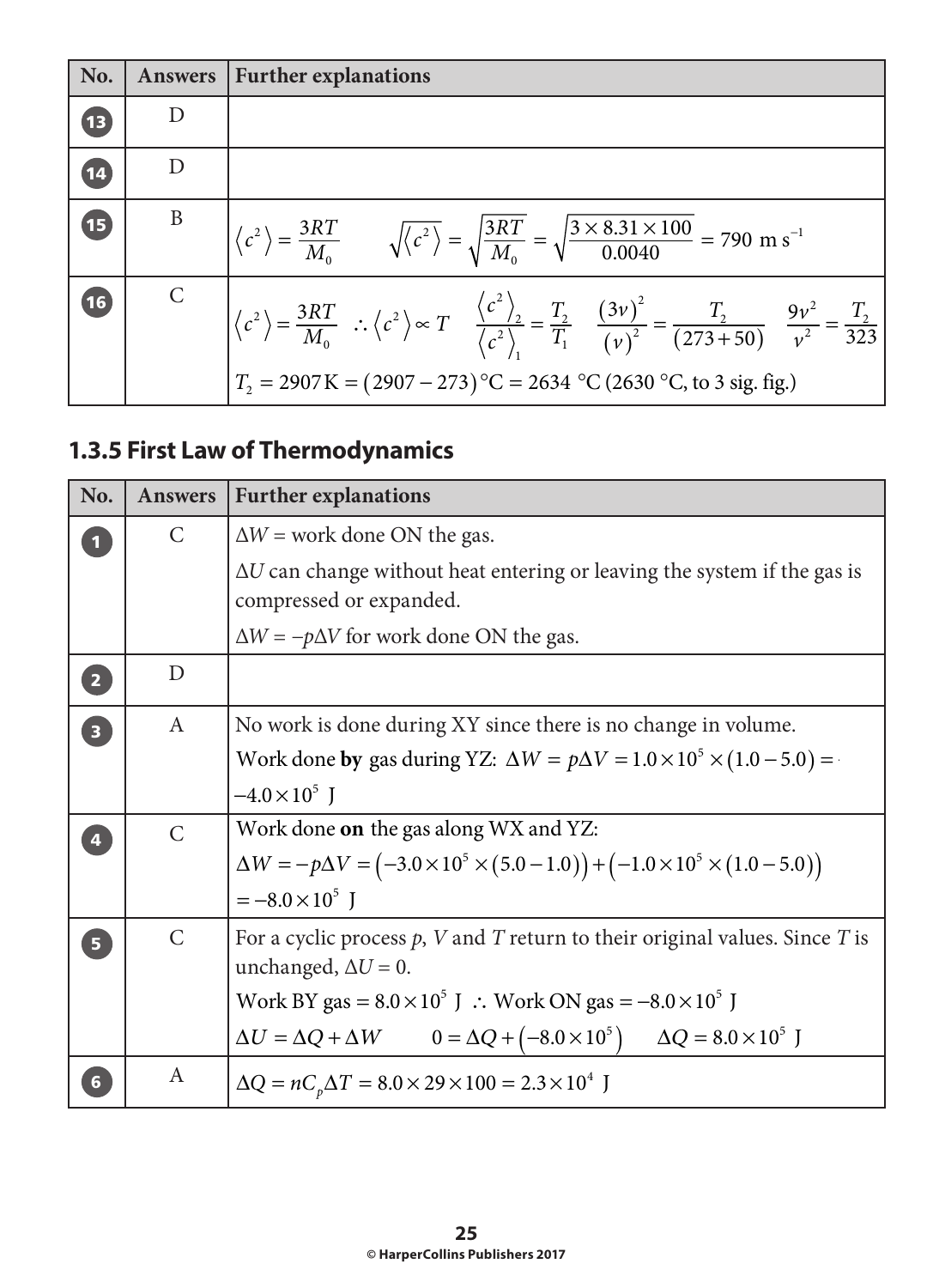| No.                      | <b>Answers</b> | <b>Further explanations</b>                                                                                                                                                               |
|--------------------------|----------------|-------------------------------------------------------------------------------------------------------------------------------------------------------------------------------------------|
| $\overline{\mathbf{z}}$  | B              | Work done by gas: $\Delta W = p\Delta V = 1.0 \times 10^5 \times 1.7 \times 0.050 = 8.5 \times 10^3$ J                                                                                    |
| $\overline{\mathbf{8}}$  | B              | For a monatomic gas, $C_V$ is $\frac{3}{2}R$ and $C_p$ is $\frac{5}{2}R$ .                                                                                                                |
| $\overline{9}$           | $\mathsf{C}$   | Note that during Z, the temperature will stay the same if the curve is<br>an isotherm, or will fall or rise depending on whether the curve is less<br>steep or steeper than the isotherm. |
| $\boxed{10}$             | D              | Note that an adiabatic curve is steeper than an isothermal curve.                                                                                                                         |
|                          |                | <b>isothermal:</b> constant temperature/no change in internal energy/ $\Delta U = 0$                                                                                                      |
|                          |                | isovolumetric: constant volume/no work done/ $\Delta W = 0$                                                                                                                               |
|                          |                | isobaric: constant pressure                                                                                                                                                               |
|                          |                | <b>adiabatic:</b> no heat added or removed/ $\Delta Q = 0$                                                                                                                                |
| $\boxed{11}$             | A              | $\Delta W = -p\Delta V = -1.2 \times 10^5 \times 0.0020 = -240$ J                                                                                                                         |
|                          |                | $\Delta U = \Delta Q + \Delta W = 500 - 240 = 260$ J                                                                                                                                      |
| $\overline{\mathbf{12}}$ | B              | $\Delta Q = 0$ for an adiabatic change. Expansion implies that work is done<br>BY the gas.                                                                                                |
| <b>13</b>                | $\mathsf{C}$   |                                                                                                                                                                                           |
| $\overline{\mathbf{14}}$ | A              | $pV = nRT$ : largest pV indicates highest T.                                                                                                                                              |
|                          |                | X: $pV = 20 \times 10^4 \times 0.1 = 2 \times 10^4$                                                                                                                                       |
|                          |                | Y: $pV = 5 \times 10^4 \times 0.1 = 5 \times 10^3$ Z: $pV = 5 \times 10^4 \times 0.5 = 2.5 \times 10^4$                                                                                   |
| 15                       | D              | $Q_2$ is wasted and so the useful output is $Q_1 - Q_2$ .<br>Efficiency = $\frac{\text{useful energy output}}{\text{energy input}} = \frac{Q_1 - Q_2}{Q_1}$                               |
| $\boxed{16}$             | B              | $\Delta W = p\Delta V = 1.00 \times 10^5 (0.300^3 - 0.100^3) = 2.60 \times 10^3$ J                                                                                                        |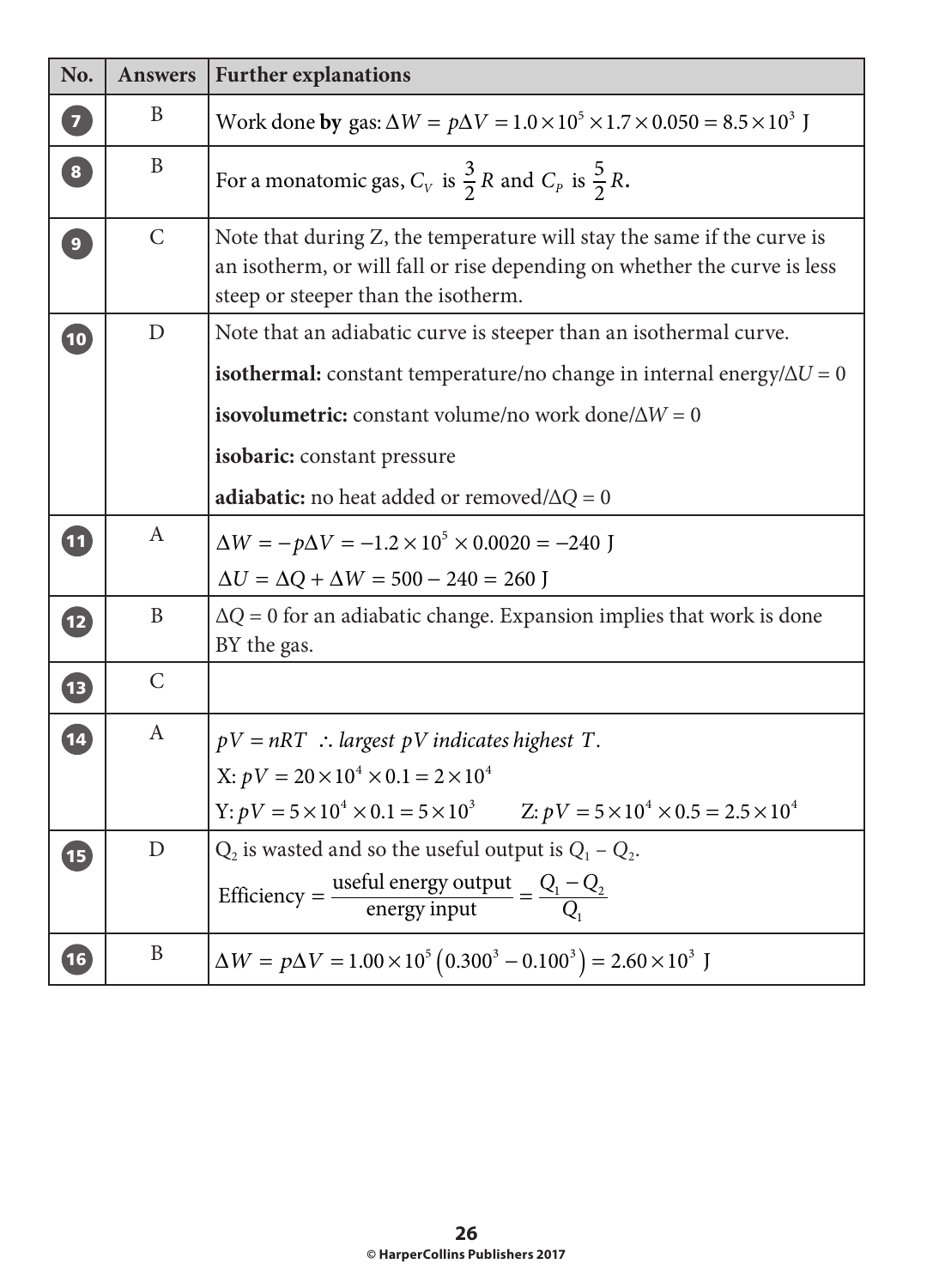## **1.3.6 Mechanical Properties of Materials**

| No.                               | <b>Answers</b>   | <b>Further explanations</b>                                                                                                                                                                                                                                          |
|-----------------------------------|------------------|----------------------------------------------------------------------------------------------------------------------------------------------------------------------------------------------------------------------------------------------------------------------|
|                                   | $\mathcal{C}$    | $p = \frac{m}{V}$ $V = \frac{m}{\rho} = \frac{27.0 \text{ g}}{6.02 \times 10^{23}} \frac{1}{2.70 \text{ g cm}^{-3}} = 1.66 \times 10^{-23} \text{ cm}^{3}$                                                                                                           |
| $\overline{2}$                    | $\mathbf{A}$     | Letting mass of $Y = M$<br>Letting mass $V_y = \frac{M}{5000}$ $V_y = \frac{M}{5000}$ $\rho = \frac{\text{total mass}}{\text{total volume}} = \frac{3Nl}{\left(\frac{M}{4500} + \frac{M}{5000}\right)}$<br>$=\frac{3}{4.222\times10^{-4}}$ = 7105 kg m <sup>-3</sup> |
| $\overline{\mathbf{3}}$           | $\mathsf{C}$     | Mass of small cube $=$ mass of increase in liquid displaced.<br>$m = \rho_{L} V_{L} = \rho \left( L^{2} \frac{L}{4} \right) = \frac{\rho L^{3}}{4}$                                                                                                                  |
| $\overline{4}$                    | A                | $\rho_{\rm sc} = \frac{m}{\left(\frac{L}{2}\right)^3} = \frac{27m}{L^3}$                                                                                                                                                                                             |
| $\overline{\mathbf{5}}$           | B                | $p = 1.04 \times 10^5 + (2.00 \times 1050 \times 9.81) = 1.25 \times 10^5$ Pa                                                                                                                                                                                        |
| $\begin{bmatrix} 6 \end{bmatrix}$ | $\mathbf D$      | $p = h\rho g = \frac{F}{A}$ $F = h\rho gA = 0.10 \times 1000 \times 9.81 \times \pi (0.060)^2 = 11 \text{ N}$                                                                                                                                                        |
| 7                                 | A                | $p =$ atmos. press. + excess press. = $1.02 \times 10^5 + (0.60 \times 7.5 \times 10^3 \times 9.81) =$<br>$1.5 \times 10^5$ Pa (2 sig. fig.)                                                                                                                         |
| $\bf{8}$                          | $\boldsymbol{A}$ | $h_x \rho_x g = h_y \rho_y g$ $\rho_x = \frac{h_y}{h} \rho_y = \frac{0.10}{0.15} \rho_y = \frac{2}{3} \rho_y$                                                                                                                                                        |
| $\overline{9}$                    | $\boldsymbol{A}$ | $p_{A} = p_{x} + h_{y} \rho_{y} g$ $p_{x} = p_{A} - h_{y} \rho_{y} g = p_{A} - 0.10 \rho_{y} g$                                                                                                                                                                      |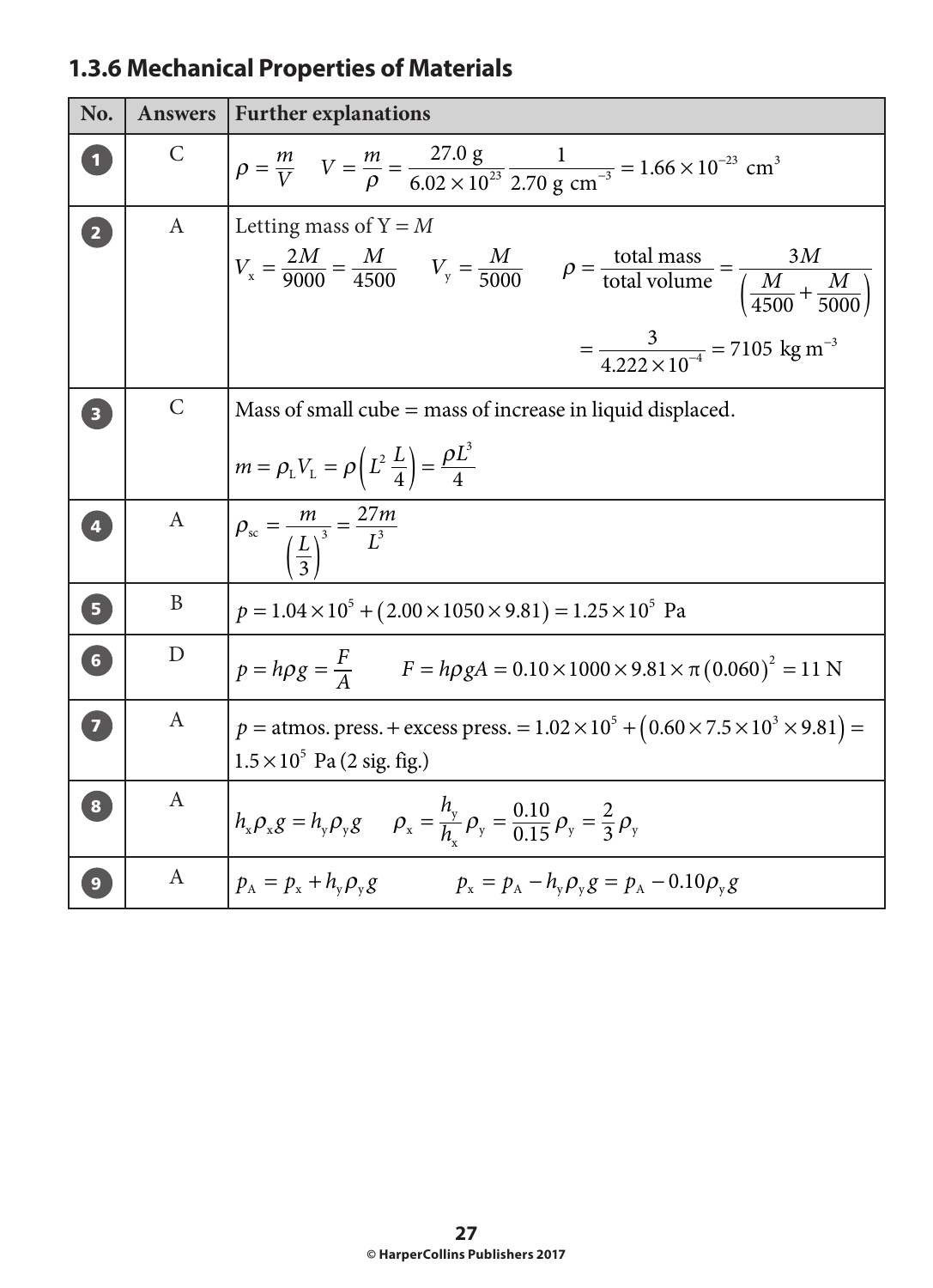| No.                      | <b>Answers</b> | <b>Further explanations</b>                                                                                                                                                                                                                                                                                                                                    |
|--------------------------|----------------|----------------------------------------------------------------------------------------------------------------------------------------------------------------------------------------------------------------------------------------------------------------------------------------------------------------------------------------------------------------|
| $\boxed{10}$             | A              | Option I: The pressure at the top of each column is the common<br>pressure $p_x$ .                                                                                                                                                                                                                                                                             |
|                          |                | Option II: The pressure at the base of each liquid column is atmospheric<br>pressure since it is at the same level as the surface of the liquid in the<br>dish which is exposed to the atmosphere.                                                                                                                                                             |
|                          |                | Option III: Since the pressure at the same level at the base of each<br>column is the same (atmospheric pressure) but the liquids are of<br>different densities, there can be no other pair of points on the same<br>level in the two columns at which the pressures are equal.                                                                                |
| $\boxed{11}$             | D              | $\frac{p_t V_t}{T_t} = \frac{p_b V_b}{T_b}$ $p_b = \frac{p_t V_t}{T_t} \frac{T_b}{V_b} = \frac{1.0 \times 10^5 \left(\frac{4}{3} \pi (2r)^3\right) 283}{293 \left(\frac{4}{3} \pi r^3\right)} = 7.7 \times 10^5$ Pa                                                                                                                                            |
| $\overline{12}$          | D              | $p_b = p_t + h\rho g$ $h = \frac{p_b - p_t}{\rho g} = \frac{(5.0 - 1.0) \times 10^5}{1.1 \times 10^3 \times 9.81} = 37 \text{ m}$                                                                                                                                                                                                                              |
| $\left( 13\right)$       | B              | If similar springs are placed in parallel, the total force constant is twice<br>that of a single spring. Parallel springs: $k = 20.0$ N/5.0 cm = 4.0 N cm <sup>-1</sup> .                                                                                                                                                                                      |
| $\overline{\mathbf{14}}$ | $\mathbf D$    | If similar springs are placed in series, the total force constant is half that<br>of a single spring. Series springs: $k = 20.0$ N/5.0 cm = 4.0 N cm <sup>-1</sup> .                                                                                                                                                                                           |
| 15                       | A              | $P: F = ke$ $e_p = \frac{20.0 \text{ N}}{4.0 \text{ N cm}^{-1}} = 5.0 \text{ cm}$<br>Q: $e_Q = 7.0 \text{ cm} - 5.0 \text{ cm} = 2.0 \text{ cm}$ $k_Q = \frac{F}{e_Q} = \frac{20.0 \text{ N}}{2.0 \text{ cm}} = 10 \text{ N cm}^{-1}$<br>$e_{\Omega}$                                                                                                          |
| $\overline{\mathbf{16}}$ | $\mathcal{C}$  | The work done by the external agent in loading the spring is the area<br>under the graph to the $x$ -axis. The work done by the external agent on<br>unloading is also the area under the graph to the $x$ -axis, but is negative.<br>The total work done expresses itself as the energy lost as heat and is<br>therefore the area enclosed by the two curves. |
| $\bullet$                | D              |                                                                                                                                                                                                                                                                                                                                                                |
| 18                       | B              | $E = \frac{stress}{strain} = \frac{\frac{F}{A}}{\frac{e}{I}} = \frac{FL}{Ae}$                                                                                                                                                                                                                                                                                  |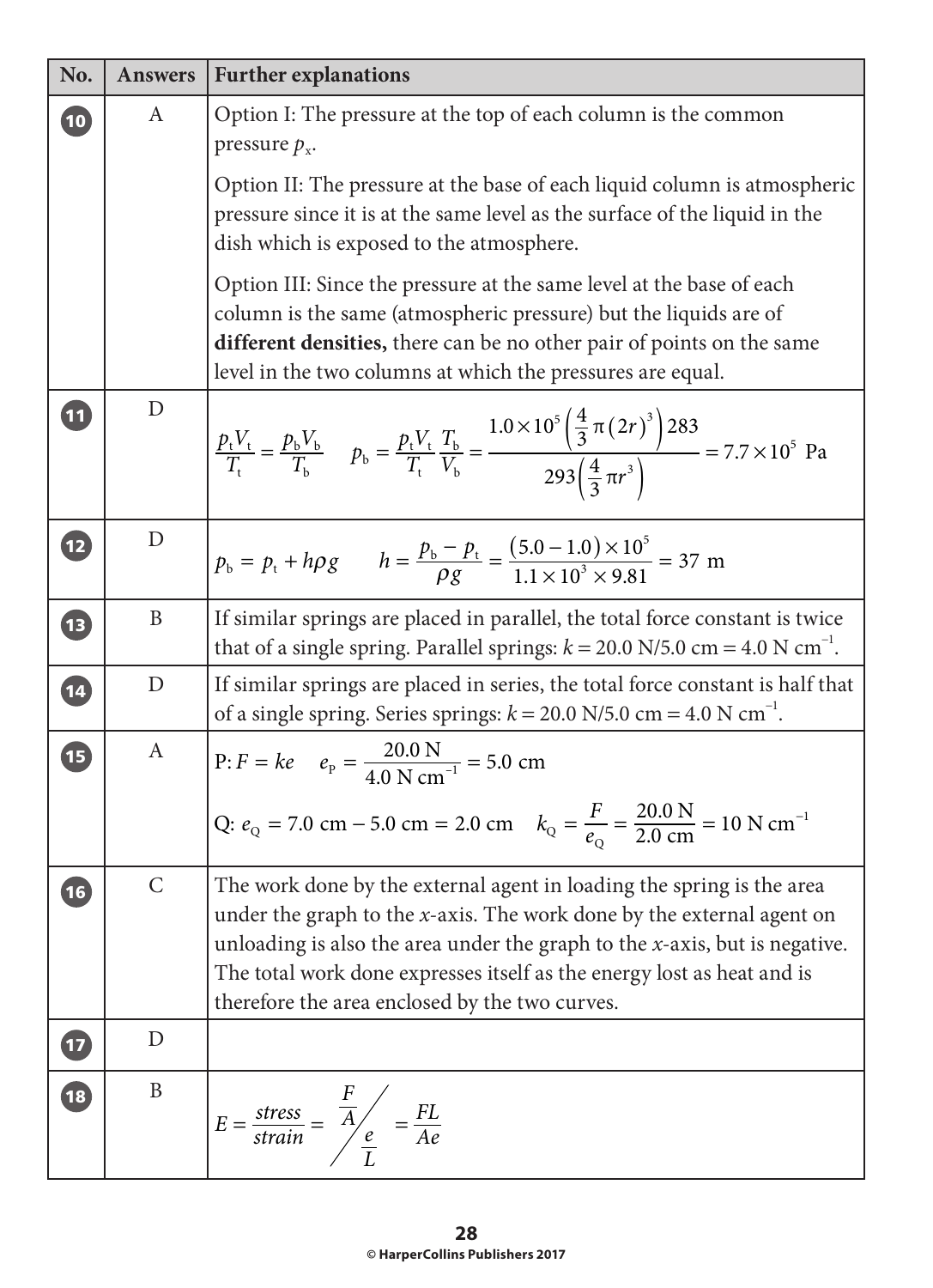| No.                      | <b>Answers</b> | <b>Further explanations</b>                                                                                                                                                                                                                                                                                                                                                                            |
|--------------------------|----------------|--------------------------------------------------------------------------------------------------------------------------------------------------------------------------------------------------------------------------------------------------------------------------------------------------------------------------------------------------------------------------------------------------------|
| $^{'}$ 19                | D              |                                                                                                                                                                                                                                                                                                                                                                                                        |
| 20                       | $\mathsf{C}$   |                                                                                                                                                                                                                                                                                                                                                                                                        |
| $\overline{\mathbf{21}}$ | $\mathsf{C}$   | $k = \frac{60}{0.030} = 2000 \text{ N m}^{-1}$ $E_p = \frac{1}{2} kx^2 = \frac{1}{2} (2000) (0.030)^2 = 0.90 \text{ J}$                                                                                                                                                                                                                                                                                |
|                          |                | OR: area under curve: $E_p = \frac{1}{2}(60 \times 0.030) = 0.90$ J                                                                                                                                                                                                                                                                                                                                    |
| $\mathbf{22}$            | $\mathsf{C}$   | Note: the proportional limit is surpassed where the graph ceases to be<br>a straight line. The elastic limit, which is reached after the proportional<br>limit, has also been surpassed since the curve does not retrace its path<br>when unloading.<br>Permanent stretch = $(2.215 - 2.200)$ m = 0.015 m or 1.5 cm<br>The strain at a load of 40 N is $\frac{2.22 - 2.20}{2.20} = 9.1 \times 10^{-3}$ |
|                          |                |                                                                                                                                                                                                                                                                                                                                                                                                        |
| 23                       | D              | Work done = area under curve between $2.22$ m and $2.23$ m<br>$=(40\times(2.23-2.22))+\frac{(20\times(2.23-2.22))}{2}=0.50$ J                                                                                                                                                                                                                                                                          |
| $\overline{24}$          | $\mathbf{A}$   | $E = \frac{\text{stress}}{\text{strain}} = \frac{F}{A} \frac{E}{\phi} = \frac{FL}{Ae} = \frac{60.0 \times 0.30}{\pi (2.5 \times 10^{-3})^2 \times 9.0 \times 10^{-3}} = 1.0 \times 10^8 \text{Pa}$                                                                                                                                                                                                     |
| 25                       | $\mathsf{C}$   | $S = \frac{F}{A} = \frac{F}{\pi r^2}$ $S_2 = \frac{\frac{1}{4}F}{\pi (2r)^2} = \frac{F}{16\pi r^2} = \frac{S}{16}$                                                                                                                                                                                                                                                                                     |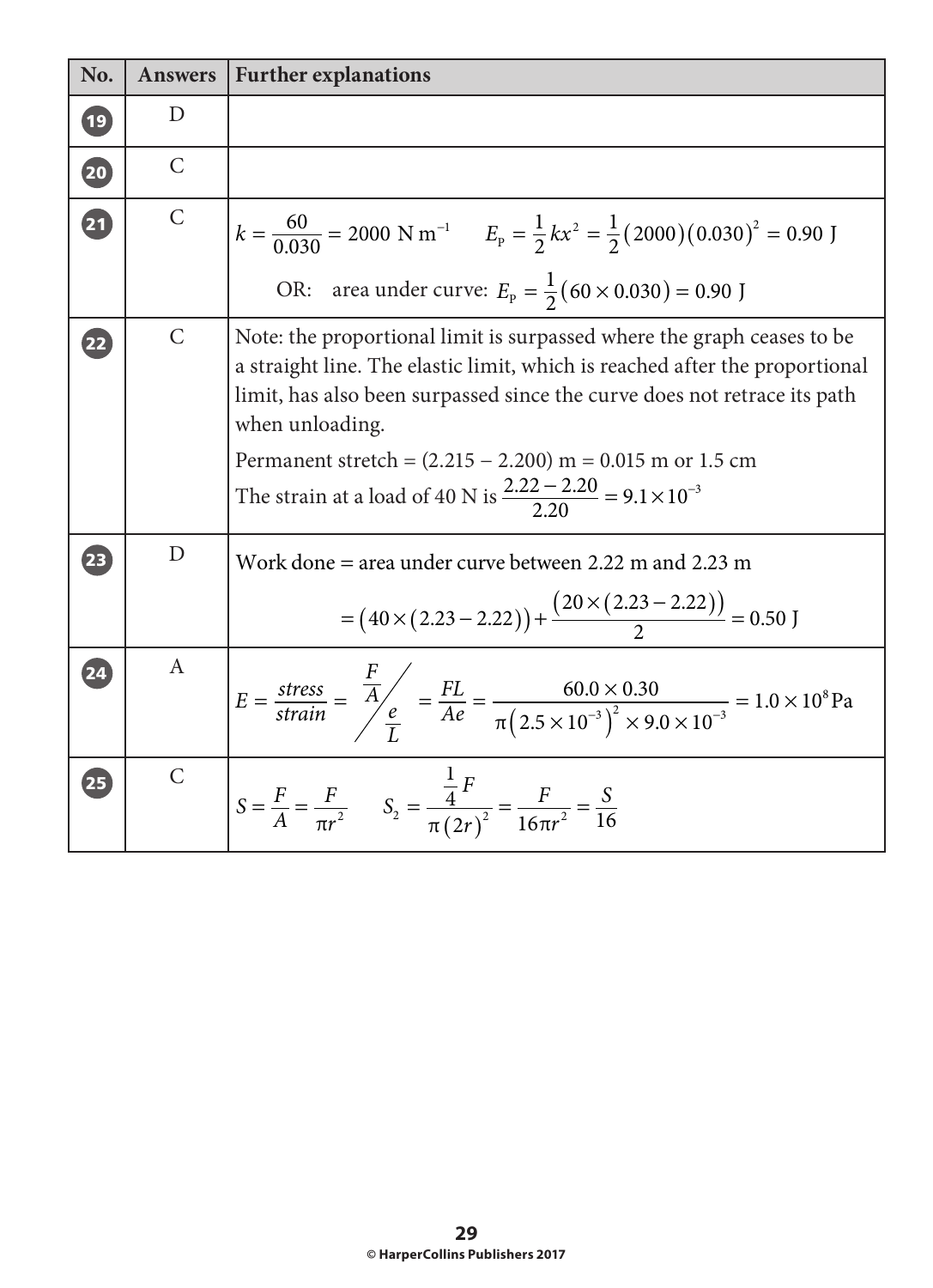# **Answer Key Unit 2: Electricity and Magnetism, A.C. Theory and Electronics, Atomic and Nuclear Physics**

# **Module 1: Electricity and Magnetism**

### **2.1.1 Electrical Quantities**

| No.                     | <b>Answers</b> | <b>Further explanations</b>                                                                                                                                                                                                                                                                                                                                       |
|-------------------------|----------------|-------------------------------------------------------------------------------------------------------------------------------------------------------------------------------------------------------------------------------------------------------------------------------------------------------------------------------------------------------------------|
| $\boxed{1}$             | $\mathcal{C}$  |                                                                                                                                                                                                                                                                                                                                                                   |
| $\boxed{2}$             | $\mathcal{C}$  |                                                                                                                                                                                                                                                                                                                                                                   |
| $\overline{\mathbf{3}}$ | $\mathcal{C}$  | $P = VI$ : $V = \frac{P}{I} = \frac{4.0}{0.20} = 20 \text{ V}$ $P = \frac{E}{t}$ : $E = Pt = 4.0 \times 5.0 = 20 \text{ J}$                                                                                                                                                                                                                                       |
| $\vert 4 \vert$         | D              | $P = I^2 R$ : $R = \frac{P}{I^2} = \frac{4.0}{(0.20)^2} = 100 \Omega$ $Q = It = 0.20 \times 5.0 = 1.0 \text{ C}$                                                                                                                                                                                                                                                  |
| $\boxed{5}$             | B              | $R \propto \frac{l}{\pi r^2}$ $R \propto \frac{l}{r^2}$ $\therefore \frac{R_p}{R_o} = \frac{l_p}{l_o} \frac{r_Q^2}{r_p^2} = \frac{3l}{l} \frac{r^2}{(3r)^2} = \frac{1}{3}$ $\therefore \frac{R_p}{R_r} = \frac{1}{3+1} = \frac{1}{4}$<br>Since $\frac{V_{\rm p}}{V_{\rm r}} = \frac{R_{\rm p}}{R_{\rm r}}$ $\therefore \frac{V_{\rm p}}{V_{\rm r}} = \frac{1}{4}$ |
| 6 <sup>1</sup>          | D              |                                                                                                                                                                                                                                                                                                                                                                   |
| $\overline{\mathbf{z}}$ | $\mathcal{C}$  | $R = \frac{\rho l}{A}$ : $l = \frac{RA}{\rho} = \frac{10 \times 1.5 \times 10^{-6}}{1.5 \times 10^{-6}} = 10$ m                                                                                                                                                                                                                                                   |
| $\overline{\mathbf{8}}$ | $\mathbf{B}$   | $R \propto \frac{l}{r^2}$ : $\frac{R_2}{R} = \frac{2l}{l} \frac{r^2}{(2r)^2} = \frac{1}{2}$ $R_2 = \frac{R}{2}$                                                                                                                                                                                                                                                   |
| 9                       | A              | $\frac{V}{I} = \frac{\rho l}{A}$ : $I = \frac{VA}{Ql} = \frac{8.0 \times 4.0 \times 10^{-6}}{2.0 \times 10^{-6} \times 1.6} = 10$ A                                                                                                                                                                                                                               |
| (10)                    | D              |                                                                                                                                                                                                                                                                                                                                                                   |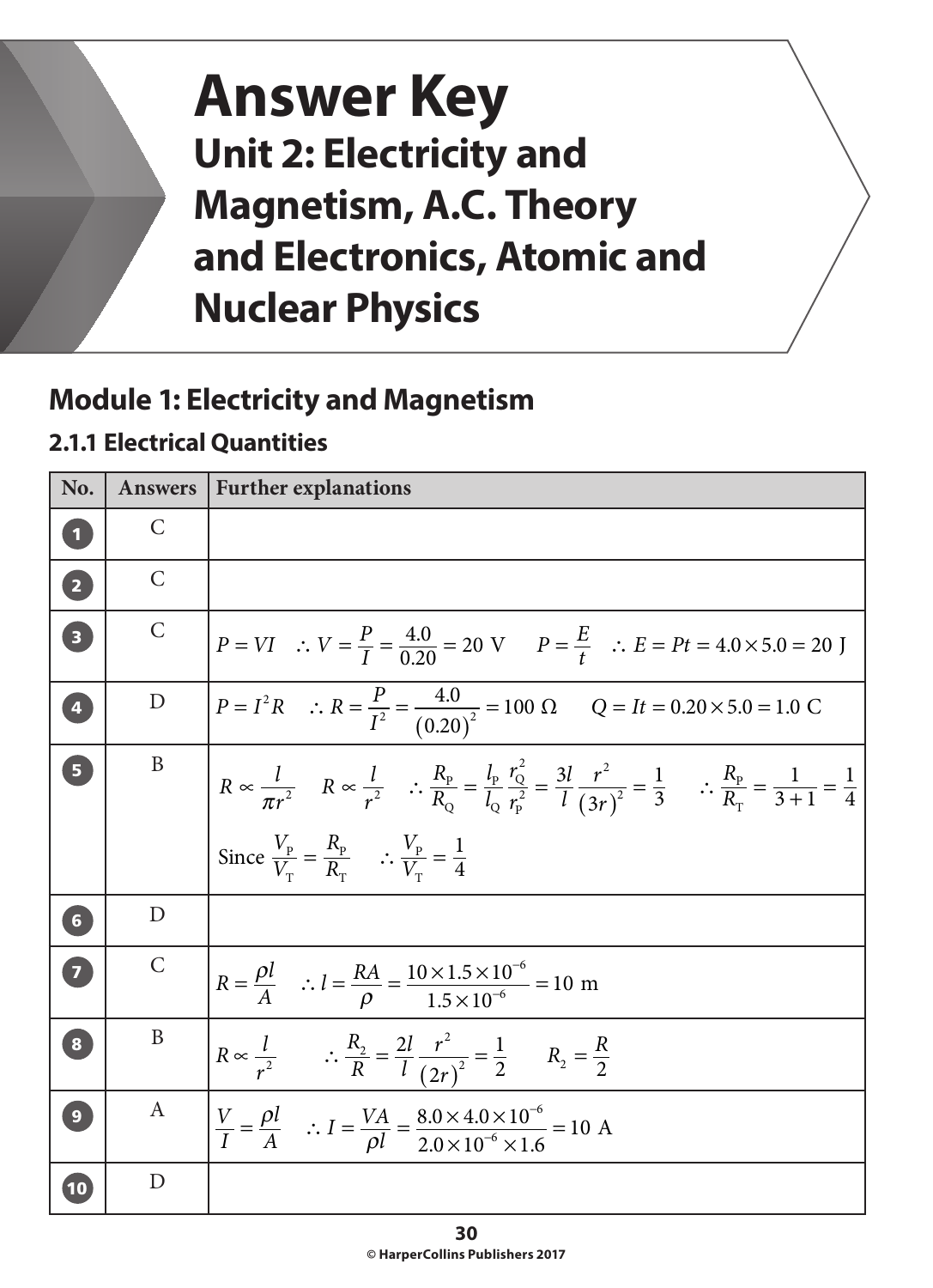|                 |              | No.   Answers   Further explanations                                                                                                                                                |
|-----------------|--------------|-------------------------------------------------------------------------------------------------------------------------------------------------------------------------------------|
| $\mathbf{U}$    | $\mathsf{C}$ | $I = nAve = 2.5 \times 10^{21} \times 10^{9} \left( \pi \left( 1.0 \times 10^{-3} \right)^2 \right) \times 0.40 \times 10^{-3} \times 1.6 \times 10^{-19}$<br>$= 5.0 \times 10^2$ A |
| $\overline{12}$ | $\mathbf{A}$ | $V = nAve$ $V = RnAve$ $\therefore$ $V \propto v$ since <i>n</i> , <i>A</i> , <i>e</i> and <i>R</i> are constant                                                                    |

#### **2.1.2 Electrical Circuits**

| No.                               | <b>Answers</b>   | <b>Further explanations</b>                                                                                                                                                                                                                                                                                                                                            |
|-----------------------------------|------------------|------------------------------------------------------------------------------------------------------------------------------------------------------------------------------------------------------------------------------------------------------------------------------------------------------------------------------------------------------------------------|
| $\overline{\mathbf{1}}$           | C                |                                                                                                                                                                                                                                                                                                                                                                        |
| $\overline{\mathbf{2}}$           | $\mathbf{B}$     | Ohm's law is only obeyed by Y; it is the only line which is directed<br>straight through the origin.                                                                                                                                                                                                                                                                   |
| $\overline{\mathbf{3}}$           | $\boldsymbol{A}$ | Note: the gradient of a <i>V-I</i> graph only gives the resistance if the<br>straight line passes through the origin. (So only for Y.) To calculate the<br>resistance at any point on the graph, divide the voltage coordinate by<br>the current coordinate at that point.                                                                                             |
|                                   | A                | Total power, $P_T = I^2 (R+r)$<br>Power used by bulb, $P = I^2 R$ $\frac{P}{P_r} = \frac{I^2 R}{I^2 (R+r)} = \frac{R}{(R+r)}$                                                                                                                                                                                                                                          |
| $\overline{\mathbf{5}}$           | $\mathsf{C}$     | $E = IR + Ir$ $r = \frac{E - IR}{I} = \frac{3.0 - 0.50 \times 4.0}{0.50} = 2.0 \Omega$                                                                                                                                                                                                                                                                                 |
| $\begin{bmatrix} 6 \end{bmatrix}$ | A                | p.d. across branches is the same, therefore<br>$1.2 \times 3.0 = 1.5 \times I_1$ : $I_1 = \frac{1.2 \times 3.0}{1.5} = 2.4$ A<br>$I_2 = 3.0 + I_1 = 3.0 + 2.4 = 5.4$ A $V = I_2 \times 5.0 = 5.4 \times 5.0 = 27$ V                                                                                                                                                    |
|                                   | $\mathsf{C}$     | Imagine leaving the cell in the direction of the current until the first<br>terminal of the voltmeter. The voltmeter measures the p.d. across any<br>components between this point and its next terminal when traversing<br>the circuit in the direction of the current.<br>$V = IR$ : $I = \frac{V}{R} = \frac{6.0}{4.0} = 1.5$ A $E = I(R+r) = 1.5(4.0+1.0) = 7.5$ V |
| 8                                 | D                | The voltmeter measures the p.d. across the 4.0 $\Omega$ resistor.<br>$I = \frac{V}{R} = \frac{4.0}{4.0} = 1.0 \text{ A}$                                                                                                                                                                                                                                               |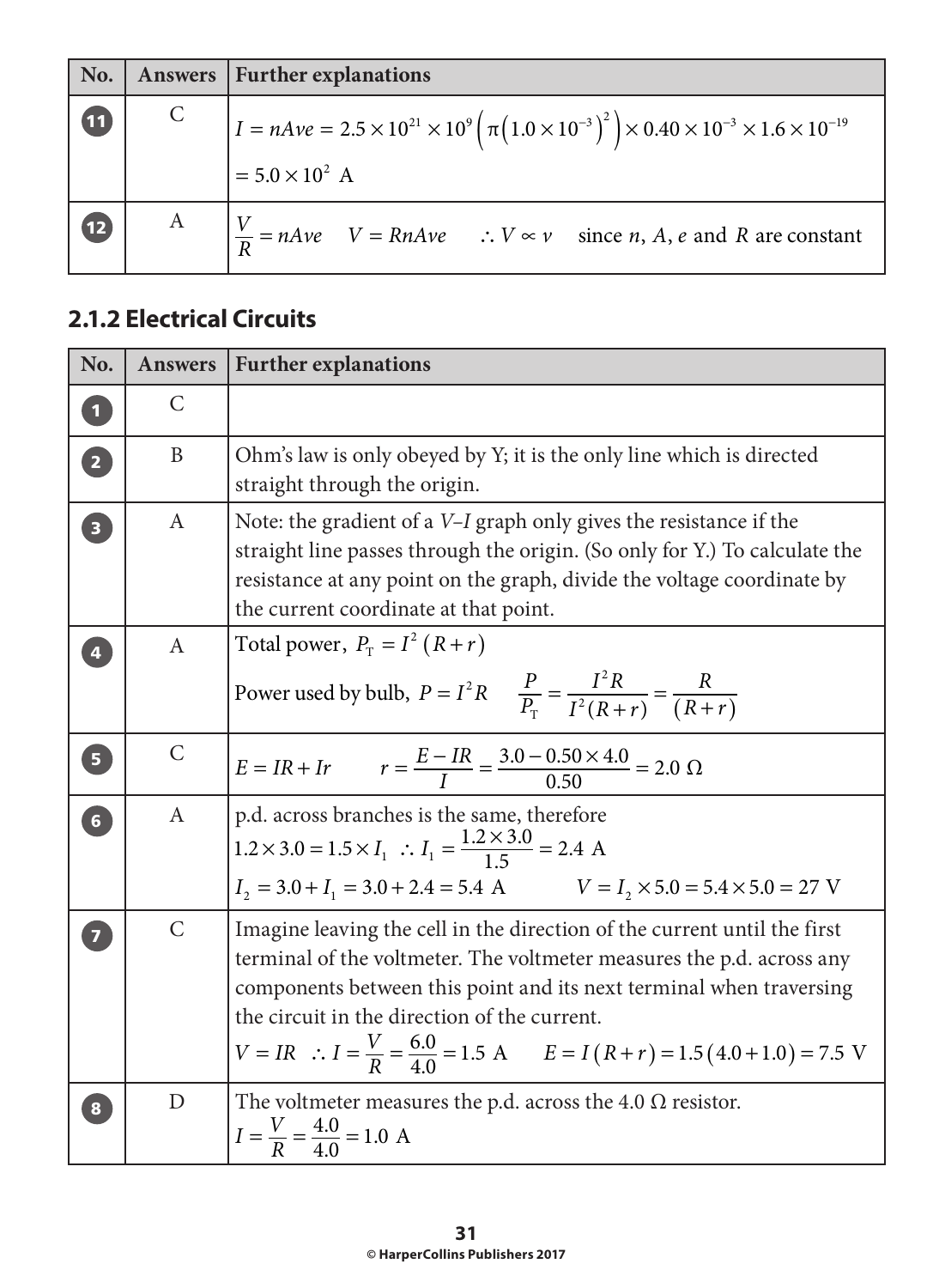| No.             | <b>Answers</b> | <b>Further explanations</b>                                                                                                                                                                                                                              |
|-----------------|----------------|----------------------------------------------------------------------------------------------------------------------------------------------------------------------------------------------------------------------------------------------------------|
| $\overline{9}$  | B              | $E = I(R_1 + R_2) = 1.0(4.0 + 6.0) = 10.0$ V                                                                                                                                                                                                             |
| $\boxed{10}$    | D              | A: $P = I^2 R = 5^2 \times 1 = 25$ W<br>B: $P = I^2 R = 2^2 \times 8 = 32$ W                                                                                                                                                                             |
|                 |                | D: $P = \frac{V^2}{R} = \frac{4^2}{20} = 0.8$ W<br>$C: P = VI = 2 \times 4 = 8$ W                                                                                                                                                                        |
| $\boxed{11}$    | $\mathbf{B}$   | In the square section, 3 of the resistors are in one branch and 1                                                                                                                                                                                        |
|                 |                | is on the other i.e. 6.0 $\Omega$ in parallel with 2.0 $\Omega$ . Total resistance<br>$R = 2.0 + \frac{2.0 \times 6.0}{2.0 + 6.0} = 3.5 \Omega$                                                                                                          |
| $\boxed{12}$    | B              | $\frac{R}{10} = \frac{50}{20}$ $R = \frac{50}{20} \times 10 = 25 \Omega$                                                                                                                                                                                 |
| 1B              | $\mathcal{C}$  | $I = \frac{V}{R} = \frac{3.0}{30} = 0.10$ A                                                                                                                                                                                                              |
| $\overline{14}$ | A              |                                                                                                                                                                                                                                                          |
| 15              | $\mathcal{C}$  | The LDR is in series with the other resistor. When the resistance of the<br>LDR decreases, the total resistance decreases and the current therefore<br>increases. The p.d. across the other resistor $(V = IR)$ therefore increases.                     |
| $\boxed{16}$    | $\mathbf{B}$   | The resistors are in <b>parallel</b> . As the resistance of the LDR increases, the<br>current through it decreases. Note, however, that the other resistor is<br>connected directly across the battery and therefore the p.d. across it is<br>unchanged. |
|                 | $\mathcal{C}$  | Assuming the battery is of negligible internal resistance:<br>p.d. across 10 $\Omega$ resistor when rheostat set to 0 $\Omega$ :3.0 V<br>p.d. across 10 $\Omega$ resistor when rheostat set to 20 $\Omega$ : $\left(\frac{10}{10+20}\right)$ 3.0 = 1.0 V |
| (18)            | D              |                                                                                                                                                                                                                                                          |
| $\boxed{19}$    | A              | Bottom branch: $I = \frac{V}{R} = \frac{5}{10} = 0.5$ A<br>Total current = $0.5 A + 0.4 A = 0.9 A$                                                                                                                                                       |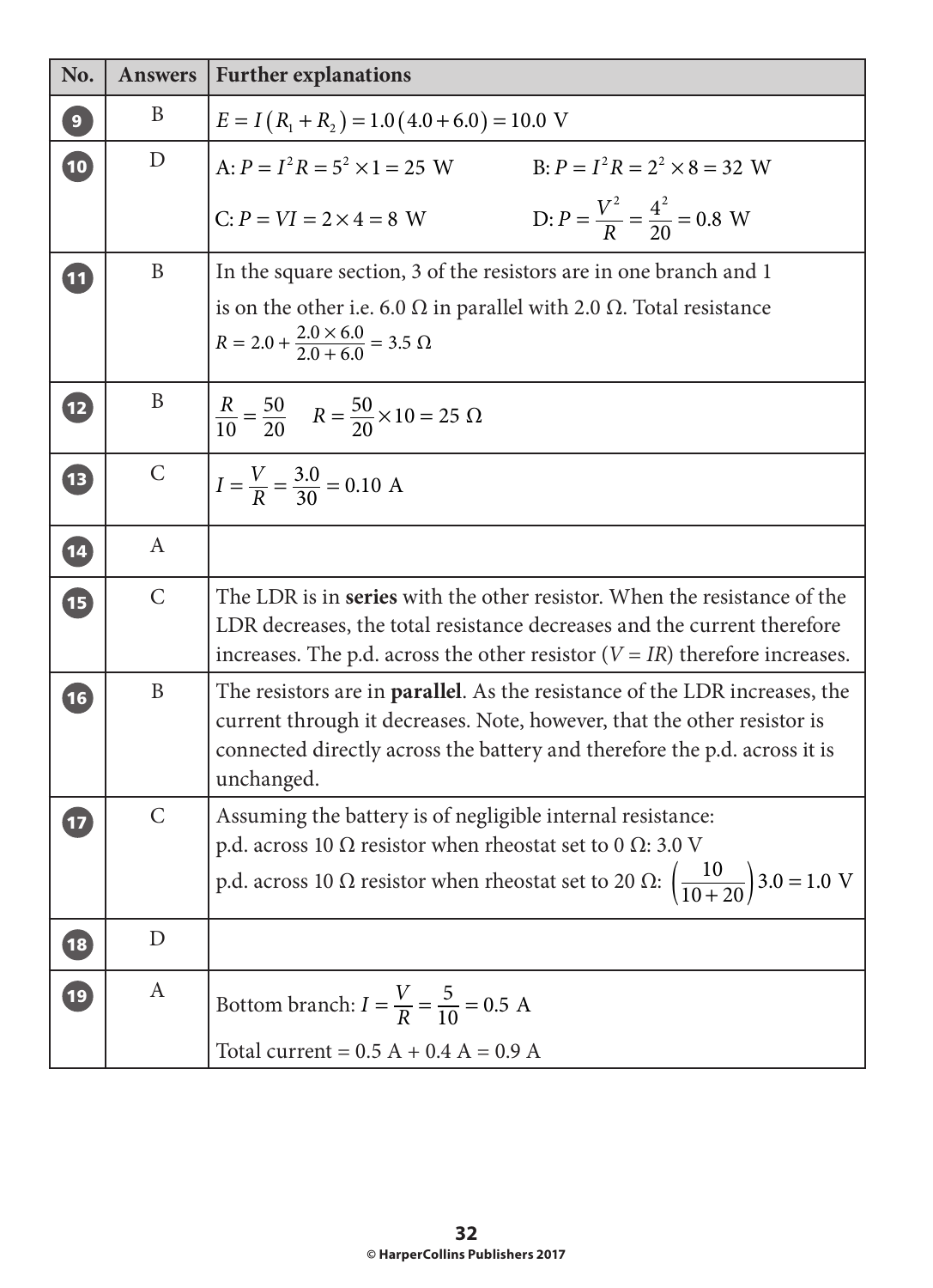| No. | <b>Answers</b> | <b>Further explanations</b>                                                                                                                                         |
|-----|----------------|---------------------------------------------------------------------------------------------------------------------------------------------------------------------|
| 20  | $\mathsf{C}$   | Resistors in parallel = $\frac{3.0 \times 2.0}{3.0 + 2.0}$ = 1.2 $\Omega$                                                                                           |
|     |                | $\therefore$ p.d. across parallel section = $\left(\frac{1.2}{1.2 + 0.8}\right)$ 3.0 = 1.8 V                                                                        |
|     |                | Current in 3.0 $\Omega$ resistor $I = \frac{V}{R} = \frac{1.8}{3.0} = 0.60$ A                                                                                       |
| 21  | B              | When no current flows, there can be no lost voltage $(Ir)$ . The terminal p.d.<br>is then the e.m.f.                                                                |
|     |                | The lost voltage at any current is the difference between the terminal<br>voltage and the e.m.f. $(3.0 V - 2.4 V = 0.6 V)$                                          |
| 22  | D              | Lost voltage = Ir $\therefore$ $r = \frac{V_L}{I} = \frac{3.0 - 2.4}{1.2} = 0.5 \Omega$                                                                             |
| 23  | $\mathsf{C}$   | As the resistance increases, the current (and therefore the lost voltage)<br>decreases. The terminal voltage therefore increases until it is equal to<br>the e.m.f. |
| 24  | $\mathsf{C}$   | Total current entering branch point $= 0$ .                                                                                                                         |
|     |                | $2I_1 + I_2 - I_1 - I_2 = 0$ : $I_1 - I_2 + I_3 = 0$ : $I_2 - I_1 = I_3$                                                                                            |

#### **2.1.3 Electric Fields**

| No.                     | <b>Answers</b> | <b>Further explanations</b>                                                                                                                                                                                      |
|-------------------------|----------------|------------------------------------------------------------------------------------------------------------------------------------------------------------------------------------------------------------------|
|                         | D              | By definition, the electric field strength at a point is the force per unit<br>charge it causes on a charge placed at the point.                                                                                 |
|                         | B              | $E = \frac{1}{4\pi\varepsilon} \frac{q}{r^2}$ $\varepsilon = \frac{1}{4\pi} \frac{q}{r^2 E}$ : unit of $\varepsilon = C \frac{1}{m^2} \frac{1}{N_C} = C^2 m^{-2} N^{-1}$                                         |
| $\overline{\mathbf{3}}$ | B              | A UNIFORM field exists between parallel plates having a p.d.<br>between them.                                                                                                                                    |
|                         |                | $V = \frac{1}{4\pi\varepsilon_0} \frac{q}{r}$ $V = (9.00 \times 10^9) \frac{q}{r}$<br>$\therefore q = \frac{Vr}{9.00 \times 10^9} = \frac{3.0 \times 10^3 \times 0.30}{9.00 \times 10^9} = 1.0 \times 10^{-7}$ C |
| 5 <sup>1</sup>          | A              | $E = \frac{1}{4\pi \varepsilon_0} \frac{q}{r^2}$ $E = (9.00 \times 10^9) \frac{q}{r^2} = (9.00 \times 10^9) \frac{5.0 \times 10^{-6}}{0.50^2} = 1.8 \times 10^5$ N C <sup>-1</sup>                               |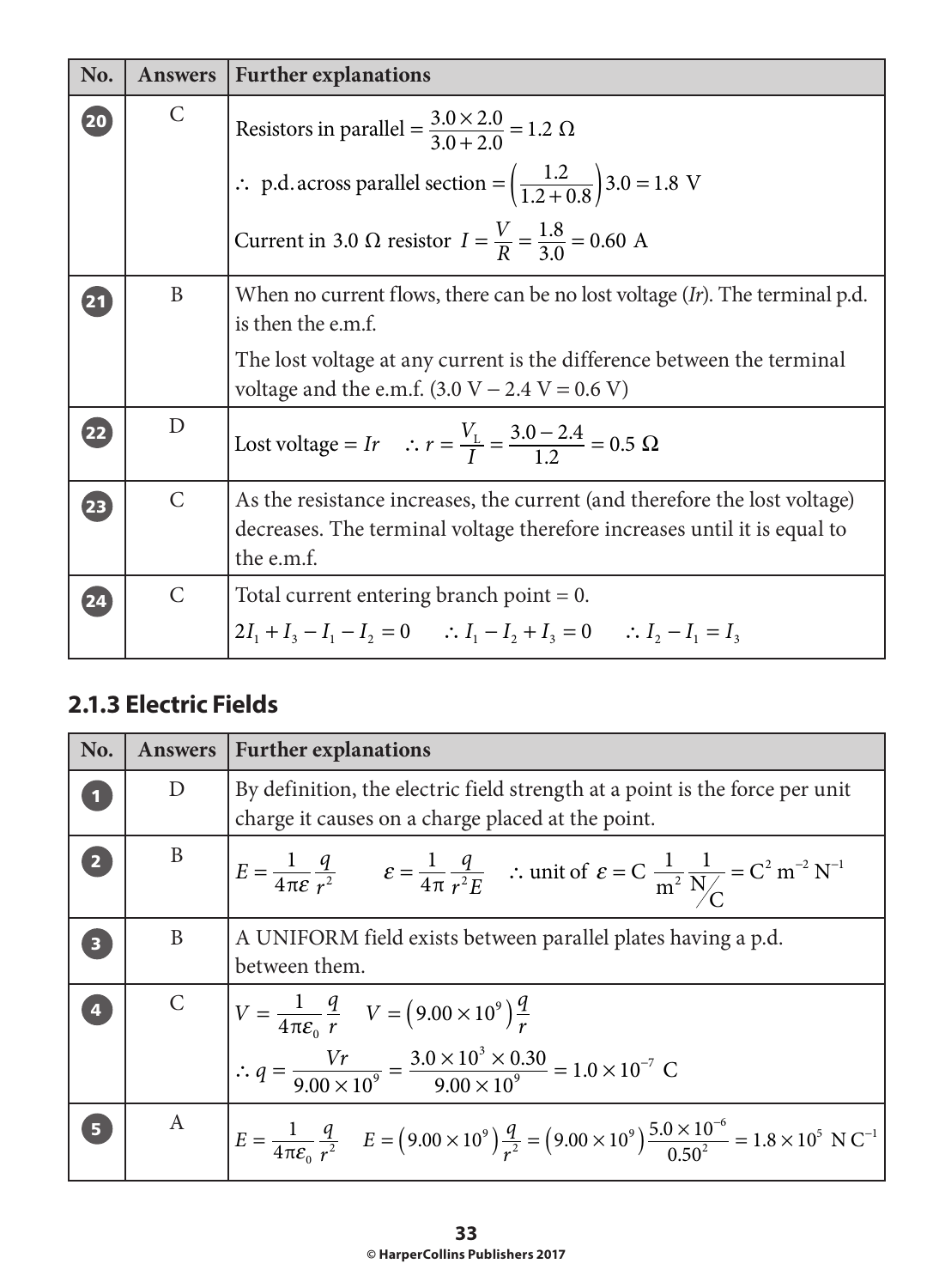| No.            | <b>Answers</b> | <b>Further explanations</b>                                                                                                                                                                                                                                                                                                                                                                        |
|----------------|----------------|----------------------------------------------------------------------------------------------------------------------------------------------------------------------------------------------------------------------------------------------------------------------------------------------------------------------------------------------------------------------------------------------------|
|                | A              | $E = \frac{F}{q}$ $F = Eq = \frac{V}{d}q = \left(\frac{1000}{0.10}\right)1.60 \times 10^{-19} = 1.6 \times 10^{-15}$ N<br>(The electron's speed is irrelevant.)                                                                                                                                                                                                                                    |
| $\overline{7}$ | D              | If the field was magnetic, the particle would deflect in a plane perpendicular<br>to the paper in accordance with Fleming's left-hand rule. The deflection is<br>within the plane of motion of the particle and therefore the field is electric.<br>The upper plate is positive since the field arrows originate there. Negatively<br>charged electrons are attracted to the positive upper plate. |
| 8              | $\mathsf{C}$   |                                                                                                                                                                                                                                                                                                                                                                                                    |
| $\overline{9}$ | $\mathsf{C}$   |                                                                                                                                                                                                                                                                                                                                                                                                    |
| $\boxed{10}$   | $\mathbf B$    | The field is the same everywhere between the plates.<br>$E = \frac{V}{A} = \frac{400}{0.30} = 2.0 \times 10^3$ V m <sup>-1</sup>                                                                                                                                                                                                                                                                   |
| 11             | $\mathcal{C}$  | $V = 9.00 \times 10^{9} \left( \frac{q_1}{r_1} + \frac{q_2}{r_2} \right) = 9.00 \times 10^{9} \left( \frac{4.0 \times 10^{-6}}{0.30} + \frac{-2.0 \times 10^{-6}}{0.50} \right)$<br>$= 8.4 \times 10^4$ V (Note: $r_2 = \sqrt{0.30^2 + 0.40^2}$ )                                                                                                                                                  |
| 12             | B              | Using + $\rightarrow$ : $E = 9.00 \times 10^{9} \left( \frac{\overrightarrow{q_1}}{r^2} + \frac{\overrightarrow{q_2}}{r^2} \right) = 9.00 \times 10^{9} \left( \frac{4.0 \times 10^{-6}}{0.80^2} + \frac{-2.0 \times 10^{-6}}{0.40^2} \right)$<br>= $-5.6 \times 10^4$<br>  $5.6 \times 10^4$ N C <sup>-1</sup> directed to the left.                                                              |
|                | $\mathsf{C}$   | $F = 9.00 \times 10^{9} \left( \frac{q_1 q_2}{r^2} \right) = 9.00 \times 10^{9} \frac{(4.0 \times 10^{-6} \times 2.0 \times 10^{-6})}{0.40^2} = 0.45 \text{ N}$<br>(The negative sign of $q_2$ is ignored in the calculation. The charges<br>attract each other since they are of opposite sign.)                                                                                                  |
|                | A              | From a point charge: $V \propto \frac{1}{r}$ and $E \propto \frac{1}{r^2}$ : if r doubles V becomes<br>$\frac{V}{2}$ and E becomes $\frac{E}{2^2} = \frac{E}{4}$                                                                                                                                                                                                                                   |
| 15             | $\mathsf{C}$   | $E = \frac{V}{d} = \frac{1200}{0.06} = 2.0 \times 10^4$ V m <sup>-1</sup> at all points between the plates. The<br>top plate is positive with respect to the lower plate.                                                                                                                                                                                                                          |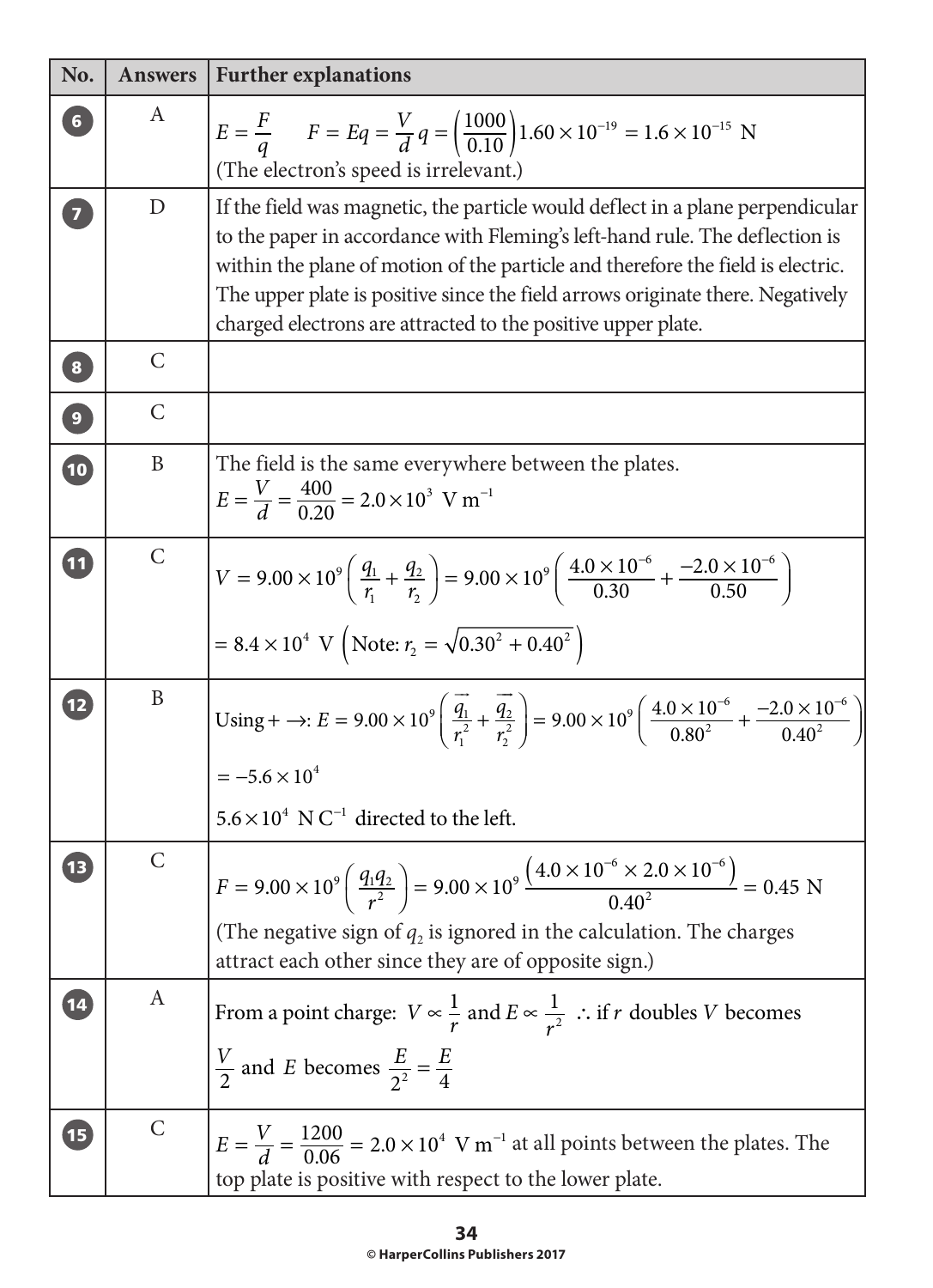|             | No.   Answers   Further explanations |
|-------------|--------------------------------------|
| (16)        |                                      |
| $\sqrt{17}$ |                                      |

# **2.1.4 Capacitors**

| No.                     | <b>Answers</b> | <b>Further explanations</b>                                                                                                                                                                                   |
|-------------------------|----------------|---------------------------------------------------------------------------------------------------------------------------------------------------------------------------------------------------------------|
|                         | $\mathsf{C}$   | Since $C = \frac{Q}{V}$ the SI unit of capacitance is $CV^{-1}$                                                                                                                                               |
| $\overline{2}$          | B              |                                                                                                                                                                                                               |
| $\overline{\mathbf{3}}$ | A              | $E = \frac{1}{2}CV^2 = \frac{1}{2}(200 \times 10^{-6}) 500^2 = 25$ J                                                                                                                                          |
| $\overline{4}$          | A              | $E = \frac{1}{2} \frac{Q^2}{C} = \frac{1}{2} \frac{(5.0 \times 10^{-6})^2}{200 \times 10^{-6}} = 6.3 \times 10^{-8}$ J                                                                                        |
|                         | $\mathbf{A}$   | $Q = CV \ :: Q \propto V \ :: \frac{Q_2}{Q_1} = \frac{V_2}{V_1} \qquad Q_2 = \left(\frac{V_2}{V_1}\right) Q_1$<br>$Q_2 = \left(\frac{125}{500}\right)3.0 = 0.75$ C                                            |
|                         | $\mathsf{C}$   | $C = \varepsilon \frac{A}{x} = \varepsilon \frac{\pi r^2}{x}$ : $C \propto \frac{r^2}{x}$<br>∴ if radius doubled and x halved: $C_2 = \varepsilon \frac{(2r)^2}{x} = 8\varepsilon \frac{r^2}{x} = 8C$         |
|                         | $\mathsf{C}$   | The new arrangement is of 2 capacitors in parallel.<br>$C = \varepsilon_0 \frac{A}{d}$ $C_2 = \varepsilon_0 \frac{A}{d} + 2\varepsilon_0 \frac{A}{d} = \frac{3}{2} \varepsilon_0 \frac{A}{d} = \frac{3}{2} C$ |
|                         | $\mathbf{A}$   | $A: \frac{C \times C}{C + C} = \frac{C^2}{2C} = \frac{C}{2}$ B: $C + C + C = 3C$ C: $2(\frac{C}{2}) = C$<br>D: C                                                                                              |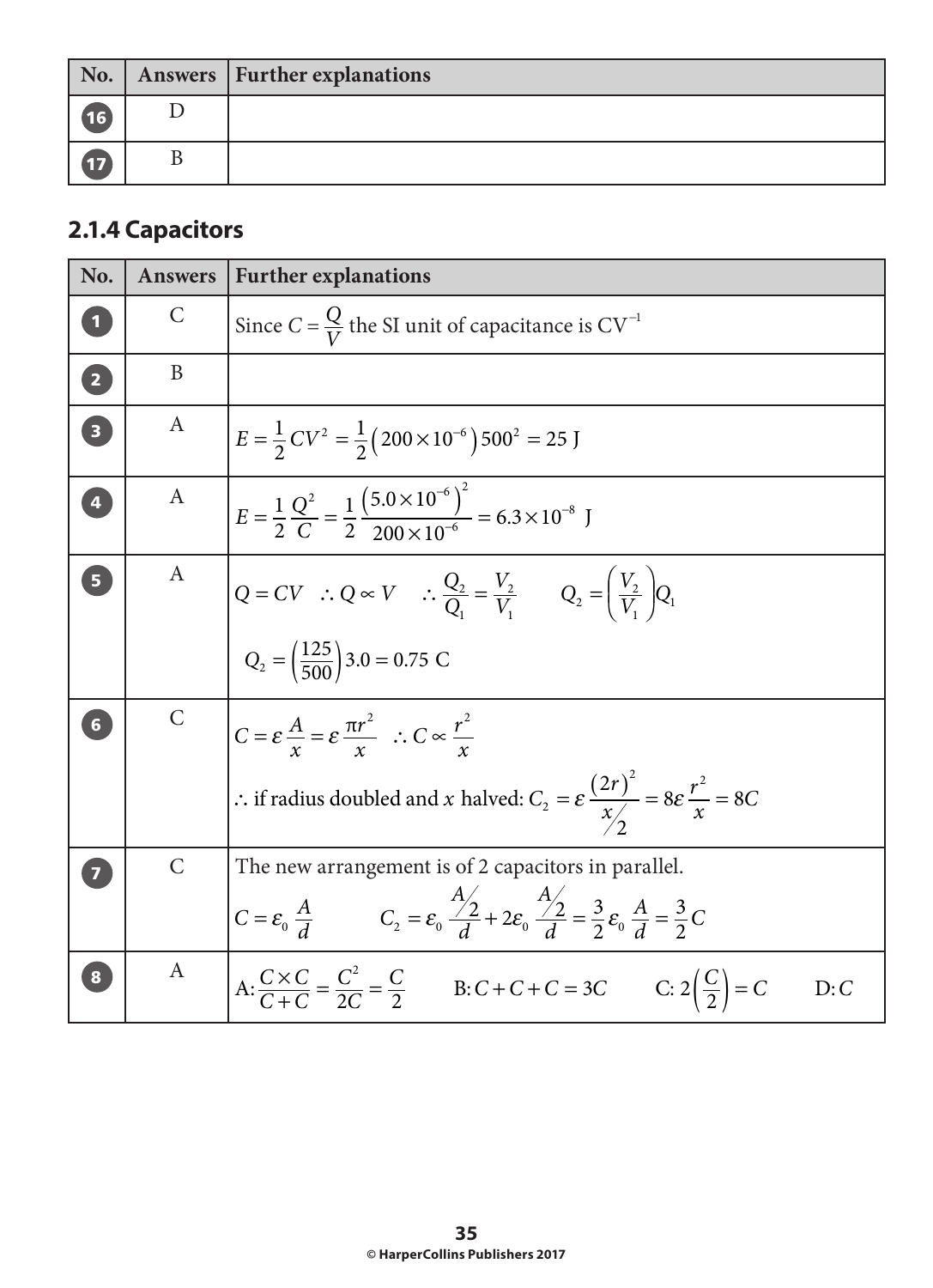| No.         | <b>Answers</b>   | <b>Further explanations</b>                                                                                                                                                     |
|-------------|------------------|---------------------------------------------------------------------------------------------------------------------------------------------------------------------------------|
|             | A                | Top branch: $\frac{C \times C}{C + C} = \frac{C^2}{2C} = \frac{C}{2}$ Bottom branch: 2C                                                                                         |
|             |                  | Combined branches: $\frac{C}{2} + 2C = \frac{5C}{2}$                                                                                                                            |
|             |                  | Total capacitance: $\frac{C \times {}^{5}C/2}{C + {}^{5}C/2} = \frac{2}{2} \frac{C^{2}}{C} = \frac{5}{7} C$                                                                     |
| (10)        | $\mathsf{C}$     |                                                                                                                                                                                 |
| 11          | $\boldsymbol{A}$ | $V = V_0 e^{-\frac{t}{RC}}$ 2.0 = 10 $e^{-\frac{t}{RC}}$ ln 0.20 = $-\frac{t}{RC}$<br>$t = -\ln 0.20 \times (5.0 \times 10^3 \times 4.0 \times 10^{-6}) = 3.2 \times 10^{-2}$ s |
|             |                  |                                                                                                                                                                                 |
| $\sqrt{12}$ | $\mathsf{C}$     | $Q = CV = 4.0 \times 10^{-6} \times 10 = 4.0 \times 10^{-5}$ C                                                                                                                  |
| 13          | $\mathbf B$      | $Q = Q_0 e^{-\frac{t}{RC}}$ $1 = 4e^{-\frac{t}{RC}}$ $\ln\left(\frac{1}{4}\right) = -\frac{t}{RC}$                                                                              |
|             |                  | $RC \ln 0.25 = -t$ so $t = -5.0 \times 10^3 \times 4.0 \times 10^{-6} \ln 0.25 = 2.8 \times 10^{-2}$ s                                                                          |
| (14)        | B                | Time constant = $RC = 5.0 \times 10^3 \times 4.0 \times 10^{-6} = 0.020$ s                                                                                                      |
| <b>IE</b>   | $\mathsf{C}$     | $Q = Q_0 e^{-\frac{t}{RC}}$<br>$Q = Q_0 e^{-1}$ (when $t = RC$ )<br>$Q = 0.37Q_0$                                                                                               |

# **2.1.5 Magnetic Fields and Forces**

| No. |              | Answers   Further explanations                                                                                                                                                                                                 |
|-----|--------------|--------------------------------------------------------------------------------------------------------------------------------------------------------------------------------------------------------------------------------|
|     | B            | $F = BIL$ Therefore $B = \frac{F}{IL}$<br>and the unit of B (the tesla) is N A <sup>-1</sup> m <sup>-1</sup> .                                                                                                                 |
|     | $\mathbf{A}$ | $B = \frac{\mu_0 I}{2\pi r} = \frac{4\pi \times 10^{-7} \times 2.0}{2\pi \times 0.20} = 2.0 \times 10^{-6} \text{ T}.$<br>The right-hand grip rule reveals that the magnetic field below the wire<br>is directed to the north. |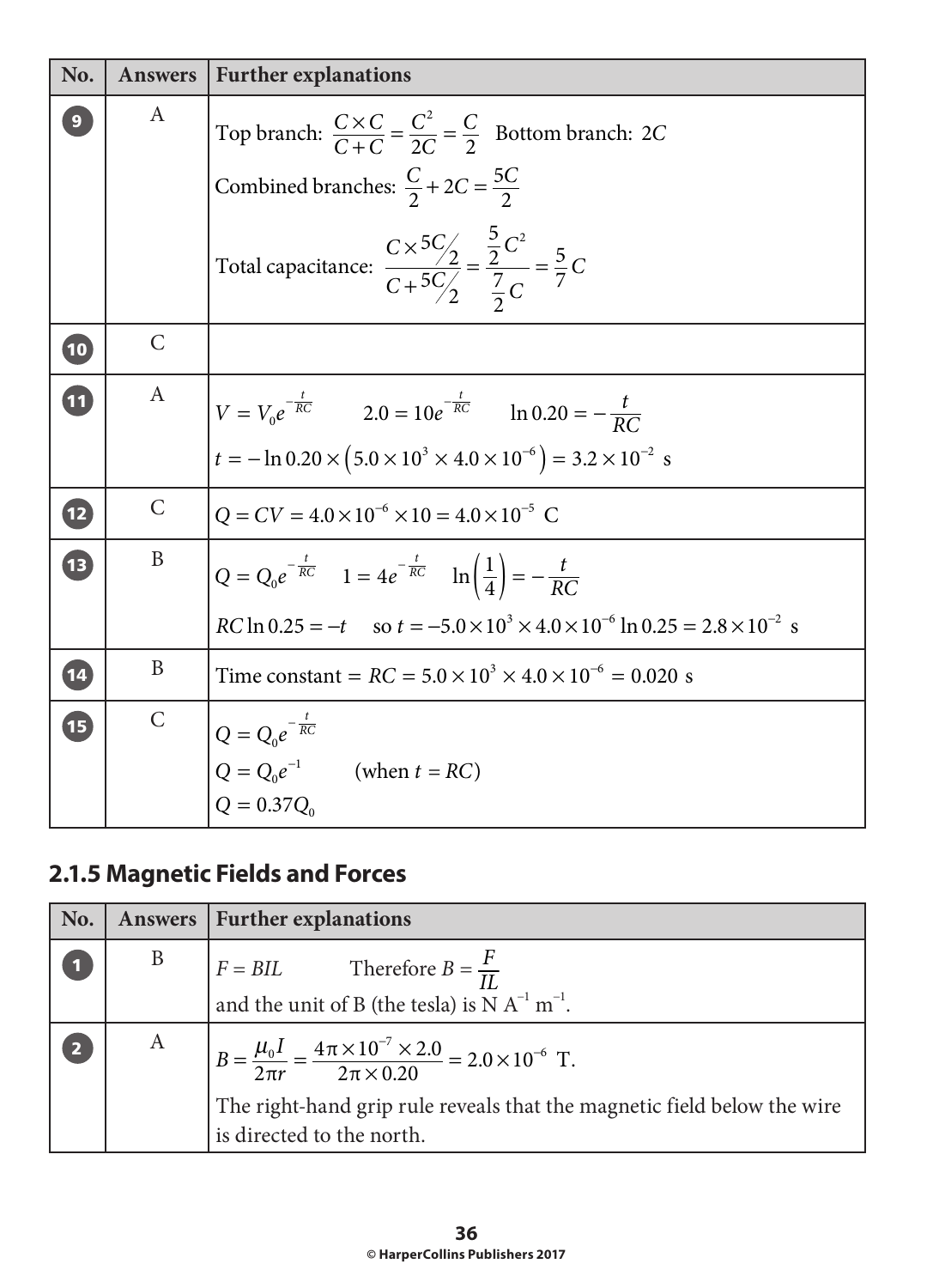| No.                     | <b>Answers</b>   | <b>Further explanations</b>                                                                                                                                                                                                                                                                |
|-------------------------|------------------|--------------------------------------------------------------------------------------------------------------------------------------------------------------------------------------------------------------------------------------------------------------------------------------------|
|                         | D                | $B = \frac{\mu_0 NI}{2r}$ $r = \frac{\mu_0 NI}{2B} = \frac{4\pi \times 10^{-7} \times 250 \times 8.0}{2(30 \times 10^{-3})} = 0.042$ m                                                                                                                                                     |
| $\overline{\mathbf{4}}$ | $\mathsf{C}$     | $B = \mu_0 nI = 4\pi \times 10^{-7} \times 5000 \times 2.0 = 1.3 \times 10^{-2}$ T<br>(Note: 50 cm <sup>-1</sup> = 5000 m <sup>-1</sup> )                                                                                                                                                  |
| 5 <sub>5</sub>          | A                | $B = \frac{\mu_0 NI}{I}$ $B_2 = \frac{\mu_0 \frac{IV}{2} 2I}{I} = \frac{\mu_0 NI}{I}$ So no change.                                                                                                                                                                                        |
| 6 <sup>1</sup>          | D                | Use of right-hand grip rule.                                                                                                                                                                                                                                                               |
| $\overline{7}$          | A                | It is useful to note that wires carrying currents in the same direction<br>attract each other and wires carrying currents in opposite directions<br>repel each other. This can be verified by drawing magnetic field<br>diagrams associated with the currents.                             |
| $\bf{8}$                | $\mathsf{C}$     | Use of Fleming's left-hand rule.                                                                                                                                                                                                                                                           |
| $\boxed{9}$             | B                | Use of Fleming's left-hand rule. Recall that the direction of current is<br>opposite to the direction of electron flow.                                                                                                                                                                    |
| $\overline{10}$         | A                | $Bqv = \frac{mv^2}{r}$ $r = \frac{mv}{Bq}$ B, q, and v are constant $\therefore$ $r \approx m$<br>Since Y has $\frac{1}{3}$ the mass of X, the radius of its path is also $\frac{1}{3}$ of the radius<br>of X.                                                                             |
|                         | B                | $Bqv = \frac{mv^2}{r}$ $r = \frac{mv}{Bq}$ $B, m,$ and v are constant $\therefore r \propto \frac{1}{q}$<br>Since Y has $\frac{1}{3}$ the charge of X, the radius of its path is 3 times the<br>radius of X.                                                                               |
| <b>12</b>               | A                | $F = BIL \sin \theta$ When the angle between B and I is 90°, the value of $\sin \theta$<br>is maximum.                                                                                                                                                                                     |
| $\overline{\mathbf{1}}$ | $\boldsymbol{B}$ | Using the right-hand grip rule on X reveals that the field it produces at<br>O is in direction P. Using the right-hand grip rule on Y reveals that the<br>field it produces at O is in direction R. The resultant of these fields is<br>therefore in direction Q, mid-way between P and R. |
| $\boxed{14}$            | B                | The field of the coil at the location of X is upward and to the left<br>towards the near end of the coil. Applying Fleming's left-hand rule to<br>this field direction and to the current in X indicates that the direction of<br>the force produced is Q.                                 |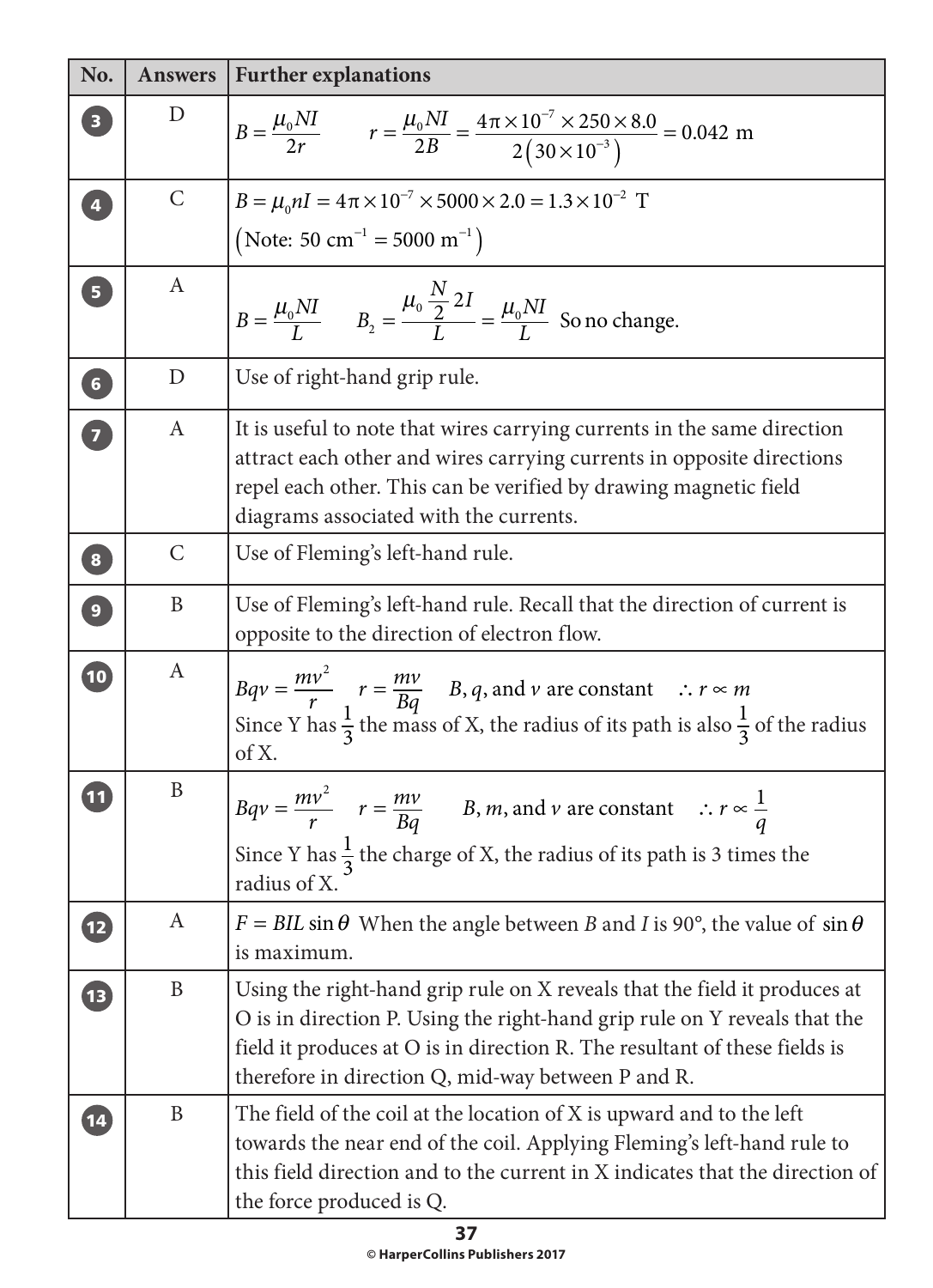| No. | <b>Answers</b> | <b>Further explanations</b>                                                                                                                                                                                       |
|-----|----------------|-------------------------------------------------------------------------------------------------------------------------------------------------------------------------------------------------------------------|
| 15  | C              | $F = BIl \sin \theta = 1.5 \times 5.0 \times 10^{-3} \times 0.25 \sin 30 = 9.4 \times 10^{-4} N$                                                                                                                  |
| 16  | A              | P is strongly attracted downward by Q and weakly repelled upward by<br>R. Therefore the resultant force is down.                                                                                                  |
|     |                | Q is strongly attracted upward by P and strongly repelled upward by R.<br>Therefore the resultant force is upward.                                                                                                |
|     |                | R is weakly repelled downward by P and strongly repelled downward by<br>Q. Therefore the resultant force is downward.                                                                                             |
| 17  | A              | $mg = BII$ $m = \frac{BII}{g} = \frac{50 \times 10^{-3} \times 5.0 \times 0.30}{9.81} = 7.6 \times 10^{-3}$ kg = 7.6 g<br>Fleming's left-hand rule indicates that the magnetic field is directed to<br>the north. |
| 18  | A              | $V_H = \frac{B I}{n e t}$ $n = \frac{B I}{V_H e t} = \frac{1.0 \times 8.0}{5.0 \times 10^{-3} (1.60 \times 10^{-19}) 1.2 \times 10^{-2}} = 8.3 \times 10^{23}$ m <sup>-3</sup>                                    |
| 19  | B              | The fields are in balance. : $Eq = Bqv$ $\frac{V}{d}q = Bqv$<br>$B = \frac{V}{dv} = \frac{400}{0.20 \times 2.0 \times 10^6} = 1.0 \times 10^{-3} \text{ T}$                                                       |

# **2.1.6 Electromagnetic Induction**

| No.                     | <b>Answers</b> | <b>Further explanations</b>                                                                                                                                                                                                                                                                                                                                    |
|-------------------------|----------------|----------------------------------------------------------------------------------------------------------------------------------------------------------------------------------------------------------------------------------------------------------------------------------------------------------------------------------------------------------------|
|                         |                |                                                                                                                                                                                                                                                                                                                                                                |
| $\overline{2}$          | A              | $\Phi = NBA = 50 \times 0.25 \times \pi (0.10)^2 = 0.39$ Wb                                                                                                                                                                                                                                                                                                    |
| $\overline{\mathbf{3}}$ | $\mathsf{C}$   | $E = Blv \sin \theta = 5.0 \times 10^{-3} \times 20 \times 10^{-2} \times 4.0 \sin 30 = 2.0 \times 10^{-3}$ V<br>Use of Fleming's right-hand rule indicates that current flows from X to<br>Y within the rod. The potential at Y is POSITIVE, since point Y will<br>then be able to push current through any external circuit which may be<br>connected to it. |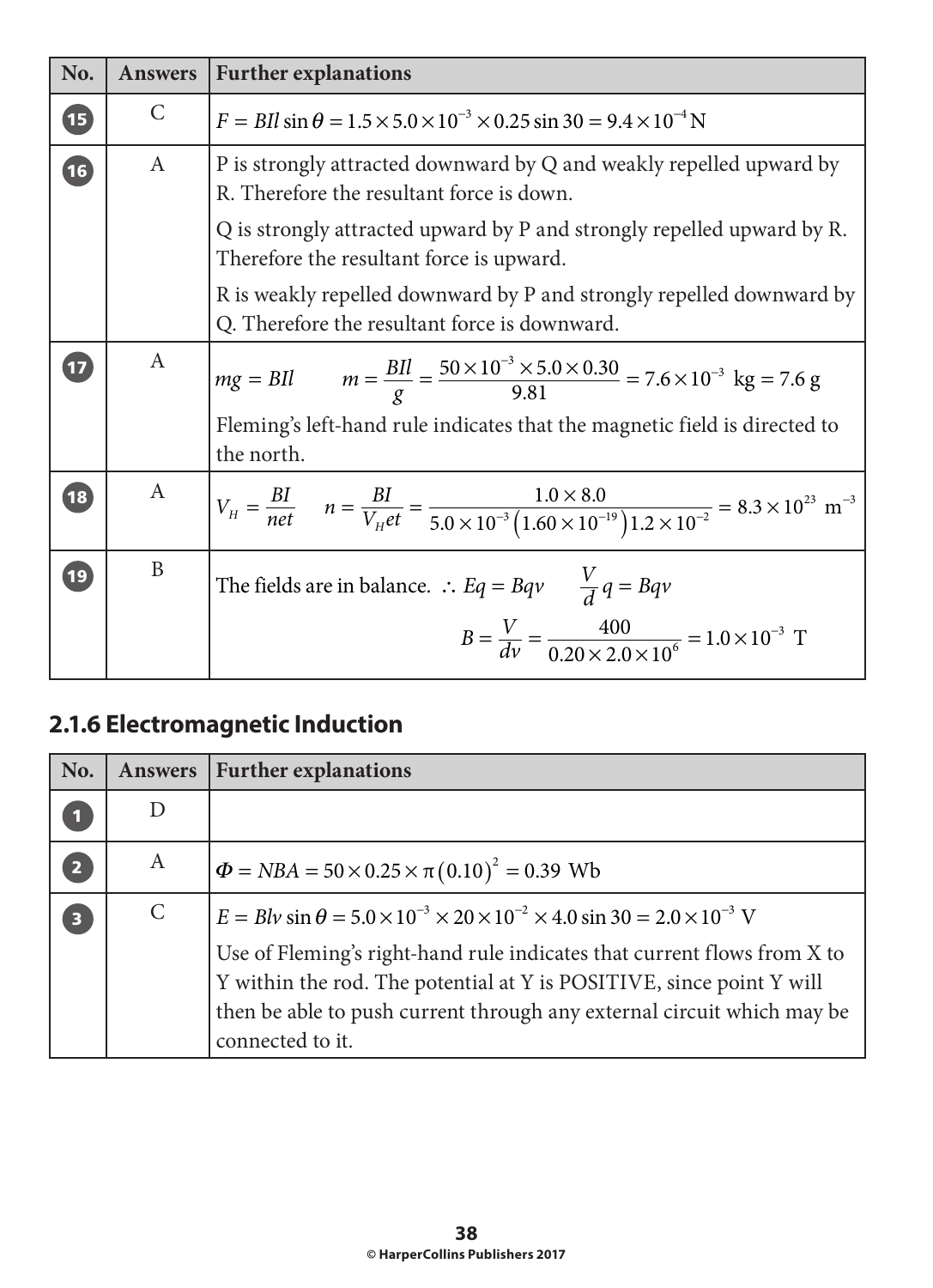| No.                     | <b>Answers</b> | <b>Further explanations</b>                                                                                                                                                                                                                                                                                                                                                                                                                                                                              |
|-------------------------|----------------|----------------------------------------------------------------------------------------------------------------------------------------------------------------------------------------------------------------------------------------------------------------------------------------------------------------------------------------------------------------------------------------------------------------------------------------------------------------------------------------------------------|
|                         | B              | Closing the switch will produce a magnetic field that grows towards the<br>ring and induces a current in it. The induced current will be in such a<br>direction as to oppose the growing flux producing it. The side of the<br>ring facing the coil will therefore be of similar polarity, causing the ring<br>to repel to the right (east).                                                                                                                                                             |
| $\overline{\mathbf{5}}$ | $\mathsf{C}$   | On opening the switch, the magnetic field on either side of the coil<br>diminishes, withdrawing into the coil. Currents are then induced in the<br>rings in such a direction as to prevent the flux from diminishing. The<br>sides of the rings facing each end of the coil will therefore be of opposite<br>polarity, causing attraction towards the coil.                                                                                                                                              |
| $6\phantom{1}$          | $\mathbf B$    | Assuming the bar magnet falls with its N-pole facing downward: as it enters<br>the coil a N-pole is induced at the coil's upper end to oppose the entry. As it<br>leaves the coil, a N-pole is induced at the coil's lower end to oppose the exit<br>of the S-pole of the bar magnet. Since the polarity of the coil reverses, so<br>does the current within it. The induced current is larger as the magnet leaves<br>the coil since it is then cutting flux at a greater rate due to its higher speed. |
| $\boxed{7}$             | $\mathsf{C}$   |                                                                                                                                                                                                                                                                                                                                                                                                                                                                                                          |
| $\boxed{8}$             | $\mathbf{A}$   | $I_s = \frac{P_s}{V_s} = \frac{3.0}{6.0} = 0.50 \text{ A}$ $\frac{I_p}{I_s} = \frac{V_s}{V_p}$ $\therefore I_p = \frac{V_s}{V_p} I_s = \frac{6.0}{120} \times 0.50 = 0.025 \text{ A}$<br>$\frac{N_{\rm p}}{N_{\rm s}} = \frac{V_{\rm p}}{V_{\rm s}}$ $N_{\rm p} = \frac{120}{6.0} \times 100 = 2000$                                                                                                                                                                                                     |
|                         | $\mathcal{C}$  | $I_s = \frac{V_s}{R} = \frac{30}{20} = 1.5 \text{ A}$ Efficiency = $\frac{V_s I_s}{VI}$ 0.80 = $\frac{30 \times 1.5}{120 \times I}$<br>$I_p = \frac{30 \times 1.5}{120 \times 0.80} = 0.47$ A                                                                                                                                                                                                                                                                                                            |
| $\boxed{10}$            | B              | $E = -\frac{(0 - NBA)}{t} = \frac{5 \times 2.0 \times 10^{-2} (2.0 \times 10^{2} \times 10^{-4})}{0.25} = 8.0 \times 10^{-3}$ V<br>(The velocity is not needed in the calculation.)                                                                                                                                                                                                                                                                                                                      |
| 11                      | B              |                                                                                                                                                                                                                                                                                                                                                                                                                                                                                                          |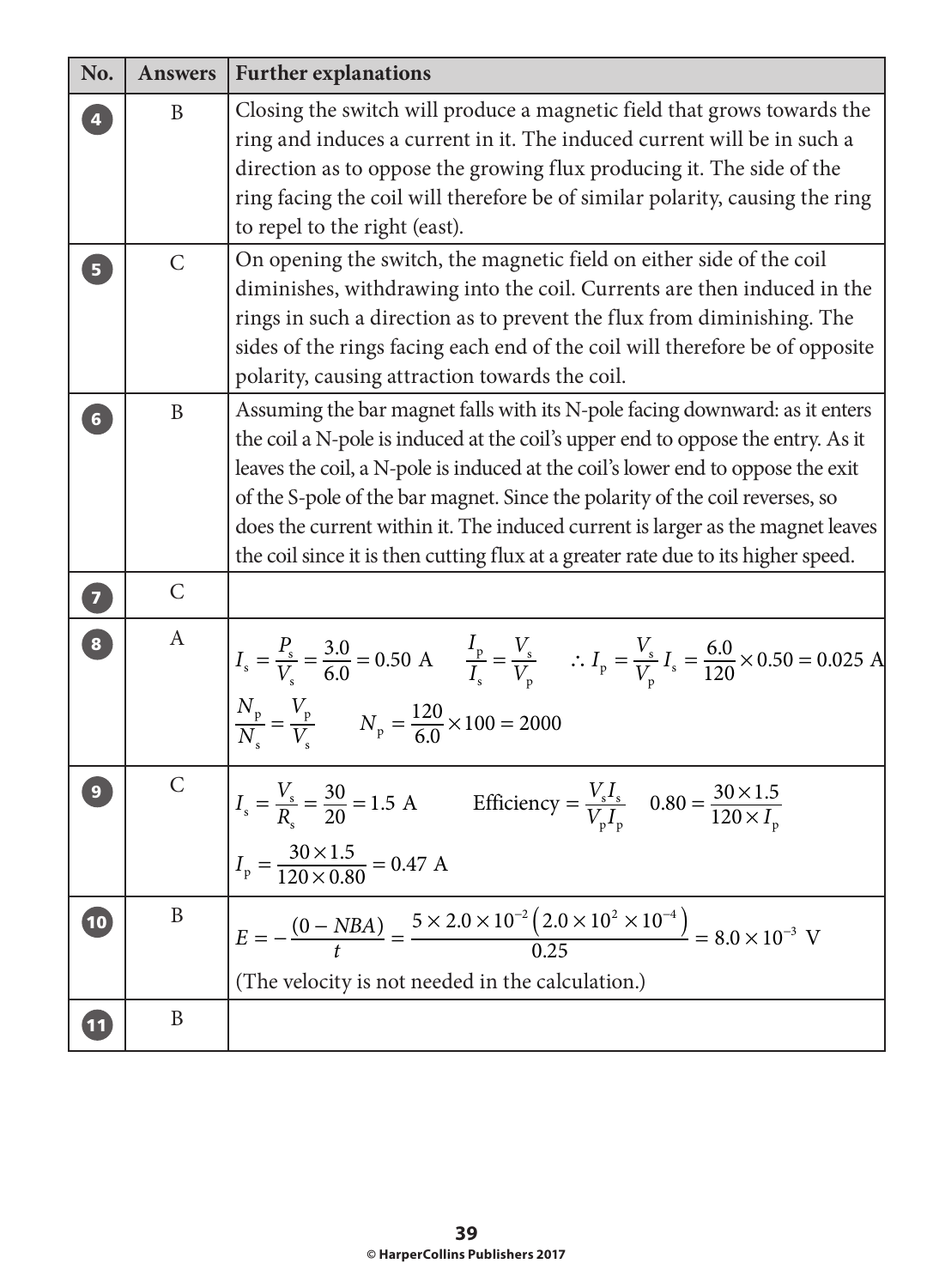| No.                                  | <b>Answers</b> | <b>Further explanations</b>                                                                                                                                                                                                |
|--------------------------------------|----------------|----------------------------------------------------------------------------------------------------------------------------------------------------------------------------------------------------------------------------|
| $\begin{array}{c} \n12\n\end{array}$ | $\mathsf{C}$   | $t = 0$ in position X:                                                                                                                                                                                                     |
|                                      |                | The flux linkage is maximum. $\Phi = NBA \cos \omega t$ , since $\cos \omega t$ is then at a<br>maximum ( $cos 0 = 1$ ).                                                                                                   |
|                                      |                | The e.m.f. is zero at time $t = 0$ , since the rate of change of flux is zero.<br>$E = NBA \sin \omega t$ , since $\sin \omega t$ is then zero ( $\sin 0 = 0$ ).                                                           |
| $\overline{13}$                      | B              | The variation of e.m.f. with time is sinusoidal. In position Y, the e.m.f. is<br>at a maximum since the rate of change of flux is at a maximum. If $t = 0$<br>in this position, $E = NBA\omega \cos \omega t$ (cos 0 = 1). |

# **Module 2: A.C. Theory and Electronics**

## **2.2.1 Alternating Currents**

| No.            | <b>Answers</b> | <b>Further explanations</b>                                                                                                                  |
|----------------|----------------|----------------------------------------------------------------------------------------------------------------------------------------------|
|                | $\mathsf{C}$   | $V_{\text{rms}} = \frac{V_{\text{p}}}{\sqrt{2}} = \frac{156}{\sqrt{2}} = 110 \text{ V}$                                                      |
|                | $\mathbf{A}$   | $\omega = \frac{2\pi}{T} = \frac{2\pi}{0.02} = 100\pi$ Amplitude = 240 V<br>$\therefore V = 240 \sin \omega t = 240 \sin 100 \pi t$          |
|                | A              | $P = \frac{V^2}{R} = \frac{\left(\frac{170}{\sqrt{2}}\right)^2}{20} = 720$ W (2 sig. fig.)                                                   |
| $\overline{a}$ | B              | $I_{\text{pp}} = 14.0 \text{ A}$ : $I_{\text{p}} = 7.0 \text{ A}$ $I_{\text{rms}} = \frac{7.0}{\sqrt{2}} = 4.9 \text{ A}$                    |
| 5 <sub>1</sub> | A              | $P = I^2 R$ $R = \frac{P}{I^2} = \frac{500}{\left(\frac{5.0}{\sqrt{2}}\right)^2} = \frac{500 \times 2}{25} = 40 \Omega$                      |
| 6              | $\mathsf{C}$   | $I_{\text{pp}} = 2I_{\text{p}} = 2 \times 17 = 34 \text{ A}$ $\omega = 100\pi = 2\pi f$ $\therefore f = \frac{100\pi}{2\pi} = 50 \text{ Hz}$ |
|                | A              | $V_x^2 = \frac{V_y^2}{R}$ $V_x^2 = V_y^2$ $V_y = \frac{V_x}{\sqrt{8}} = \frac{V_x}{2\sqrt{2}}$                                               |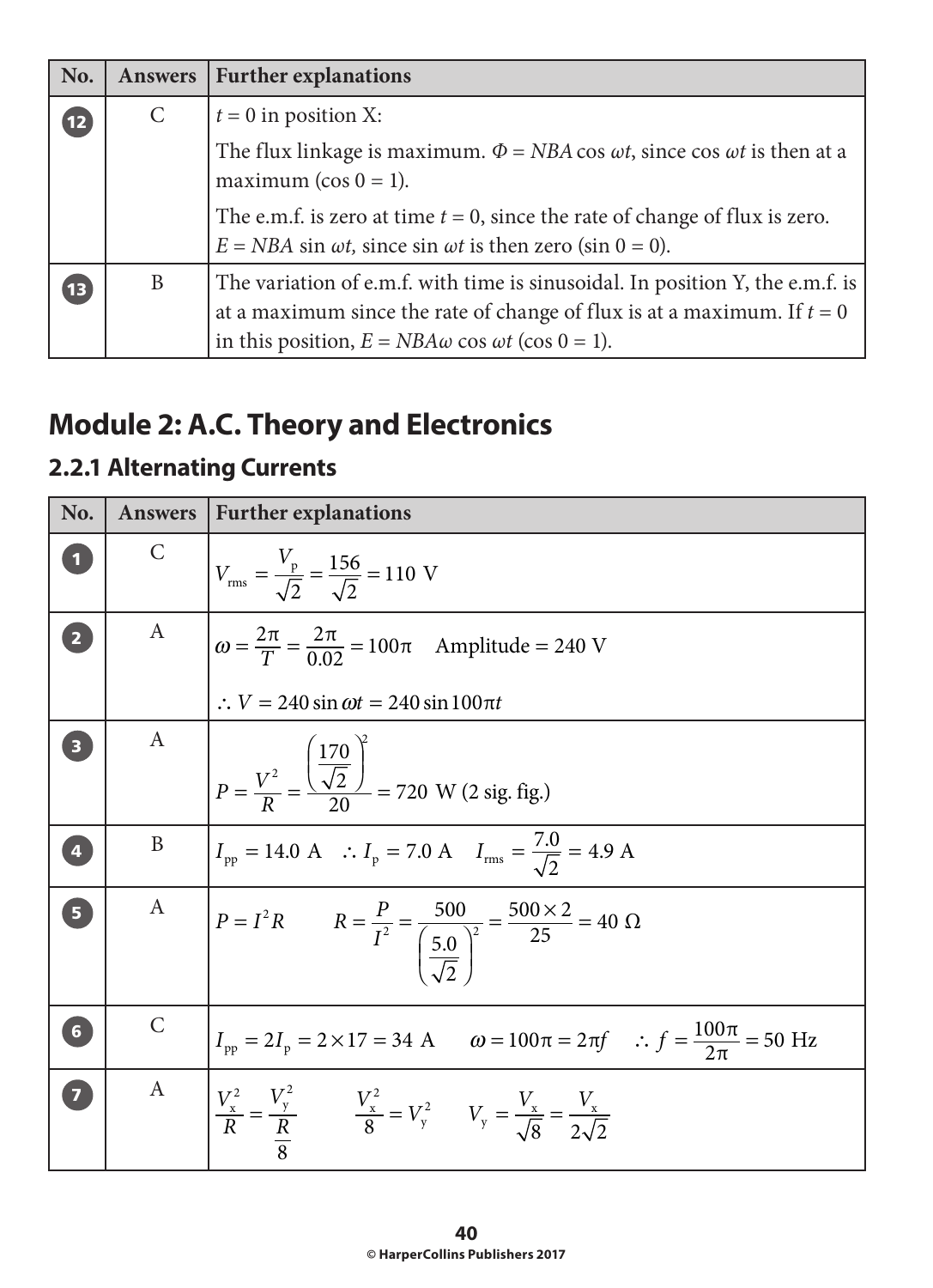| No. | <b>Answers</b> | <b>Further explanations</b>                                                                                                                                                                                                         |
|-----|----------------|-------------------------------------------------------------------------------------------------------------------------------------------------------------------------------------------------------------------------------------|
|     | D              | The r.m.s. value of an alternating current is the same as the direct<br>current that would consume the same power when flowing through a<br>given resistor.                                                                         |
|     | B              | $P = V_{\text{rms}} I_{\text{rms}} = \left(\frac{110}{\sqrt{2}}\right) \left(\frac{5.0}{\sqrt{2}}\right) = 275$ W or<br>$P = \frac{\text{peak power}}{2} = \frac{110 \times 5.0}{2} = 275 \text{ W} (280 \text{ W to 2 sig. fig.})$ |
| 10  | B              | $P = \frac{V^2}{R} = \frac{(60 \sin(50 \pi \times 6.0 \times 10^{-3}))^2}{20} = 118$ W (120 W to 2 sig. fig.)<br>(switch your calculator to radian measure)                                                                         |
|     | A              | $P_P = \frac{60^2}{20} = 180 \text{ W } \langle P \rangle = \frac{P_P}{2} = \frac{180}{2} = 90 \text{ W } \text{ Note: } P_{\text{rms}} = \frac{\left(\frac{60}{\sqrt{2}}\right)}{20} = 90 \text{ W}$                               |
|     | $\mathcal{C}$  |                                                                                                                                                                                                                                     |

## **2.2.2 The p-n Junction Diode and Transducers**

| No. | Answers | <b>Further explanations</b>                                                                                                                                                                                                                                                                                                                 |
|-----|---------|---------------------------------------------------------------------------------------------------------------------------------------------------------------------------------------------------------------------------------------------------------------------------------------------------------------------------------------------|
|     | B       | At night the p.d. across R is approximately zero. Placing a value of zero<br>in the equation (used below) relating the resistance ratio to the p.d. ratio<br>must be avoided. Using the data for the day:<br>$\frac{R}{R_{\text{LDR}}} = \frac{12}{4}$ $\frac{R}{100} = \frac{12}{4}$ $\therefore R = \frac{12}{4} \times 100 = 300 \Omega$ |
|     | D       | The p.d. across the LDR is 12 V in the dark when its resistance is<br>infinite. Therefore the supply voltage is 12 V.<br>During the day, the p.d. across the LDR is 2 V and therefore the p.d.<br>across R is 10 V.<br>$V_R = IR$ $10 = 4.0 \times 10^{-3} R$ $R = \frac{10}{4.0 \times 10^{-3}} = 2.5 \times 10^{3} \Omega$                |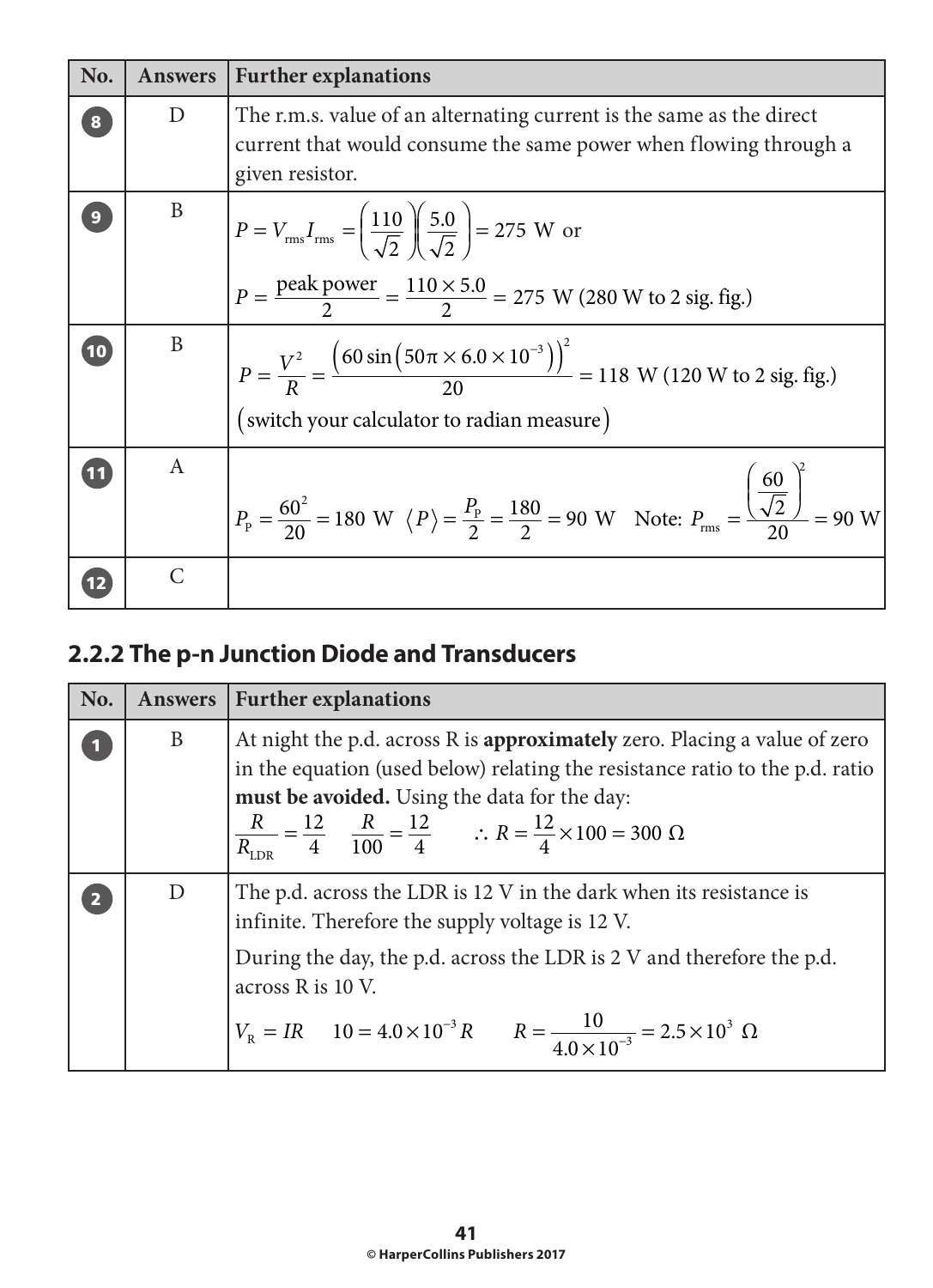| No.                      | <b>Answers</b>   | <b>Further explanations</b>                                                                                                                                                                                                                                                                                                                                                                                                                                                                                                                                                                                                                                                                                                                                                                                                                                                                                                                                                     |
|--------------------------|------------------|---------------------------------------------------------------------------------------------------------------------------------------------------------------------------------------------------------------------------------------------------------------------------------------------------------------------------------------------------------------------------------------------------------------------------------------------------------------------------------------------------------------------------------------------------------------------------------------------------------------------------------------------------------------------------------------------------------------------------------------------------------------------------------------------------------------------------------------------------------------------------------------------------------------------------------------------------------------------------------|
| $\overline{\mathbf{3}}$  | A                | At temperature T: $\frac{V_{\text{Therm}}}{V_{\text{Total}}} = \frac{R_{\text{Therm}}}{R_{\text{Total}}}$ $\frac{6.0 - V_{\text{X}}}{12} = \frac{0.10}{0.60}$                                                                                                                                                                                                                                                                                                                                                                                                                                                                                                                                                                                                                                                                                                                                                                                                                   |
|                          |                  | $\therefore$ 6.0 – $V_{\text{X}} = \frac{0.10}{0.60} \times 12 = 2.0$ $\therefore$ $V_{\text{X}} = 4.0$ V                                                                                                                                                                                                                                                                                                                                                                                                                                                                                                                                                                                                                                                                                                                                                                                                                                                                       |
|                          |                  | As the temperature falls, the p.d. across the thermistor increases,<br>therefore the potential at X falls to zero and then becomes negative.                                                                                                                                                                                                                                                                                                                                                                                                                                                                                                                                                                                                                                                                                                                                                                                                                                    |
| $\overline{\mathbf{4}}$  | B                | Dark: $\frac{V_{\rm p} - 0}{12} = \frac{1.5 \times 10^3}{(1.0 + 1.5) \times 10^3}$<br>Therefore $V_{\rm p} = 7.2$ V                                                                                                                                                                                                                                                                                                                                                                                                                                                                                                                                                                                                                                                                                                                                                                                                                                                             |
|                          |                  | Bright: $\frac{V_{\rm p} - 0}{12} = \frac{1.5 \times 10^3}{100 + (1.5 \times 10^3)}$ Therefore $V_{\rm p} \sim 11$ V                                                                                                                                                                                                                                                                                                                                                                                                                                                                                                                                                                                                                                                                                                                                                                                                                                                            |
| $\overline{\mathbf{5}}$  | $\mathcal{C}$    |                                                                                                                                                                                                                                                                                                                                                                                                                                                                                                                                                                                                                                                                                                                                                                                                                                                                                                                                                                                 |
| 6                        | B                | The smoothing capacitor must be in parallel with the load.                                                                                                                                                                                                                                                                                                                                                                                                                                                                                                                                                                                                                                                                                                                                                                                                                                                                                                                      |
| 7                        | $\boldsymbol{A}$ | To analyse these circuits, start from the positive terminal of the source<br>and see if there is a path to the negative terminal through the system.<br>Circuit 1: When the upper terminal of the source is positive, current<br>will not flow due to the defective diode X.<br>When the lower terminal of the source is positive, the path taken by the<br>current is not through X and the load receives a p.d. across it. Therefore<br>the p.d. across the load occurs only during every half-cycle.<br>Circuit 2: When the upper terminal of the source is positive, there is no<br>path for current through the circuit to reach the negative terminal and<br>therefore there is no conduction during this half of the cycle.<br>When the lower terminal of the source is positive, there is a path for<br>the current to reach the negative terminal through the load and system<br>of diodes. The p.d. across the load therefore occurs only during every<br>half-cycle. |
| 8                        | D                |                                                                                                                                                                                                                                                                                                                                                                                                                                                                                                                                                                                                                                                                                                                                                                                                                                                                                                                                                                                 |
| $\overline{9}$           | $\mathsf{C}$     |                                                                                                                                                                                                                                                                                                                                                                                                                                                                                                                                                                                                                                                                                                                                                                                                                                                                                                                                                                                 |
| $\overline{\mathbf{10}}$ | $\mathbf D$      |                                                                                                                                                                                                                                                                                                                                                                                                                                                                                                                                                                                                                                                                                                                                                                                                                                                                                                                                                                                 |
| $\boxed{11}$             | $\mathcal{C}$    |                                                                                                                                                                                                                                                                                                                                                                                                                                                                                                                                                                                                                                                                                                                                                                                                                                                                                                                                                                                 |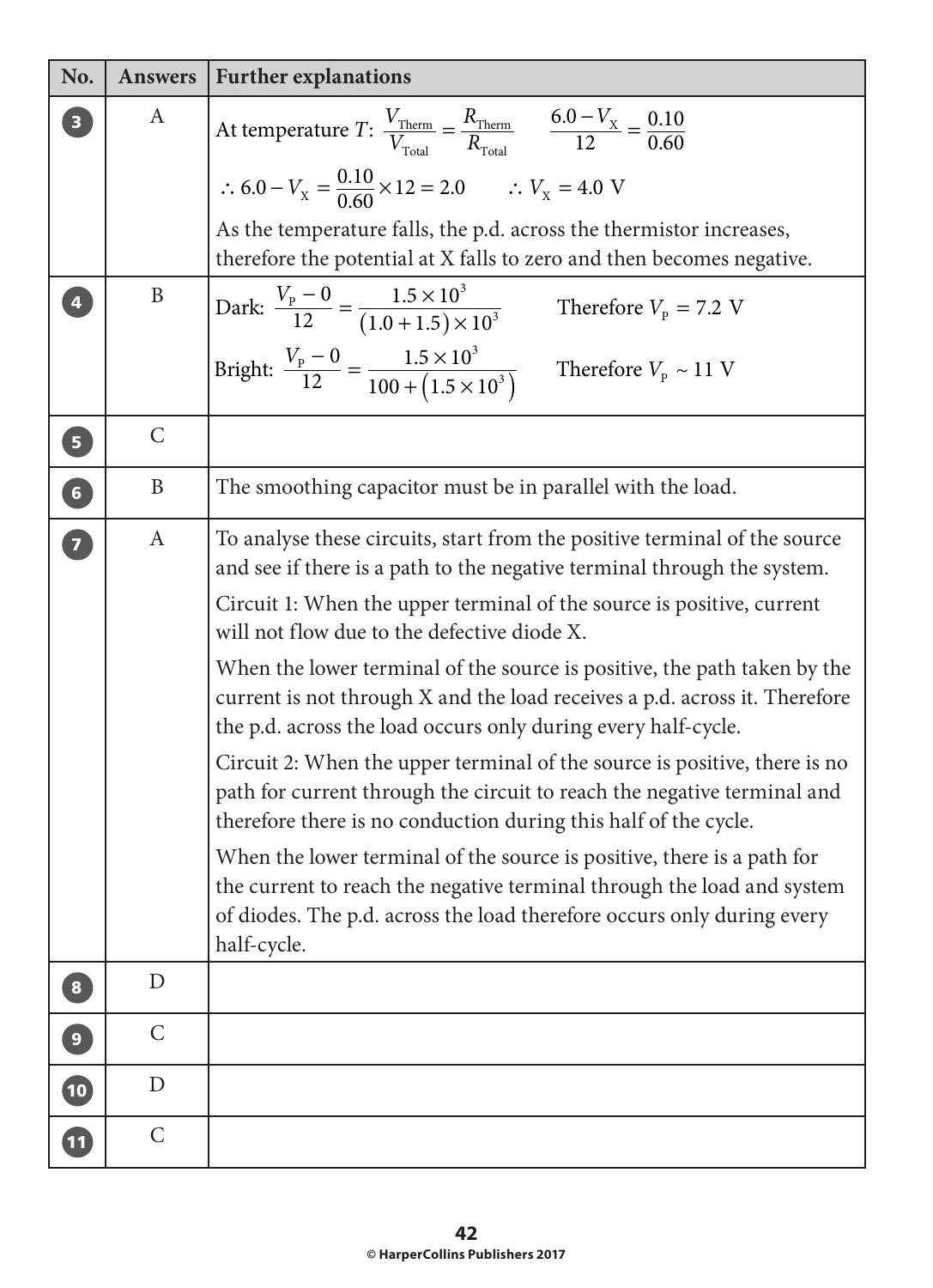| No.          | <b>Answers</b> | <b>Further explanations</b>                                                                                                                                                         |
|--------------|----------------|-------------------------------------------------------------------------------------------------------------------------------------------------------------------------------------|
| $\boxed{12}$ |                |                                                                                                                                                                                     |
| $\sqrt{13}$  | A              | Circuit symbol: the arrow in the symbol is the direction of conventional<br>current.<br>From E to C, there is electron-flow in the n-p-n and hole-flow in the<br>p-n-p transistors. |
|              |                |                                                                                                                                                                                     |

# **2.2.3 Operational Amplifiers**

| No.                     | <b>Answers</b> | <b>Further explanations</b>                                                                                                                                                                                     |
|-------------------------|----------------|-----------------------------------------------------------------------------------------------------------------------------------------------------------------------------------------------------------------|
| $\overline{\mathbf{1}}$ | $\mathsf{C}$   |                                                                                                                                                                                                                 |
| 2                       | B              |                                                                                                                                                                                                                 |
| $\overline{\mathbf{3}}$ | A              | $V = A(V_Y - V_X) = 1.0 \times 10^5 (100 - 40) 10^{-6} = 6$ V<br>$\therefore$ Saturates with $V_0 = 5$ V                                                                                                        |
| $\overline{\mathbf{4}}$ | B              | $\pm V_s = A(V_v - V_x)$ $\therefore V_v - V_x = \frac{\pm 5}{1.0 \times 10^5} = \pm 5 \times 10^{-5}$ V = $\pm 50$ µV                                                                                          |
| $\overline{\mathbf{5}}$ | A              | $V_0 = 1.0 \times 10^5 (-80 - (-100))10^{-6} = +2$ V                                                                                                                                                            |
| 6                       | A              | LED lit when $V_0 < 0$ i.e. $V_+ - V_- < 0$ $V_Y - V_X < 0$ $V_X > V_Y$                                                                                                                                         |
| 7                       | $\mathsf{C}$   | $V_o = A(V_+ - V_-)$ $\pm 8 = 4 \times 10^5 (0 - V_x)$<br>$V_{\rm x} = \frac{\pm 8}{4 \times 10^5} = \pm 2 \times 10^{-5}$ V = $\pm 20$ µV                                                                      |
| $\bf{8}$                | D              | $V_0$ is negative when $V_2 > V_1$ , i.e. when $V_2 > 1$ .                                                                                                                                                      |
| $\bullet$               | $\mathsf{C}$   | $V_0$ is negative when $V_2 > V_1$ , i.e. when $V_2 > 0$ .                                                                                                                                                      |
| $\overline{10}$         | $\mathbf{A}$   | Night: $R_{\text{LDR}} > 10 \text{ k}\Omega$ and $V_2 > V_1$ . $V_0$ is therefore positive and Y is lit.<br>Day: $R_{\text{LDR}}$ < 10 k $\Omega$ and $V_2$ < $V_1$ . $V_0$ is therefore negative and X is lit. |
| 11                      | A              | p.d. across $R = 6.0 - 1.2 = 4.8$ V $R = \frac{V}{I} = \frac{4.8}{30 \times 10^{-3}} = 160 \Omega$                                                                                                              |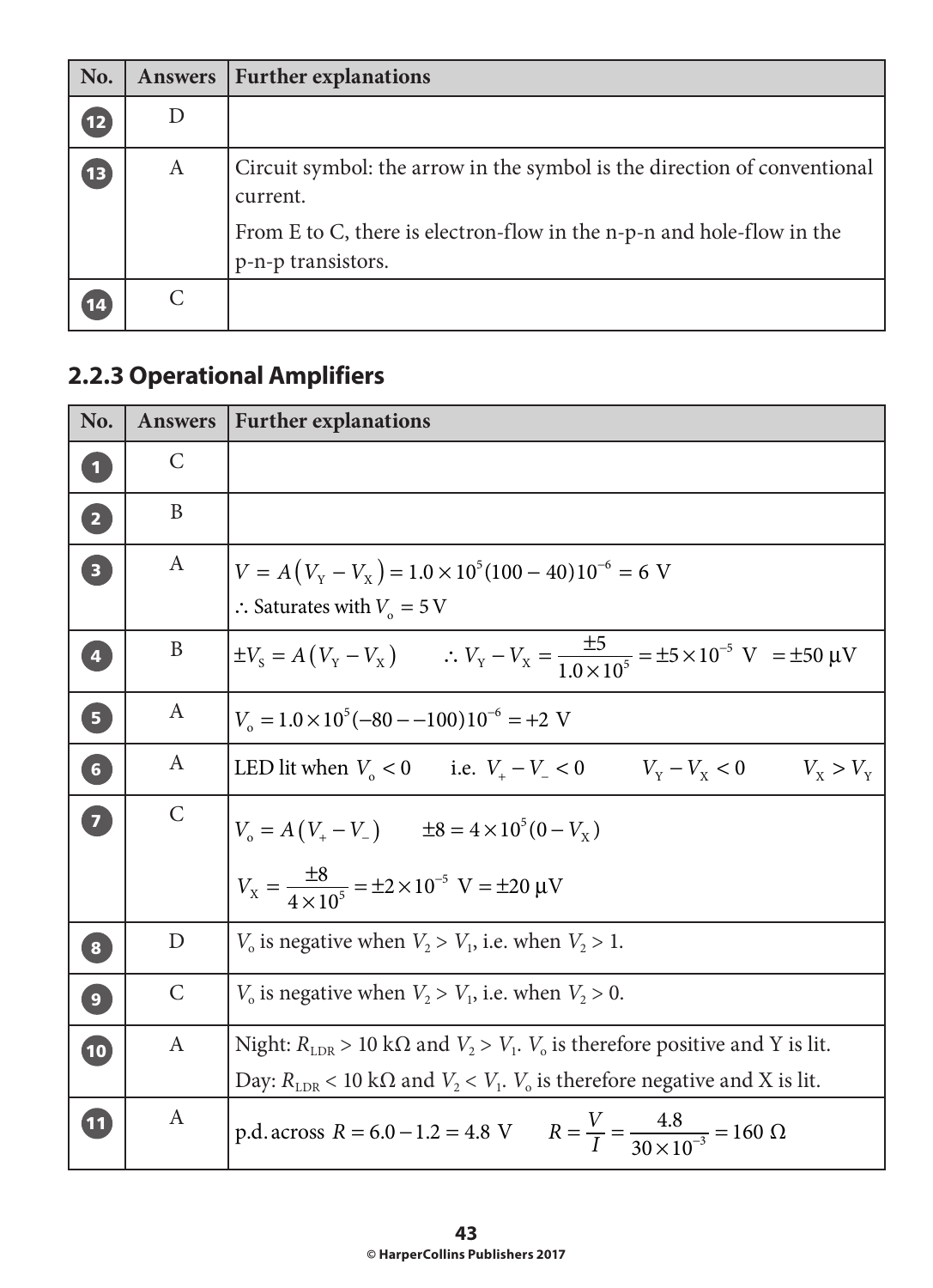| No.                      | <b>Answers</b> | <b>Further explanations</b>                                                                                                                                                                                               |
|--------------------------|----------------|---------------------------------------------------------------------------------------------------------------------------------------------------------------------------------------------------------------------------|
| (12)                     | C              | $A = -\frac{R_{\rm f}}{R_{\rm s}} = -\frac{1.00}{0.20} = -5$                                                                                                                                                              |
| $\sqrt{13}$              | B              | $V_{0} = AV_{i} = -5 \times 0.500 = -2.5$ V                                                                                                                                                                               |
| $\overline{14}$          | B              | $I_o = \frac{0 - v_o}{R_o} = \frac{0 - 2.5}{5.0 \times 10^3} = 0.50 \times 10^{-3}$ A = 0.50 mA                                                                                                                           |
|                          |                | $I_f = \frac{V_o}{R_c} = \frac{0 - 2.5}{1.0 \times 10^6} = 2.5 \times 10^{-6}$ A = 2.5 µA                                                                                                                                 |
| $\sqrt{15}$              | $\mathsf{C}$   | $V = AV$ <sub>i</sub> = -5 × 2 = -10 This saturates, however, and therefore $V_0 = -8$ V.                                                                                                                                 |
| $\overline{\mathbf{16}}$ | $\mathsf{C}$   | Recall that current flows from higher to lower potential.                                                                                                                                                                 |
|                          |                | $R_{\rm f}: {\rm P}\!\rightarrow {\rm S} \hspace{1cm} 0\, {\rm V} \rightarrow -2.5\, {\rm V}$<br>$R_i: V_i \to P$ 0.5 V $\to 0$ V                                                                                         |
| $\overline{17}$          | $\mathcal{C}$  | This is a summing amplifier where the gains on the inputs<br>are $-4$ and $-2$ .                                                                                                                                          |
|                          |                | $-4=-\frac{R_x}{R_x}$ this ratio could be $\frac{800}{200}$<br>$-2 = -\frac{R_x}{R}$ this ratio could be $\frac{800}{400}$                                                                                                |
| (18)                     | A              | $V = -((4 \times 2) + (2 \times 1)) = -10$ V<br>This saturates, however, and therefore $V_0 = -8$ V.                                                                                                                      |
| (19)                     | B              | $V_0 = AV_i = -\frac{12}{6}(\pm 4) = \pm 8$ V<br>Since it is an inverting amplifier, the output is inverted.<br>Since the frequency is 500 Hz, the period is 2 ms. $T = \frac{1}{f} = \frac{1}{500} = 2 \times 10^{-3}$ s |
| 20                       | D              | $V = AV_i = -\frac{12}{6}(\pm 8) = \pm 16$ V This saturates at $\pm 10$ V.<br>It is an inverting amplifier and therefore the output is inverted.                                                                          |
| $\mathbf{21}$            | A              | $A_1 = -\frac{50}{25} = -2$ $A_2 = -\frac{60}{20} = -3$ Total gain = $(-2)(-3) = 6$<br>$V_o = AV_i = 6 \times 0.200 = 1.2$ V                                                                                              |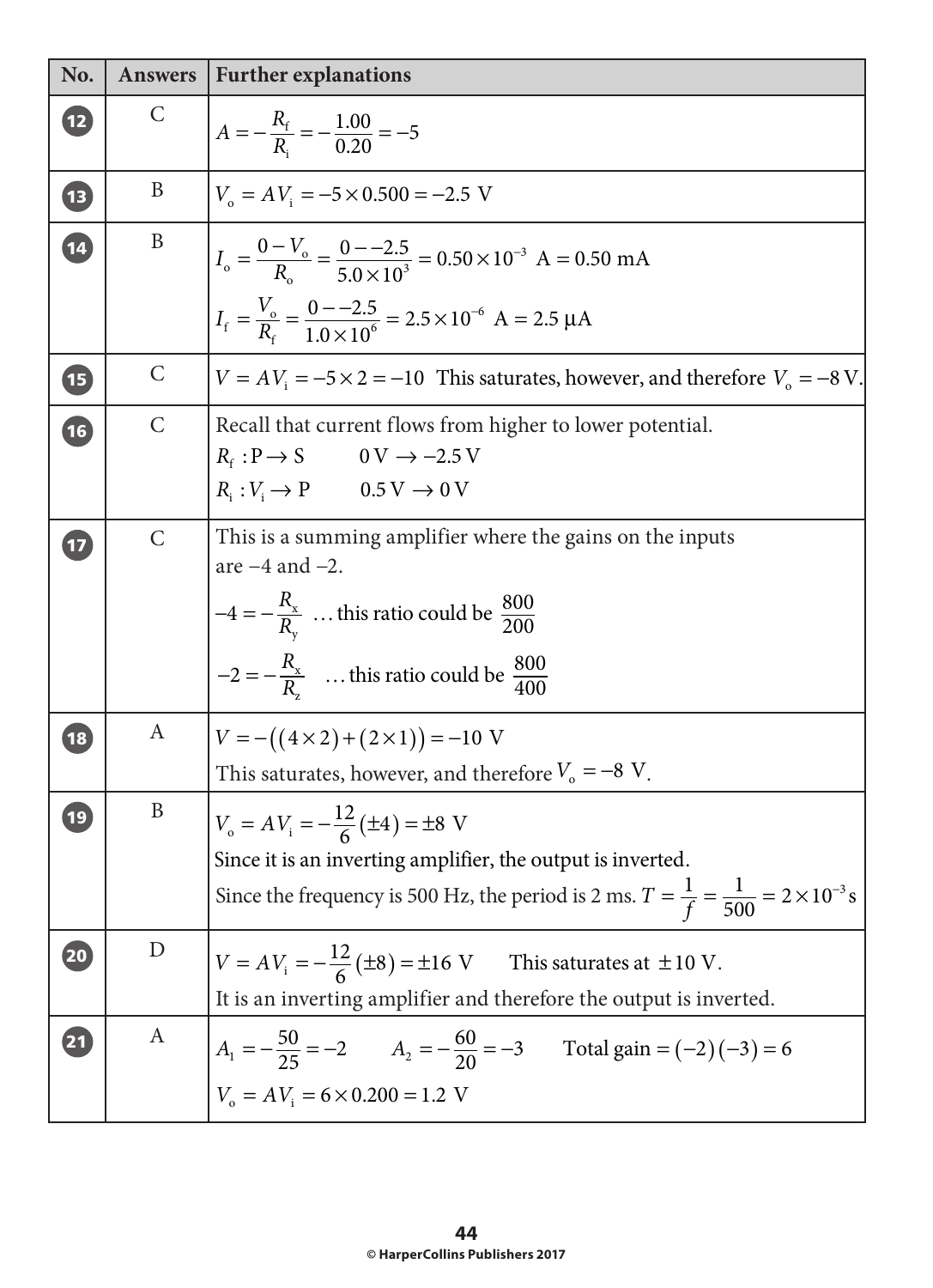| No. | <b>Answers</b> | <b>Further explanations</b>                                                                                                                                                                                             |
|-----|----------------|-------------------------------------------------------------------------------------------------------------------------------------------------------------------------------------------------------------------------|
| 22  | B              | Non-inverting amplifier:<br>$A = 1 + \frac{R_f}{R} = 1 + \frac{10}{5} = 3$ $V_o = AV_i = 3 \times (0.800) = 2.4$ V                                                                                                      |
| 23  | C              | The negative gradient indicates that the gain is negative. It is therefore<br>an inverting amplifier. $A = -\frac{8 \text{ V}}{0.4 \text{ V}} = -20$                                                                    |
| 24  | B              | This is obtained from the <i>x</i> -axis at the points where the gradient<br>becomes zero.                                                                                                                              |
| 25  | $\mathcal{C}$  |                                                                                                                                                                                                                         |
| 26  | B              |                                                                                                                                                                                                                         |
| 27  | $\mathbf{A}$   | From the graph, a bandwidth of $0 \rightarrow 10^5$ Hz corresponds to a gain of 10.<br>Since this is an inverting amplifier where $A = -\frac{R_f}{R}$ , the ratio of<br>$R_{\rm f}$ to $R_{\rm i}$ is $\frac{10}{1}$ . |
|     | D              |                                                                                                                                                                                                                         |

## **2.2.4 Logic Gates**

| No.                     | <b>Answers</b> | <b>Further explanations</b>                                                                          |
|-------------------------|----------------|------------------------------------------------------------------------------------------------------|
| $\vert$ 1               | $\mathbf{A}$   |                                                                                                      |
| $\boxed{2}$             | $\mathsf{C}$   |                                                                                                      |
| $\overline{\mathbf{3}}$ | $\mathsf{C}$   |                                                                                                      |
| $\overline{\mathbf{4}}$ | $\mathbf B$    |                                                                                                      |
| $\boxed{5}$             | B              |                                                                                                      |
| $\boxed{6}$             | B              |                                                                                                      |
| $\overline{\mathbf{z}}$ | D              |                                                                                                      |
| $\boxed{8}$             | $\mathbf{A}$   |                                                                                                      |
| $\overline{9}$          | $\mathsf{C}$   | Only when both of X and Y are logic 1 is the output Q logic 0. The gate<br>is therefore a NAND gate. |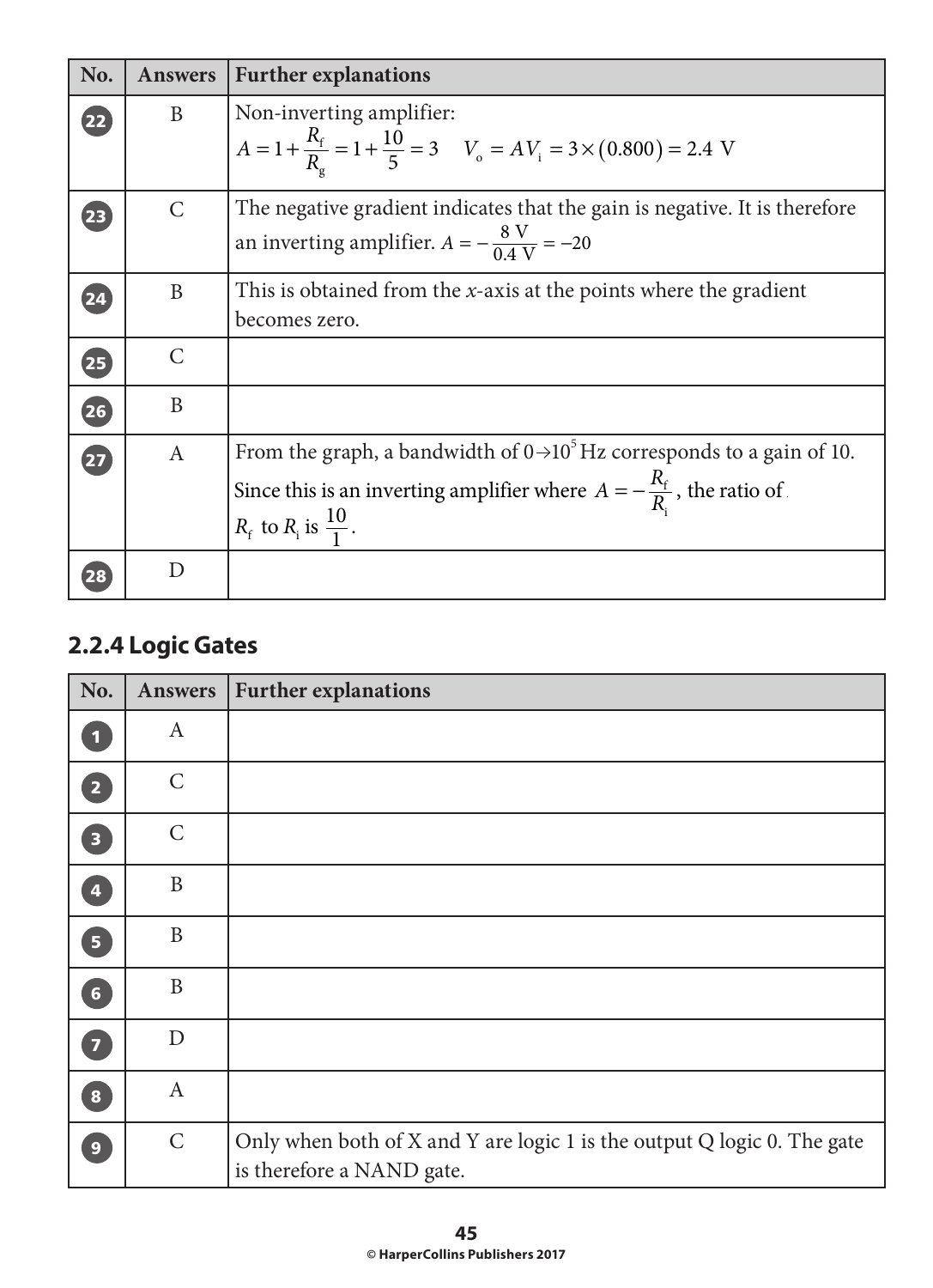| No.          | <b>Answers</b> | <b>Further explanations</b>                                                                                                                                                                                                                                                                                                                                                                                      |  |  |  |
|--------------|----------------|------------------------------------------------------------------------------------------------------------------------------------------------------------------------------------------------------------------------------------------------------------------------------------------------------------------------------------------------------------------------------------------------------------------|--|--|--|
| $\boxed{10}$ | $\mathsf{C}$   | <b>INPUTS:</b> The half adder has just 2 inputs since it only adds 2 digits of<br>the least significant place value. The full adder has 3 inputs since it adds<br>2 digits of a given place value plus a digit from a previous 'carry'.<br>OUTPUTS: Both the half-adder and the full-adder produce just a 'sum'                                                                                                  |  |  |  |
|              |                | and a 'carry' and therefore they each have 2 outputs.                                                                                                                                                                                                                                                                                                                                                            |  |  |  |
| 0            | D              |                                                                                                                                                                                                                                                                                                                                                                                                                  |  |  |  |
| 12           | $\mathbf B$    | Clock -<br>X۰<br>Y<br>00<br>10<br>01<br>11<br>XY<br>XY<br>XY<br><b>XY</b>                                                                                                                                                                                                                                                                                                                                        |  |  |  |
| $\bullet$    | $\mathbf{B}$   |                                                                                                                                                                                                                                                                                                                                                                                                                  |  |  |  |
| 14           | D              |                                                                                                                                                                                                                                                                                                                                                                                                                  |  |  |  |
| t            | $\mathbf{A}$   | Closing both switches sets both input lines to logic 0. The output of the<br>NOR gate is then logic 1 and the LED lights since it is forward biased.                                                                                                                                                                                                                                                             |  |  |  |
| 16           | $\mathcal{C}$  |                                                                                                                                                                                                                                                                                                                                                                                                                  |  |  |  |
| 17           | $\, {\bf B}$   | The NOR flip-flop is triggered by a logic 1 on one of its lines.<br>Logic 1 on line X causes $Q_1$ to be logic 0 and $Q_2$ to be logic 1.<br>When X and Y return to 0, 0, the outputs $Q_1$ and $Q_2$ remain unchanged<br>(are latched).<br>Logic 1 on Y then causes $Q_2$ to be logic 0 and $Q_1$ to be logic 1.<br>When X and Y return to 0, 0, the outputs $Q_1$ and $Q_2$ remain unchanged<br>(are latched). |  |  |  |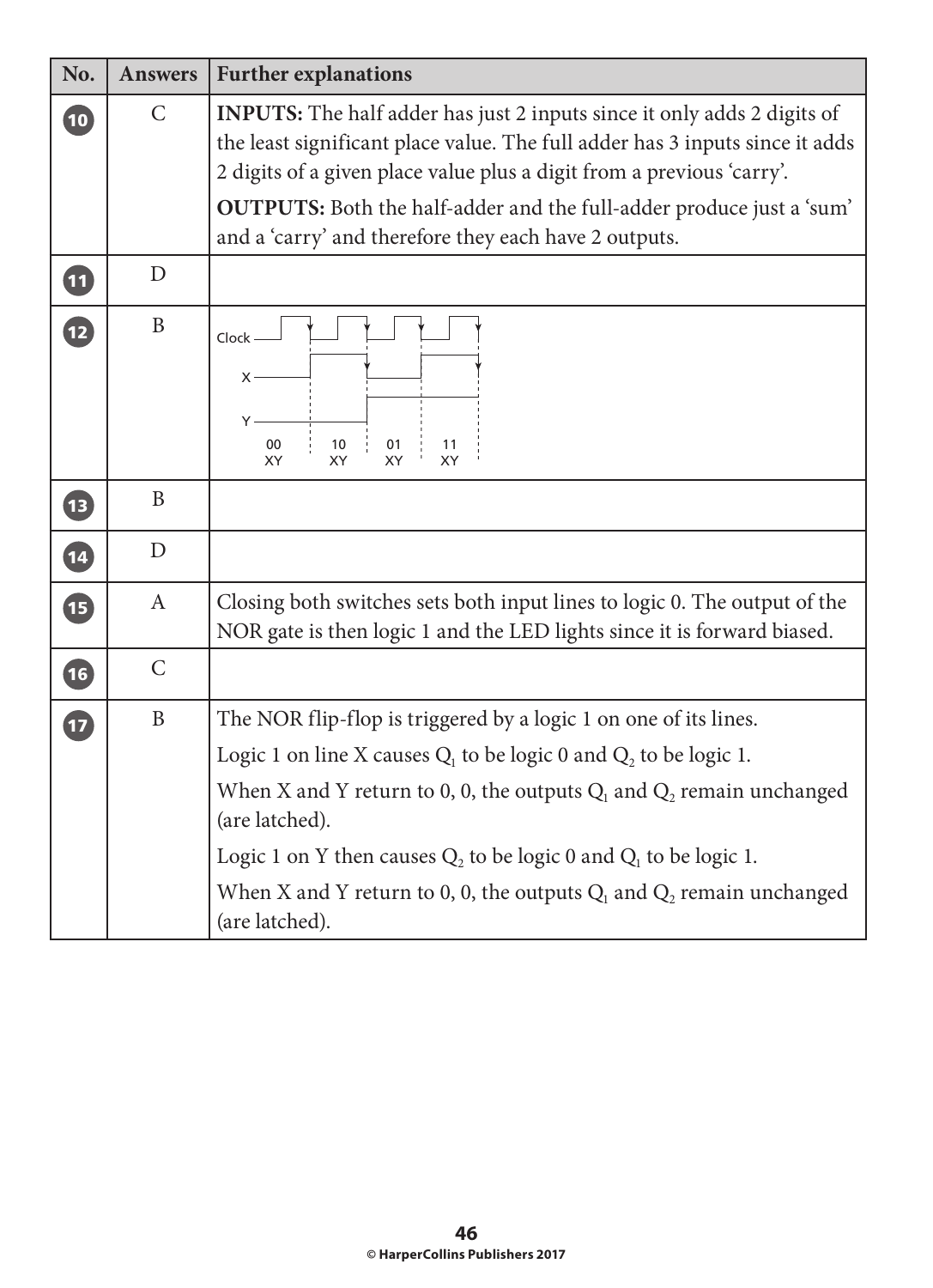# **Module 3: Atomic and Nuclear Physics**

## **2.3.1 Particulate Nature of Electromagnetic Radiation**

| No.                     | <b>Answers</b> | <b>Further explanations</b>                                                                                                                                                                                                                                                                                                 |  |  |
|-------------------------|----------------|-----------------------------------------------------------------------------------------------------------------------------------------------------------------------------------------------------------------------------------------------------------------------------------------------------------------------------|--|--|
|                         | $\mathsf{C}$   | For a given frequency of light above the threshold frequency, a given<br>intensity will cause emission of a particular number of electrons per<br>second. This determines the current. Increasing the voltage does not<br>change the amount of electrons produced per second and therefore the<br>current remains constant. |  |  |
|                         |                | An increasing reverse potential produces a force in opposition to the<br>motion of the electrons allowing fewer of them to be ejected from the<br>metal. A particular value of this reverse potential stops all electron<br>emission.                                                                                       |  |  |
| $\boxed{2}$             | B              | Increasing the number of incident photons proportionately increases the<br>chances of photoelectric emission.                                                                                                                                                                                                               |  |  |
| $\overline{\mathbf{3}}$ | $\mathsf{C}$   | The threshold frequency is the frequency above which photoelectric<br>emission occurs. At this frequency the kinetic energy of the photo-<br>electrons is zero.<br>$hf = W_o + E_K$ $W_o = hf = 6.63 \times 10^{-34} \times 4.0 \times 10^{14} = 2.7 \times 10^{-19}$ J                                                     |  |  |
|                         | A              | $h f = W_{o} + E_{K}$ $h f = h f_{o} + E_{K}$<br>$E_{\rm K} = hf - hf_{\rm o} = 6.63 \times 10^{-34} (6.0 \times 10^{14} - 4.0 \times 10^{14}) = 1.3 \times 10^{-19}$ J                                                                                                                                                     |  |  |
| 5 <sup>1</sup>          | B              | $\lambda_{0} = \frac{c}{f} = \frac{3.00 \times 10^{8}}{4.0 \times 10^{14}} = 7.5 \times 10^{-7}$ m                                                                                                                                                                                                                          |  |  |
| $6\overline{6}$         | $\mathsf{C}$   | $hf = W_o + E_K$ $E_K = hf - W_o$<br>This is a graph $y = mx + c$ , where the gradient <i>m</i> , is <i>h</i> .                                                                                                                                                                                                             |  |  |
|                         | D              | $hf = W_o + eV_s$ $V_s = \frac{hf - W_o}{e} = \frac{hf - hf_o}{e}$<br>$\frac{6.63 \times 10^{-34} (9.0 \times 10^{14} - 4.0 \times 10^{14})}{1.60 \times 10^{-19}} = 2.1 \text{ V}$                                                                                                                                         |  |  |
|                         | $\mathcal{C}$  |                                                                                                                                                                                                                                                                                                                             |  |  |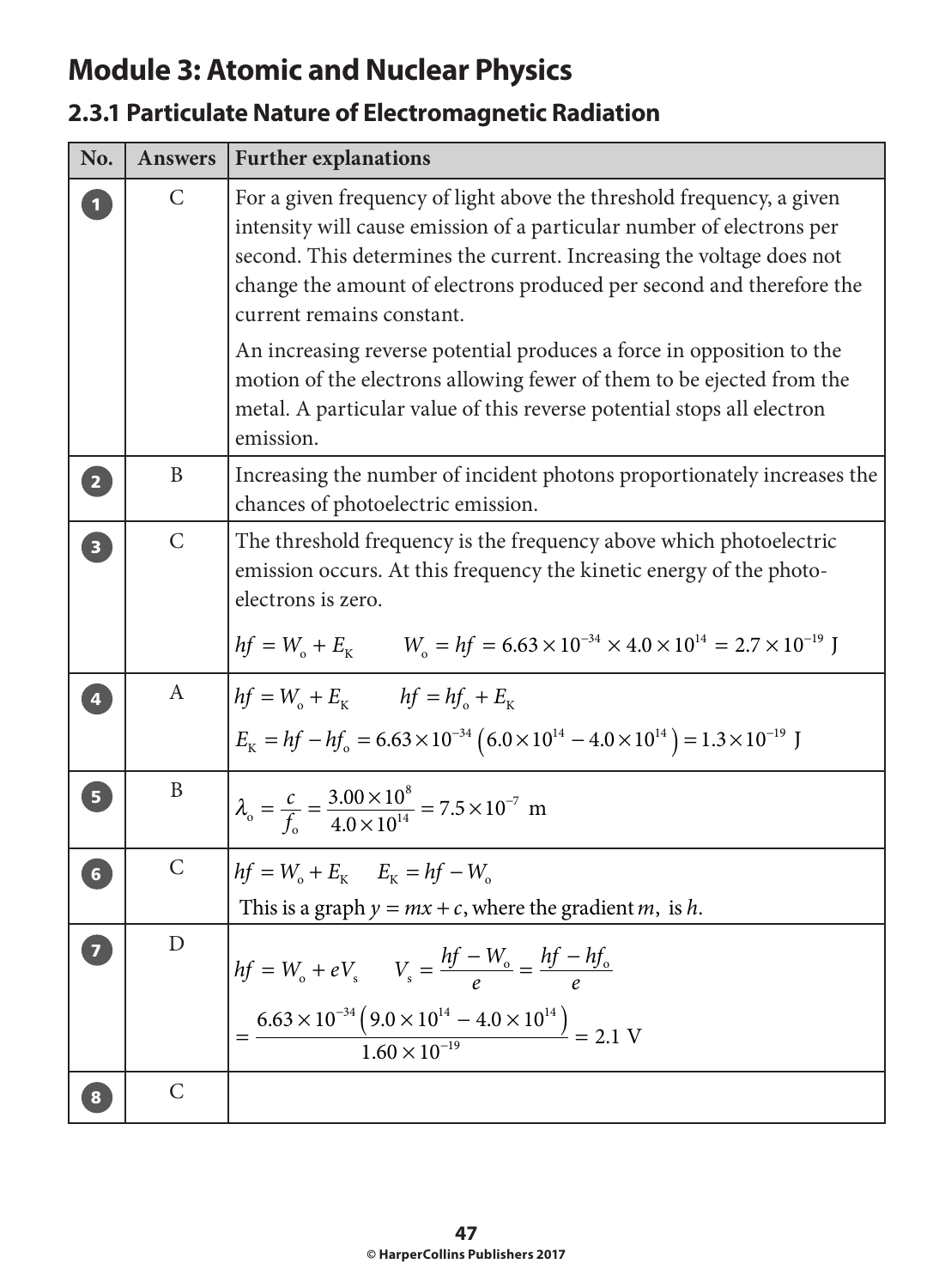| No.          | <b>Answers</b> | <b>Further explanations</b>                                                                                                                                                                                                                                                                                                                                                                                                       |  |  |
|--------------|----------------|-----------------------------------------------------------------------------------------------------------------------------------------------------------------------------------------------------------------------------------------------------------------------------------------------------------------------------------------------------------------------------------------------------------------------------------|--|--|
| $\mathbf{9}$ | A              | To convert joules to electron volts, divide by the electronic charge.<br>$\frac{6.4 \times 10^{-20} \text{ J}}{1.60 \times 10^{-19} \text{ C}} = 0.40 \text{ eV}$                                                                                                                                                                                                                                                                 |  |  |
| $\boxed{10}$ | B              | The threshold frequency for photoelectric emission from a metal is a<br>property of the metal and has nothing to do with the incident radiation.<br>$hf_{o} = W_{o}$ $f_{o} = \frac{W_{o}}{h} = \frac{4.0 \times 1.60 \times 10^{-19}}{6.63 \times 10^{-34}} = 9.65 \times 10^{14}$ Hz<br>(Note: $W_0$ converted from eV to J.)                                                                                                   |  |  |
| 11           | $\mathsf{C}$   | $h\frac{c}{\lambda} = W_0 + E_K$ $E_K = h\frac{c}{\lambda} - W_0$<br>$E_{\rm K} = \frac{6.63 \times 10^{-34} \times 3.00 \times 10^8}{300 \times 10^{-9}} - 2.0 \times 1.60 \times 10^{-19} = 3.43 \times 10^{-19}$ J                                                                                                                                                                                                             |  |  |
| $\mathbf{P}$ | A              |                                                                                                                                                                                                                                                                                                                                                                                                                                   |  |  |
| <b>13</b>    | $\mathcal{C}$  | The work function of a metal is a property of the metal and not of the<br>incident radiation.                                                                                                                                                                                                                                                                                                                                     |  |  |
| 14           | $\mathsf{C}$   | <b>Option C:</b> Increasing the intensity of the incident radiation does not<br>alter the energy of the individual photons. Since each electron emission<br>can only be produced by a single photon, the kinetic energy and hence<br>the speed of the emissions is therefore unaffected.                                                                                                                                          |  |  |
| 15           | B              | $hf = W_{o} + E_{K}$ $hf = W_{o} + eV_{s}$<br>$W_{o} = hf - eV_{s} = (6.63 \times 10^{-34} \times 8.0 \times 10^{14}) - (1.60 \times 10^{-19} \times 1) = 3.7 \times 10^{-19} J$                                                                                                                                                                                                                                                  |  |  |
| 16           | $\mathcal{C}$  | Note: X has a higher frequency and higher energy, since it has a greater<br>stopping potential.<br>Photons of Y and Z have the same wavelength, frequency and energy,<br>since they have the same stopping potential.<br>The electrons produced by Y and Z are ejected with the same speed,<br>since Y and Z have the same energy. Y produces a greater current<br>because it consists of a greater number of photons per second. |  |  |
| 17           | A              | $eV = h \frac{c}{\lambda}$ $V = \frac{hc}{\lambda e} = \frac{6.63 \times 10^{-34} \times 3.00 \times 10^8}{500 \times 10^{-9} \times 1.60 \times 10^{-19}} = 2.49 \text{ V}$                                                                                                                                                                                                                                                      |  |  |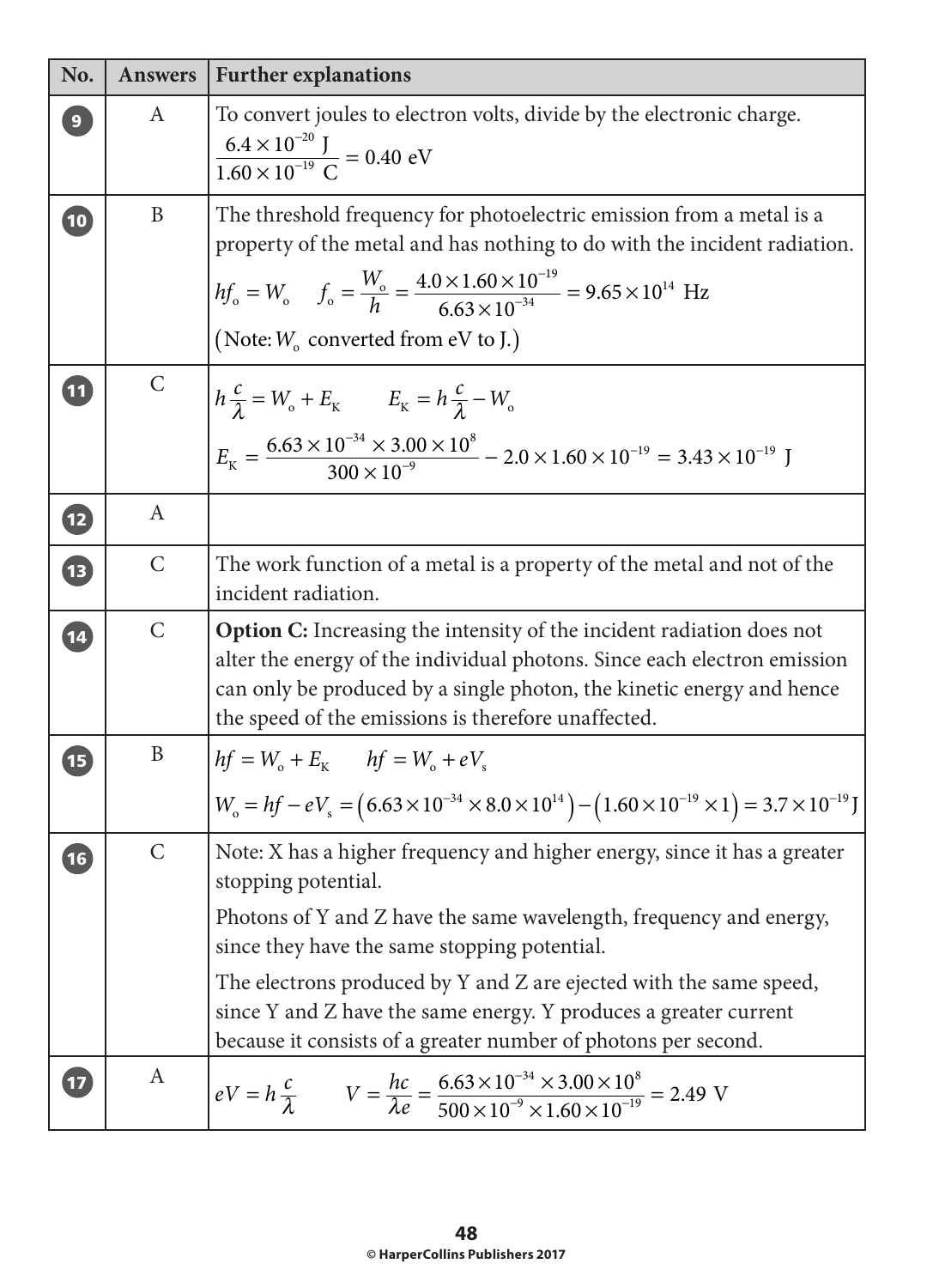| No.                      | <b>Answers</b> | <b>Further explanations</b>                                                                                                                                                                                                       |  |
|--------------------------|----------------|-----------------------------------------------------------------------------------------------------------------------------------------------------------------------------------------------------------------------------------|--|
| $\sqrt{18}$              | D              | Power of 1 photon = $\frac{E_1}{t} = \frac{hc}{\lambda t}$                                                                                                                                                                        |  |
|                          |                | Power of N photons, $P = \frac{Nhc}{\lambda t}$                                                                                                                                                                                   |  |
|                          |                | $\frac{N}{t} = \frac{P\lambda}{hc} = \frac{0.12 \times 600 \times 10^{-9}}{6.63 \times 10^{-34} \times 3.00 \times 10^8} = 3.6 \times 10^{17} \text{ s}^{-1}$                                                                     |  |
| $\mathbf{19}$            | B              | $\lambda = \frac{h}{mv} = \frac{6.63 \times 10^{-34}}{9.11 \times 10^{-31} \times 1.00 \times 10^8} = 7.3 \times 10^{-12}$ m                                                                                                      |  |
| 20                       | $\mathcal{C}$  | Decreasing the accelerating p.d., decreases the kinetic energy of the<br>electrons and hence increases their de Broglie wavelength. Larger<br>wavelength results in greater diffraction causing the rings to be<br>further apart. |  |
| 21                       | B              | $hf = W_o + eV_s$ : $V_s = \frac{hf}{a} - \frac{W_o}{a}$<br>This is a straight line graph of gradient $\frac{h}{\rho}$ and intercept $\frac{-W_0}{\rho}$ .                                                                        |  |
| 22                       | B              | $\lambda = \frac{h}{mv}$ $v = \frac{h}{m\lambda}$ $\therefore v \propto \frac{1}{\lambda}$<br>since h and m are constant.                                                                                                         |  |
| $\overline{\mathbf{23}}$ | A              | $I = I_0 e^{-\mu x}$ $\frac{1}{4} = 1 e^{-0.15\mu}$ $\ln 0.25 = -0.15\mu$ $\mu = \frac{\ln 0.25}{-0.15} = 9.2 \text{ m}^{-1}$                                                                                                     |  |
| $\overline{24}$          | D              | $I = I_0 e^{-\mu x}$ $100 = 400 e^{-50 x}$ $\frac{1}{4} = e^{-50 x}$<br>$\ln 0.25 = -50x$ $x = \frac{\ln 0.25}{-50} = 0.028$ m                                                                                                    |  |
| 25                       | $\mathsf{C}$   | $E = \frac{1}{2}mv^2$ $v = \sqrt{\frac{2E}{m}}$ $\lambda = \frac{h}{mv} = \frac{h}{m\sqrt{2E}} = \frac{h}{\sqrt{2Em}}$                                                                                                            |  |
| 26                       | D              | $E = hf = 6.63 \times 10^{-34} \times 3.08 \times 10^{15} = 2.04 \times 10^{-18}$ J<br>$=\frac{2.04\times10^{-18}}{1.60\times10^{-19}}$ eV = 12.8 eV                                                                              |  |
|                          |                | Energy released for transition from<br>$E_4$ to $E_1 = -0.85$ eV $-13.6$ eV $= 12.8$ eV                                                                                                                                           |  |
|                          | $\mathcal{C}$  | $-1.5$ eV $-13.6$ eV $= 12.1$ eV So the accelerating p.d. is 12.1 V.                                                                                                                                                              |  |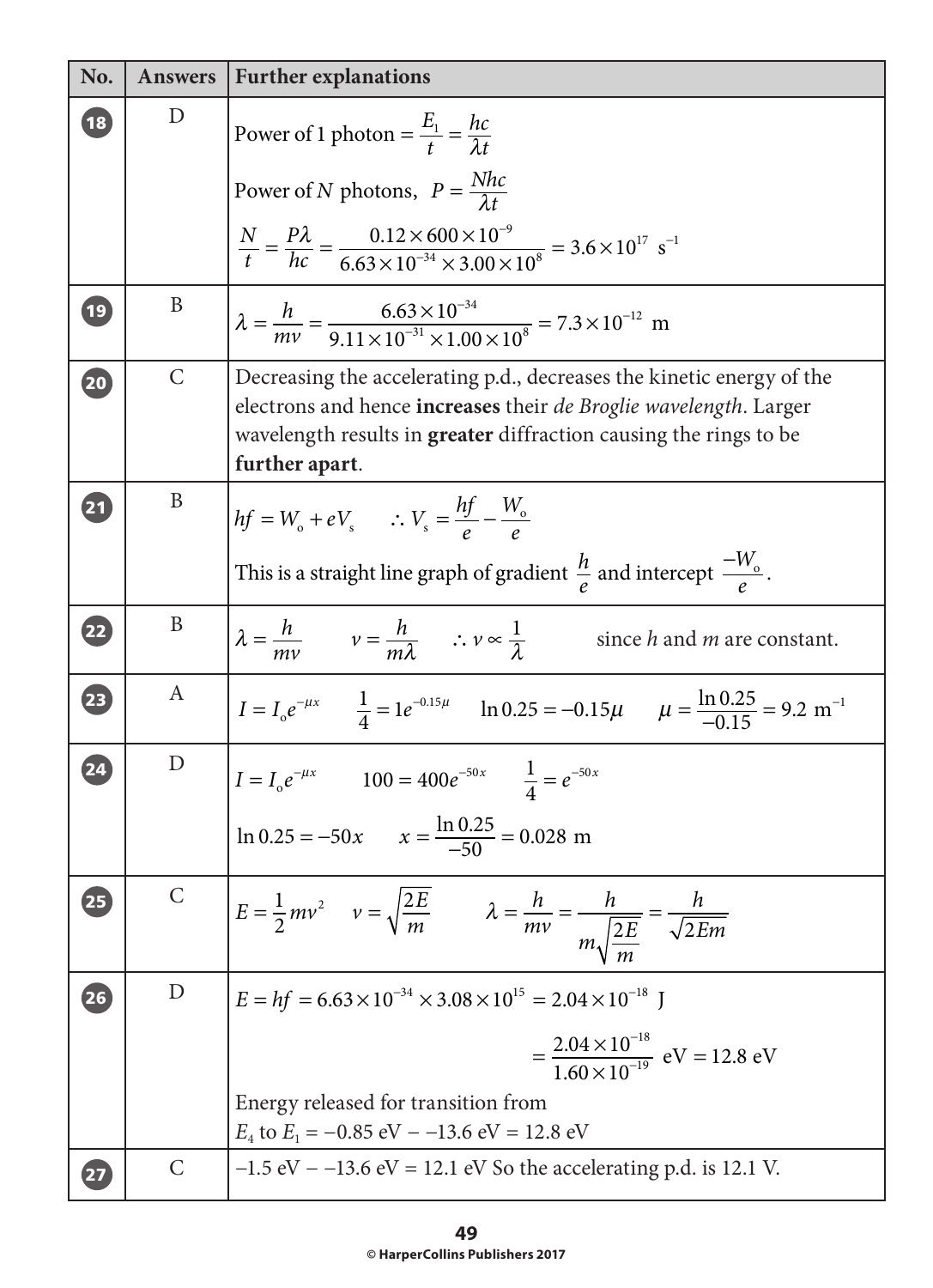| No.             | <b>Answers</b> | <b>Further explanations</b>                                                                                                                                                                                                                                                                                                          |  |  |  |
|-----------------|----------------|--------------------------------------------------------------------------------------------------------------------------------------------------------------------------------------------------------------------------------------------------------------------------------------------------------------------------------------|--|--|--|
| 28              | B              | $13.6 \times 1.6 \times 10^{-19} = 2.2 \times 10^{-18}$ J                                                                                                                                                                                                                                                                            |  |  |  |
| $\overline{29}$ | $\mathcal{C}$  | $E_3 - E_1 = \frac{hc}{\lambda}$ Therefore $h = (E_3 - E_1) \frac{\lambda}{c}$                                                                                                                                                                                                                                                       |  |  |  |
| 30              | D              | $E = h \frac{c}{\lambda}$ $E \propto \frac{1}{\lambda}$ $E = hf$ Therefore $E \propto f$                                                                                                                                                                                                                                             |  |  |  |
| 31              | B              | $\lambda_0$ is the minimum wavelength causing X-ray production. This represents<br>the photon of maximum energy which is produced when the total kinetic<br>energy of a bombarding electron converts to electromagnetic energy.                                                                                                      |  |  |  |
| 32              | $\mathbf{A}$   | Note: The minimum wavelength (maximum energy) of the X-ray photon<br>occurs when the total electrical energy of an electron (eV) produces it.<br>$eV = h \frac{c}{\lambda_0}$ $\lambda_0 = \frac{hc}{eV} = \frac{6.63 \times 10^{-34} \times 3.00 \times 10^8}{1.60 \times 10^{-19} \times 120 \times 10^3} = 1.0 \times 10^{-11}$ m |  |  |  |
| 33              | $\mathsf{C}$   | The kinetic energy is obtained from the electrical energy.<br>$\frac{1}{2}mv^2 = eV$ $v = \sqrt{\frac{2eV}{m}} = \sqrt{\frac{2 \times 1.60 \times 10^{-19} \times 120 \times 10^3}{9.11 \times 10^{-31}}} = 2.1 \times 10^8 \text{ m s}^{-1}$                                                                                        |  |  |  |
|                 | $\mathcal{C}$  |                                                                                                                                                                                                                                                                                                                                      |  |  |  |

# **2.3.2 Atomic Structure and Binding Energy**

| No. | <b>Answers</b> | <b>Further explanations</b>                                                                                                                                                                                                                                                                        |
|-----|----------------|----------------------------------------------------------------------------------------------------------------------------------------------------------------------------------------------------------------------------------------------------------------------------------------------------|
|     |                |                                                                                                                                                                                                                                                                                                    |
|     | D              | The atomic number $Z(92)$ is the number of protons. The mass number<br>$A$ (235) is the number of nucleons. The number of neutrons $N$ is 143<br>since $A = Z + N$ . For a neutral atom, the number of protons is equal to<br>the number of electrons and therefore the number of electrons is 92. |
|     |                |                                                                                                                                                                                                                                                                                                    |
|     | B              | $\frac{V}{d}q = mg$ $V = \frac{mgd}{2} = \frac{\left(\rho \frac{4}{3} \pi r^3\right)}{g}$                                                                                                                                                                                                          |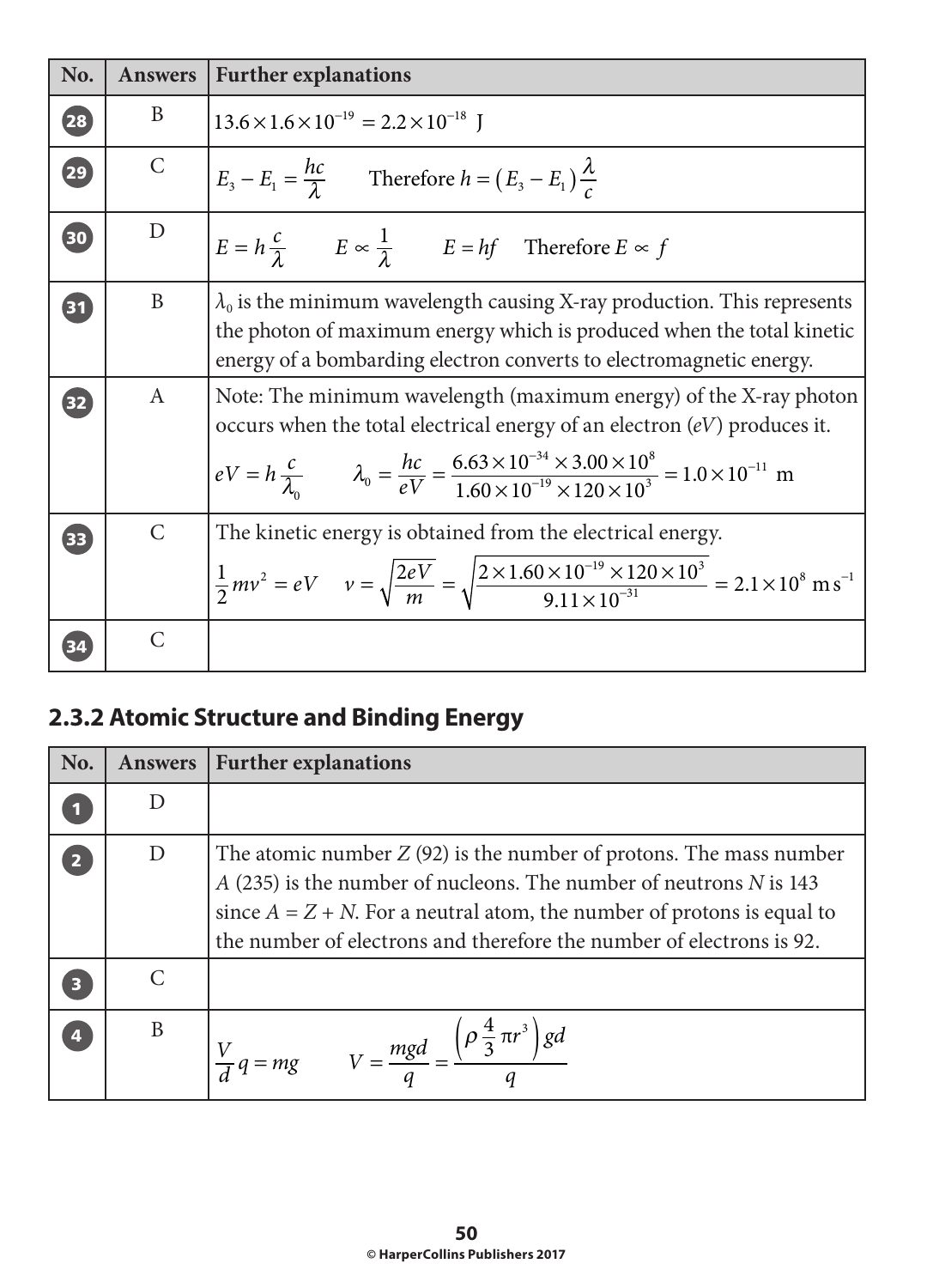| No.                     | <b>Answers</b> | <b>Further explanations</b>                                                                                                                     |  |  |
|-------------------------|----------------|-------------------------------------------------------------------------------------------------------------------------------------------------|--|--|
| 5 <sub>1</sub>          | C              | $\begin{cases} \frac{V}{d} q = mg & V = \frac{mgd}{q} \\ \therefore V \propto \frac{1}{q} & \text{since } mgd \text{ is constant.} \end{cases}$ |  |  |
|                         |                |                                                                                                                                                 |  |  |
|                         |                | $\frac{V_2}{V} = \frac{q}{q_2}$ : $V_2 = \frac{q}{4q}(V) = \frac{V}{4}$                                                                         |  |  |
| $6\phantom{1}$          | B              | $V = \frac{mgd}{d}$<br>$\therefore V \propto \frac{m}{q}$ since gd is constant.                                                                 |  |  |
|                         |                |                                                                                                                                                 |  |  |
|                         |                | $\frac{V_2}{V} = \frac{qm_2}{ma_2} = \frac{q(2m)}{m(2a)} = 1$ $\therefore V_2 = V$                                                              |  |  |
| $\overline{\textbf{C}}$ | $\mathcal{C}$  |                                                                                                                                                 |  |  |
| 8                       | $\mathsf{C}$   |                                                                                                                                                 |  |  |
| $\boxed{9}$             | A              | Note that 2.5 is a common factor for each of the charges and that the<br>smallest difference between the magnitudes of the charges is 2.5.      |  |  |
| 10                      | A              |                                                                                                                                                 |  |  |
| $\overline{\mathbf{u}}$ | B              | Binding energy $E_b = 4 \times 7.05 \text{ MeV} = 28.2 \text{ MeV}$                                                                             |  |  |
|                         |                | 1 u = 931 MeV $\therefore E_b = \frac{28.2 \text{ MeV}}{931 \text{ MeV u}^{-1}} = 0.0303 \text{ u}$                                             |  |  |
|                         |                | 1 u = $1.66 \times 10^{-27}$ kg $\therefore E_b = 0.0303$ u $\times 1.66 \times 10^{-27}$ kg u <sup>-1</sup> = $5.0 \times 10^{-29}$ kg         |  |  |
| 12                      | $\mathcal{C}$  | $E = mc^2 = (4.0319 \text{ u} - 4.0015 \text{ u})1.66 \times 10^{-27} \text{ kg u}^{-1} (3.00 \times 10^8 \text{ m s}^{-1})^2$                  |  |  |
|                         |                | $= 4.54 \times 10^{-12}$ J                                                                                                                      |  |  |
| E                       | B              | 1 u = 931 MeV $\therefore$ 6.41 MeV = $\frac{6.41 \text{ MeV}}{931 \text{ MeV u}^{-1}}$ = 6.89 × 10 <sup>-3</sup> u                             |  |  |
| 14                      | $\mathsf C$    | 1 u = $1.66 \times 10^{-27} (3.00 \times 10^8)^2 = 1.49 \times 10^{-10}$ J                                                                      |  |  |
| E                       | $\mathsf C$    | $\Delta m = 228.02873 \text{ u} - 224.02020 \text{ u} - 4.00260 \text{ u} = 5.93 \times 10^{-3} \text{ u}$                                      |  |  |
|                         |                | $5.93 \times 10^{-3}$ u $\times 1.66 \times 10^{-27}$ kg u <sup>-1</sup> = 9.84 $\times 10^{-30}$ kg                                            |  |  |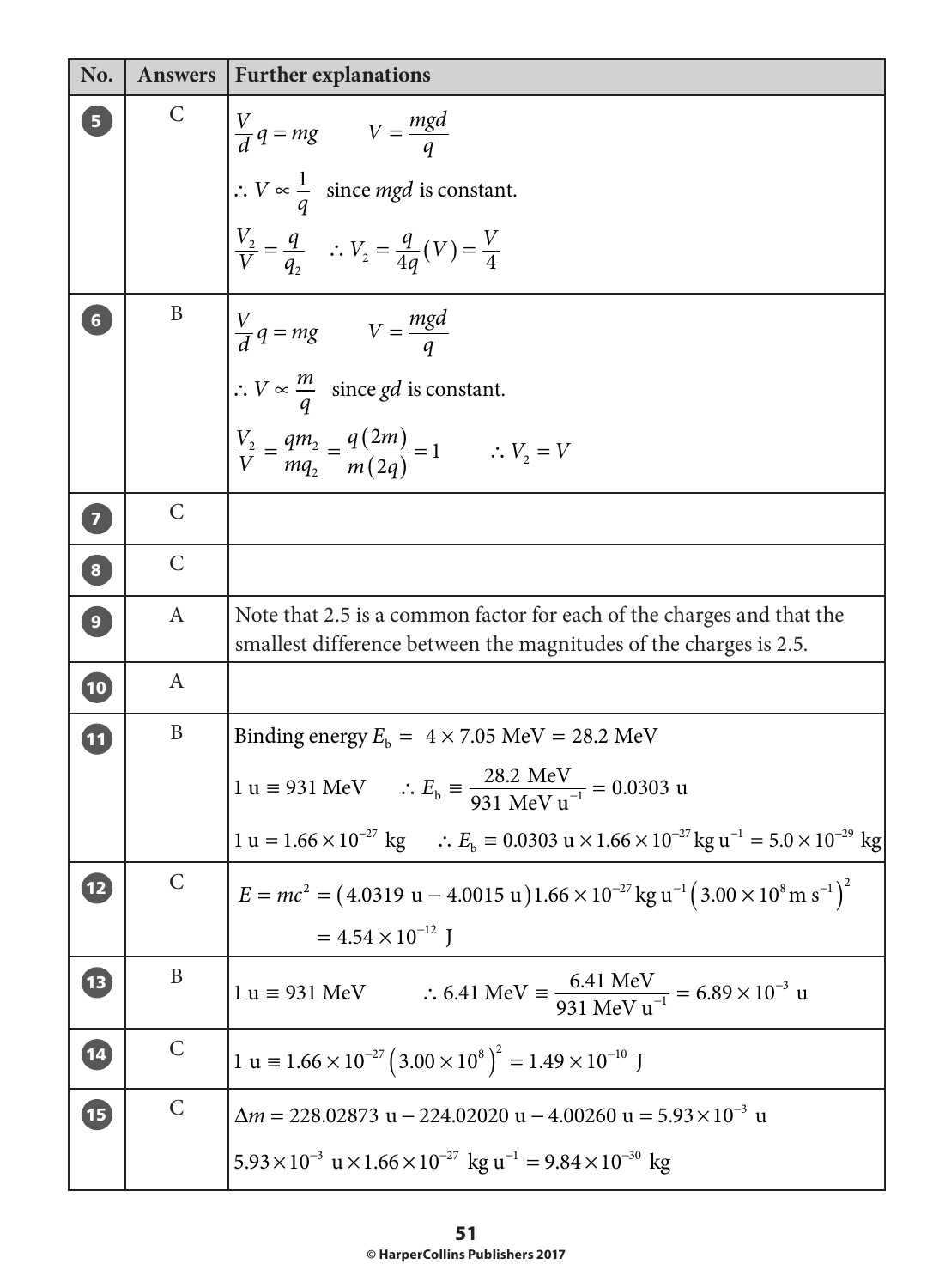| No.                      |   | Answers   Further explanations                                                                                                                                                                         |
|--------------------------|---|--------------------------------------------------------------------------------------------------------------------------------------------------------------------------------------------------------|
| 16                       | Β |                                                                                                                                                                                                        |
| $\overline{\mathbf{17}}$ | D | The values of $w$ and $x$ for the neutron should be known<br>$  (w = 1 \text{ and } x = 0)$ . The values of y and z can then be found by balancing<br>the superscripts and subscripts in the equation. |

## **2.3.3 Radioactivity**

| No.                     | <b>Answers</b>   | <b>Further explanations</b>                                                                                                                                                                                                                                                                                                                                                                                                                                                                                                                                                                                                                                                                                                                                                 |  |  |  |
|-------------------------|------------------|-----------------------------------------------------------------------------------------------------------------------------------------------------------------------------------------------------------------------------------------------------------------------------------------------------------------------------------------------------------------------------------------------------------------------------------------------------------------------------------------------------------------------------------------------------------------------------------------------------------------------------------------------------------------------------------------------------------------------------------------------------------------------------|--|--|--|
|                         | $\mathcal{C}$    | $1 \rightarrow \frac{1}{2} \rightarrow \frac{1}{4} \rightarrow \frac{1}{8}$ in 3 half-lives 24 days = $3t_{\frac{1}{2}}$ $t_{\frac{1}{2}} = \frac{24 \text{ days}}{3} = 8 \text{ days}$                                                                                                                                                                                                                                                                                                                                                                                                                                                                                                                                                                                     |  |  |  |
| $\overline{2}$          | B                | The decay constant $\lambda$ is not affected by mass.<br>$\lambda = \frac{\ln 2}{t_1} = \frac{0.693}{5700 \text{ y}} = 1.2 \times 10^{-4} \text{ y}^{-1}$                                                                                                                                                                                                                                                                                                                                                                                                                                                                                                                                                                                                                   |  |  |  |
| $\overline{\mathbf{3}}$ | $\mathbf D$      | $N = N_0 e^{-\lambda t}$ $0.75 \times 10^6 = (3.0 \times 10^6) e^{-(1.0 \times 10^{-2})t}$<br>$\ln \frac{0.75 \times 10^6}{2.0 \times 10^6} = -(1.0 \times 10^{-2}) t$<br>$t = \frac{\ln 0.25}{1.0 \times 10^{-2}} = 140$ years                                                                                                                                                                                                                                                                                                                                                                                                                                                                                                                                             |  |  |  |
| $\overline{4}$          | $\boldsymbol{A}$ | 30 hours is 5 half lives.<br>$100\% \rightarrow 50\% \rightarrow 25\% \rightarrow 12.5\% \rightarrow 6.25\% \rightarrow 3.125\%$                                                                                                                                                                                                                                                                                                                                                                                                                                                                                                                                                                                                                                            |  |  |  |
| 5                       | $\mathbf D$      | The background count rate must be subtracted from the detected count<br>rate to obtain the count rate of the carbon. The masses of the live plant<br>and of the old specimen used in the calculation must be the same.<br>Count rate of 1.0 g of live plant = $(25 – 5)$ min <sup>-1</sup> = <b>20 min</b> <sup>-1</sup><br>Count rate of 10 g of specimen = $(17.5-5)$ min <sup>-1</sup><br>: Count rate of 1 g of specimen = $\frac{(17.5-5) \text{ min}^{-1}}{10}$ = 1.25 min <sup>-1</sup><br>20 min <sup>-1</sup> $\rightarrow$ 10 min <sup>-1</sup> $\rightarrow$ 5 min <sup>-1</sup> $\rightarrow$ 2.5 min <sup>-1</sup> $\rightarrow$ 1.25 min <sup>-1</sup><br>$\therefore$ 4 half-lives $\therefore$ 4 $\times$ 5700 = 22 800 years (23 000 years to 2 sif. fig.) |  |  |  |
|                         | B                | $^{216}_{84}P_0 \rightarrow 2(^{4}_{2}\alpha)+2(^{0}_{-1}\beta)+^{208}_{82}P_0$                                                                                                                                                                                                                                                                                                                                                                                                                                                                                                                                                                                                                                                                                             |  |  |  |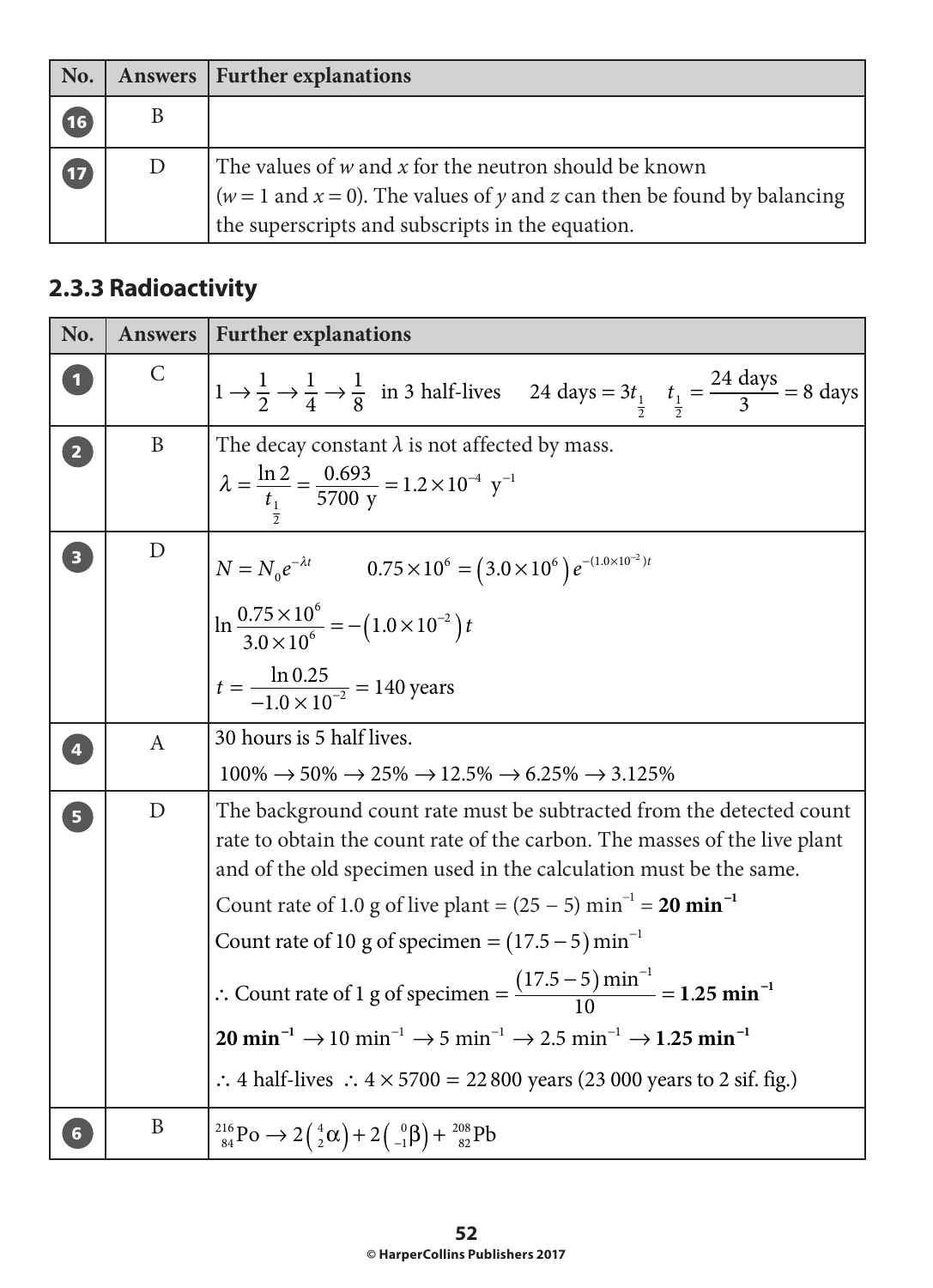| No.                      | <b>Answers</b> | <b>Further explanations</b>                                                                                                                                                                                                                                                                                                                                                |  |  |  |
|--------------------------|----------------|----------------------------------------------------------------------------------------------------------------------------------------------------------------------------------------------------------------------------------------------------------------------------------------------------------------------------------------------------------------------------|--|--|--|
| $\overline{7}$           | B              | $\text{Th} \rightarrow 2\left(\frac{4}{2}\alpha\right) + 2\left(\frac{0}{-1}\beta\right) + \frac{224}{88}\text{Ra}$<br>Working backwards in the equation yields $^{232}_{90}$ Th $\therefore$ 90 protons.                                                                                                                                                                  |  |  |  |
| $\overline{\mathbf{8}}$  | A              | Since only $\alpha$ affects the nucleon number, work first with $\alpha$ and then<br>adjust with $\beta$ for the lower subscript.<br>$^{220}_{86} \text{Rn} \rightarrow ^{12}_{4} \text{X} + ^{208}_{82} \text{Pb}$ $3(^{4}_{2} \alpha) + 2(^{0}_{-1} \beta) = ^{12}_{4} \text{X}$                                                                                         |  |  |  |
| $\boxed{9}$              | B              |                                                                                                                                                                                                                                                                                                                                                                            |  |  |  |
| 10                       | $\mathcal{C}$  | <b>Source:</b> Gamma rays are absorbed less by body tissue than are alpha or<br>beta emissions.<br>Half life: The half life of 6 hours is not too short or too long. It gives the<br>source enough time to reach the target site through the blood stream<br>and is diminished to about 3% of its strength in just 24 hours thereby<br>reducing the risk of contamination. |  |  |  |
| $\boxed{11}$             | B              | $C_{\text{D}}-C_{\text{B}}=\frac{k}{r^2}$ $\therefore C_{\text{D}}=k\frac{1}{r^2}+C_{\text{B}}$ This is a straight-line graph of<br>gradient k and y-intercept $C_B$ . ( $C_B$ = background count rate)                                                                                                                                                                    |  |  |  |
| $\overline{\mathbf{12}}$ | D              |                                                                                                                                                                                                                                                                                                                                                                            |  |  |  |
| <b>13</b>                | $\mathcal{C}$  | Use Fleming's left-hand rule. Note that $\beta$ deflects more than $\alpha$ due to its<br>much smaller mass. Also note that the direction of beta flow is opposite<br>to the flow of conventional current.                                                                                                                                                                 |  |  |  |
| 14                       | D              | Bromine is added to REDUCE the discharge period.                                                                                                                                                                                                                                                                                                                           |  |  |  |